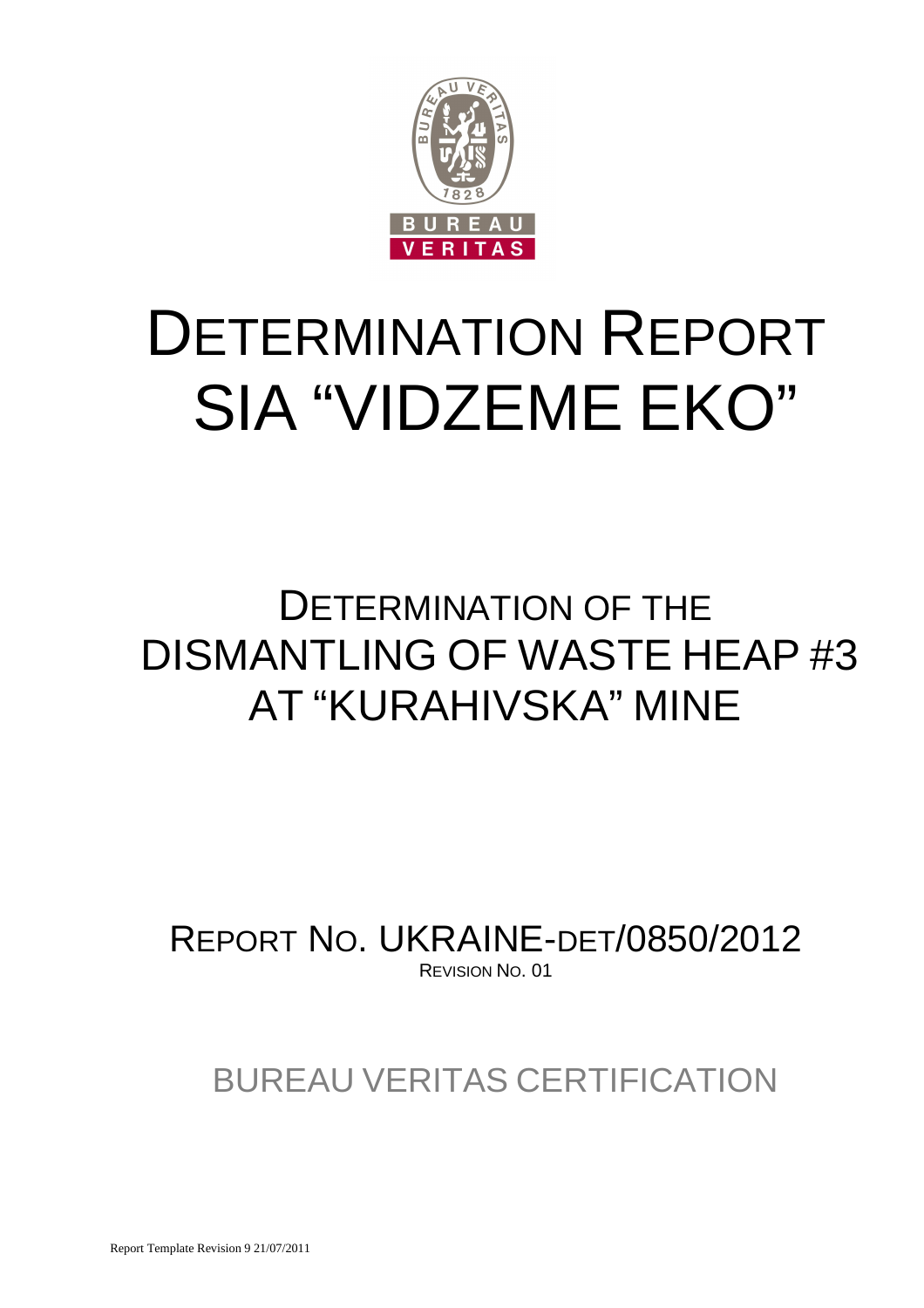#### DETERMINATION REPORT: DISMANTLING OF WASTE HEAP #3 AT "KURAHIVSKA" MINE



| Date of first issue:<br>30/11/2012                                                                            | Organizational unit:<br><b>Holding SAS</b> | <b>Bureau Veritas Certification</b>                                                                                                                                                                                                                                                                                                                                                                                                                                                                                                                                             |  |
|---------------------------------------------------------------------------------------------------------------|--------------------------------------------|---------------------------------------------------------------------------------------------------------------------------------------------------------------------------------------------------------------------------------------------------------------------------------------------------------------------------------------------------------------------------------------------------------------------------------------------------------------------------------------------------------------------------------------------------------------------------------|--|
| Client:<br>SIA "Vidzeme Eko"                                                                                  | Client ref.:                               | Victor Tkachenko                                                                                                                                                                                                                                                                                                                                                                                                                                                                                                                                                                |  |
| Summary:                                                                                                      |                                            | Bureau Veritas Certification has made the determination of the "Dismantling of waste heap #3 at "Kurahivska"<br>mine" project of SIA "Vidzeme Eko" located in Kurakhivka village, Maryinskiy District, Donetsk Region, Ukraine<br>on the basis of UNFCCC criteria for the JI, as well as criteria given to provide for consistent project operations,<br>monitoring and reporting. UNFCCC criteria refer to Article 6 of the Kyoto Protocol, the JI rules and modalities<br>and the subsequent decisions by the JI Supervisory Committee, as well as the host country criteria. |  |
| conducted using Bureau Veritas Certification internal procedures.                                             |                                            | The determination scope is defined as an independent and objective review of the project design document,<br>the project's baseline study, monitoring plan and other relevant documents, and consisted of the following<br>three phases: i) desk review of the project design and the baseline and monitoring plan; ii) follow-up interviews<br>with project stakeholders; iii) resolution of outstanding issues and the issuance of the final determination report<br>and opinion. The overall determination, from Contract Review to Determination Report & Opinion, was      |  |
| design document.                                                                                              |                                            | The first output of the determination process is a list of Clarification and Corrective Action Requests (CL and<br>CAR), presented in Appendix A. Taking into account this output, the project proponent revised its project                                                                                                                                                                                                                                                                                                                                                    |  |
| country criteria.                                                                                             |                                            | In summary, it is Bureau Veritas Certification's opinion that the project correctly applies Guidance on criteria for<br>baseline setting and monitoring and meets the relevant UNFCCC requirements for the JI and the relevant host                                                                                                                                                                                                                                                                                                                                             |  |
|                                                                                                               |                                            |                                                                                                                                                                                                                                                                                                                                                                                                                                                                                                                                                                                 |  |
| Report No.:<br>UKRAINE-det/0850/2012                                                                          | Subject Group:<br>JI                       | Indexing terms                                                                                                                                                                                                                                                                                                                                                                                                                                                                                                                                                                  |  |
| Project title:<br>Dismantling of waste heap #3 at "Kurahivska" mine                                           |                                            |                                                                                                                                                                                                                                                                                                                                                                                                                                                                                                                                                                                 |  |
|                                                                                                               |                                            |                                                                                                                                                                                                                                                                                                                                                                                                                                                                                                                                                                                 |  |
| Work carried out by:<br>Svitlana Gariyenchyk -<br>Verifier<br>Vyacheslav Yeriomin - Team Member, Verifier     | Leader, Lead<br>ream                       | IХ<br>No distribution without permission from the<br>Client or responsible organizational unit                                                                                                                                                                                                                                                                                                                                                                                                                                                                                  |  |
| Work reviewed by:<br>Ivan Sokolov - Internal Technical Reviewer<br>Vasyl Kobzar - Technical Specialist cation |                                            | Limited distribution                                                                                                                                                                                                                                                                                                                                                                                                                                                                                                                                                            |  |
| Work approved by:<br>Ivan Sokolov - Operational Manager                                                       | olding SA                                  | Unrestricted distribution                                                                                                                                                                                                                                                                                                                                                                                                                                                                                                                                                       |  |
| Date of this revision:<br>Rev. No.:<br>03/12/2012<br>01                                                       | Number of pages:<br>54                     |                                                                                                                                                                                                                                                                                                                                                                                                                                                                                                                                                                                 |  |

 $\sigma$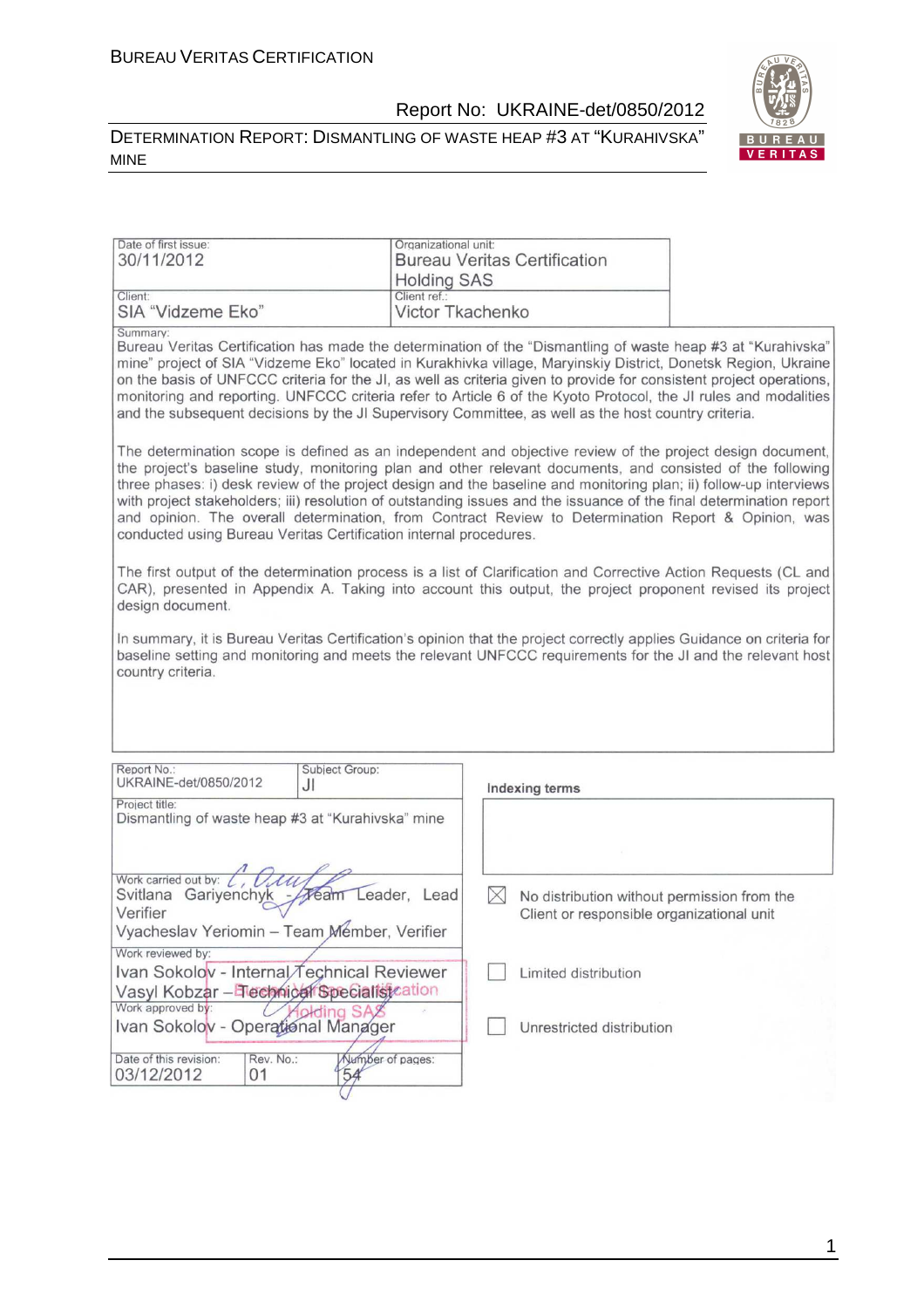DETERMINATION REPORT: DISMANTLING OF WASTE HEAP #3 AT "KURAHIVSKA" MINE

#### **Table of Contents Page 2014**

| $\mathbf{1}$   |                                                                                     |                |
|----------------|-------------------------------------------------------------------------------------|----------------|
| 1.1            | Objective                                                                           | 3              |
| 1.2            | Scope                                                                               | 3              |
| 1.3            | Determination team                                                                  | 3              |
| $\overline{2}$ |                                                                                     |                |
| 2.1            | <b>Review of Documents</b>                                                          | $\overline{4}$ |
| 2.2            | Follow-up Interviews                                                                | 5              |
| 2.3            | Resolution of Clarification and Corrective Action Requests                          | 5              |
| 3              |                                                                                     |                |
| $\overline{4}$ |                                                                                     |                |
| 4.1            | Project approvals by Parties involved (19-20)                                       | $\overline{7}$ |
| 4.2            | Authorization of project participants by Parties involved (21)                      | 8              |
| 4.3            | Baseline setting (22-26)                                                            | 8              |
| 4.4            | Additionality (27-31)                                                               | 12             |
| 4.5            | Project boundary (32-33)                                                            | 13             |
| 4.6            | Crediting period (34)                                                               | 13             |
| 4.7            | Monitoring plan (35-39)                                                             | 14             |
| 4.8            | Leakage (40-41)                                                                     | 19             |
| 4.9            | Estimation of emission reductions or enhancements of net removals<br>$(42-47)$      | 20             |
| 4.10           | Environmental impacts (48)                                                          | 22             |
| 4.11           | Stakeholder consultation (49)                                                       | 22             |
| 4.12           | Determination regarding small scale projects (50-57)                                | 22             |
| 4.13           | Determination regarding land use, land-use change and forestry                      |                |
|                | (LULUCF) projects (58-64)                                                           | 22             |
| 4.14           | Determination regarding programmes of activities (65-73)                            | 22             |
| 5              | SUMMARY AND REPORT OF HOW DUE ACCOUNT WAS<br>TAKEN OF COMMENTS RECEIVED PURSUANT TO |                |
|                |                                                                                     |                |
| 6              |                                                                                     |                |
| $\overline{7}$ |                                                                                     |                |
|                |                                                                                     |                |

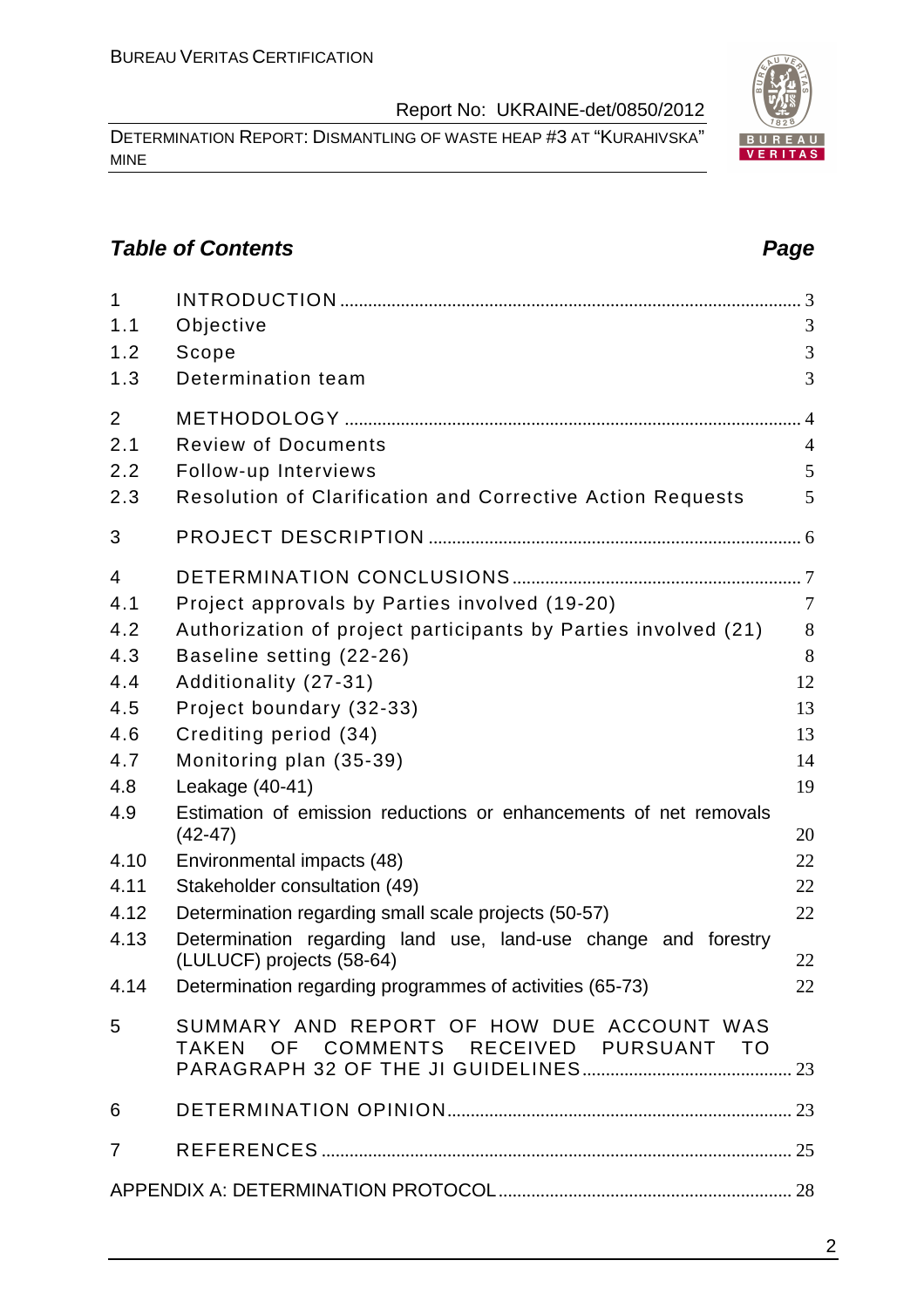DETERMINATION REPORT: DISMANTLING OF WASTE HEAP #3 AT "KURAHIVSKA" MINE



#### **1 INTRODUCTION**

SIA "Vidzeme Eko" has commissioned Bureau Veritas Certification to determine its JI project "Dismantling of waste heap #3 at "Kurahivska" mine" (hereafter called "the project") at Kurakhivka village, Maryinskiy District, Donetsk Region, Ukraine.

This report summarizes the findings of the determination of the project, performed on the basis of UNFCCC criteria, as well as criteria given to provide for consistent project operations, monitoring and reporting.

#### **1.1 Objective**

The determination serves as project design verification and is a requirement of all projects. The determination is an independent third party assessment of the project design. In particular, the project's baseline, the monitoring plan (MP), and the project's compliance with relevant UNFCCC and host country criteria are determined in order to confirm that the project design, as documented, is sound and reasonable, and meets the stated requirements and identified criteria. Determination is a requirement for all JI projects and is seen as necessary to provide assurance to stakeholders of the quality of the project and its intended generation of emission reduction units (ERUs).

UNFCCC criteria refer to Article 6 of the Kyoto Protocol, the JI rules and modalities and the subsequent decisions by the JI Supervisory Committee, as well as the host country criteria.

#### **1.2 Scope**

The determination scope is defined as an independent and objective review of the project design document, the project's baseline study and monitoring plan and other relevant documents. The information in these documents is reviewed against Kyoto Protocol requirements, UNFCCC rules and associated interpretations.

The determination is not meant to provide any consulting towards the Client. However, stated requests for clarifications and/or corrective actions may provide input for improvement of the project design.

#### **1.3 Determination team**

The determination team consists of the following personnel:

Svitlana Gariyenchyk

Bureau Veritas Certification Team Leader, Climate Change Verifier

Vyacheslav Yeriomin

Bureau Veritas Certification Climate Change Verifier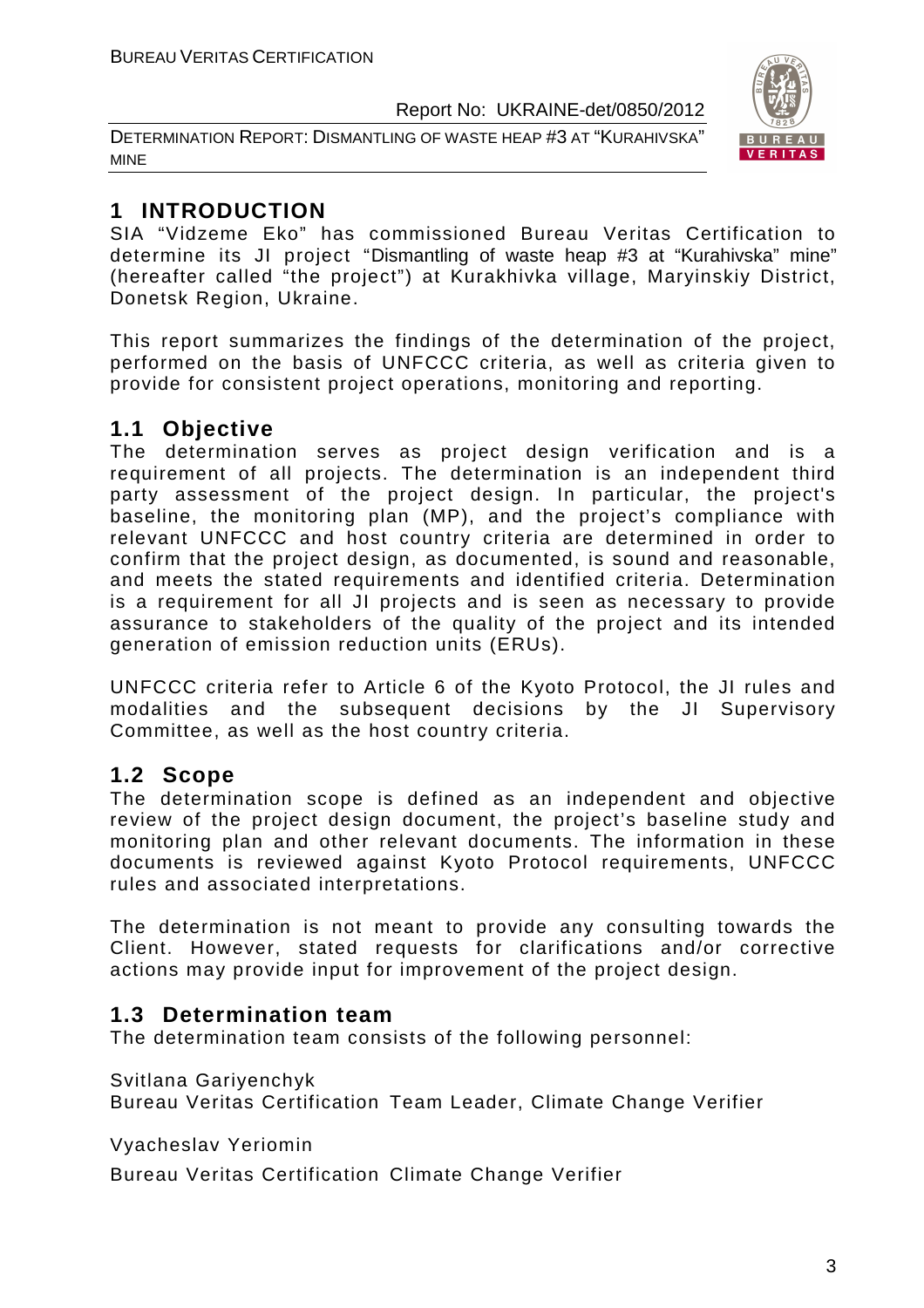DETERMINATION REPORT: DISMANTLING OF WASTE HEAP #3 AT "KURAHIVSKA" MINE



This determination report was reviewed by:

Ivan Sokolov Bureau Veritas Certification, Internal reviewer

Vasyl Kobzar

Bureau Veritas Certification, Technical Specialist

#### **2 METHODOLOGY**

The overall determination, from Contract Review to Determination Report & Opinion, was conducted using Bureau Veritas Certification internal procedures.

In order to ensure transparency, a determination protocol was customized for the project, according to the version 01 of the Joint Implementation Determination and Verification Manual, issued by the Joint Implementation Supervisory Committee at its 19 meeting on 04/12/2009. The protocol shows, in a transparent manner, criteria (requirements), means of determination and the results from determining the identified criteria. The determination protocol serves the following purposes:

- It organizes, details and clarifies the requirements a JI project is expected to meet;
- It ensures a transparent determination process where the determiner will document how a particular requirement has been determined and the result of the determination.

The completed determination protocol is enclosed in Appendix A to this report.

#### **2.1 Review of Documents**

The Project Design Document (PDD) submitted by SIA "Vidzeme Eko" and additional background documents related to the project design and baseline, i.e. country Law, Guidelines for users of the joint implementation project design document form, Approved CDM methodology and/or Guidance on criteria for baseline setting and monitoring, Kyoto Protocol, Clarifications on Determination Requirements to be Checked by an Accredited Independent Entity were reviewed.

To address Bureau Veritas Certification corrective action and clarification requests, SIA "Vidzeme Eko" revised the PDD and resubmitted it on 30/11/2012.

The determination findings presented in this report relate to the project as described in the PDD version(s) 2.0.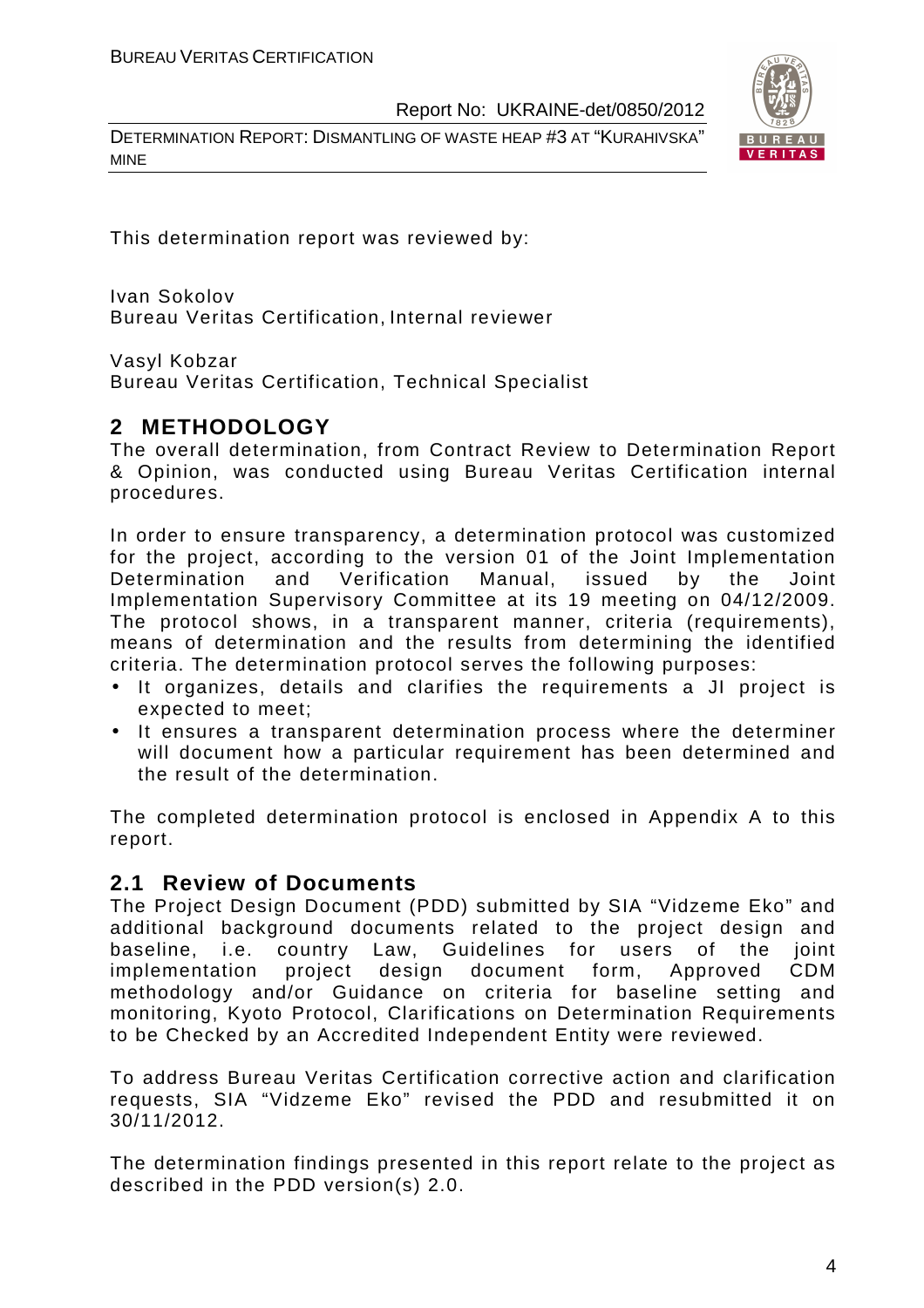DETERMINATION REPORT: DISMANTLING OF WASTE HEAP #3 AT "KURAHIVSKA" MINE



#### **2.2 Follow-up Interviews**

On 01/12/2012 Bureau Veritas Certification performed on-site interviews with project stakeholders to confirm selected information and to resolve issues identified in the document review. Representatives of PJSC "Krasnoperekopsky glass factory" and SIA "Vidzeme Eko" were interviewed (see References). The main topics of the interviews are summarized in Table 1.

| <b>Interview topics</b><br>Table 1 |  |
|------------------------------------|--|
|------------------------------------|--|

| <b>Interviewed</b><br>organization | <b>Interview topics</b>                                                |
|------------------------------------|------------------------------------------------------------------------|
| <b>PJSC</b>                        | <b>Project History</b>                                                 |
| "Krasnoperekopsky                  | Project Approach                                                       |
| glass factory"                     | Project boundary                                                       |
|                                    | <b>Implementation Schedule</b>                                         |
|                                    | Organization structure                                                 |
|                                    | $\triangleright$ Authorities and responsibilities                      |
|                                    | Training of personnel                                                  |
|                                    | Quality management procedures and technologies                         |
|                                    | $\triangleright$ Records on rehabilitation/implementation of equipment |
|                                    | $\triangleright$ Metering equipment control                            |
|                                    | Metering record keeping system, database                               |
|                                    | $\triangleright$ Technical documentation                               |
|                                    | Monitoring plan and procedures                                         |
|                                    | <b>Permits and licenses</b>                                            |
| <b>CONSULTANT</b>                  | Baseline methodology                                                   |
| SIA "Vidzeme Eko"                  | Monitoring plan<br>➤                                                   |
|                                    | <b>Additionality proofs</b><br>➤                                       |
|                                    | Calculation of emission reductions                                     |

#### **2.3 Resolution of Clarification and Corrective Action Requests**

The objective of this phase of the determination is to raise the requests for corrective actions and clarification and any other outstanding issues that needed to be clarified for Bureau Veritas Certification positive conclusion on the project design.

If the determination team, in assessing the PDD and supporting documents, identifies issues that need to be corrected, clarified or improved with regard to JI project requirements, it will raise these issues and inform the project participants of these issues in the form of:

(a) Corrective action request (CAR), requesting the project participants to correct a mistake in the published PDD that is not in accordance with the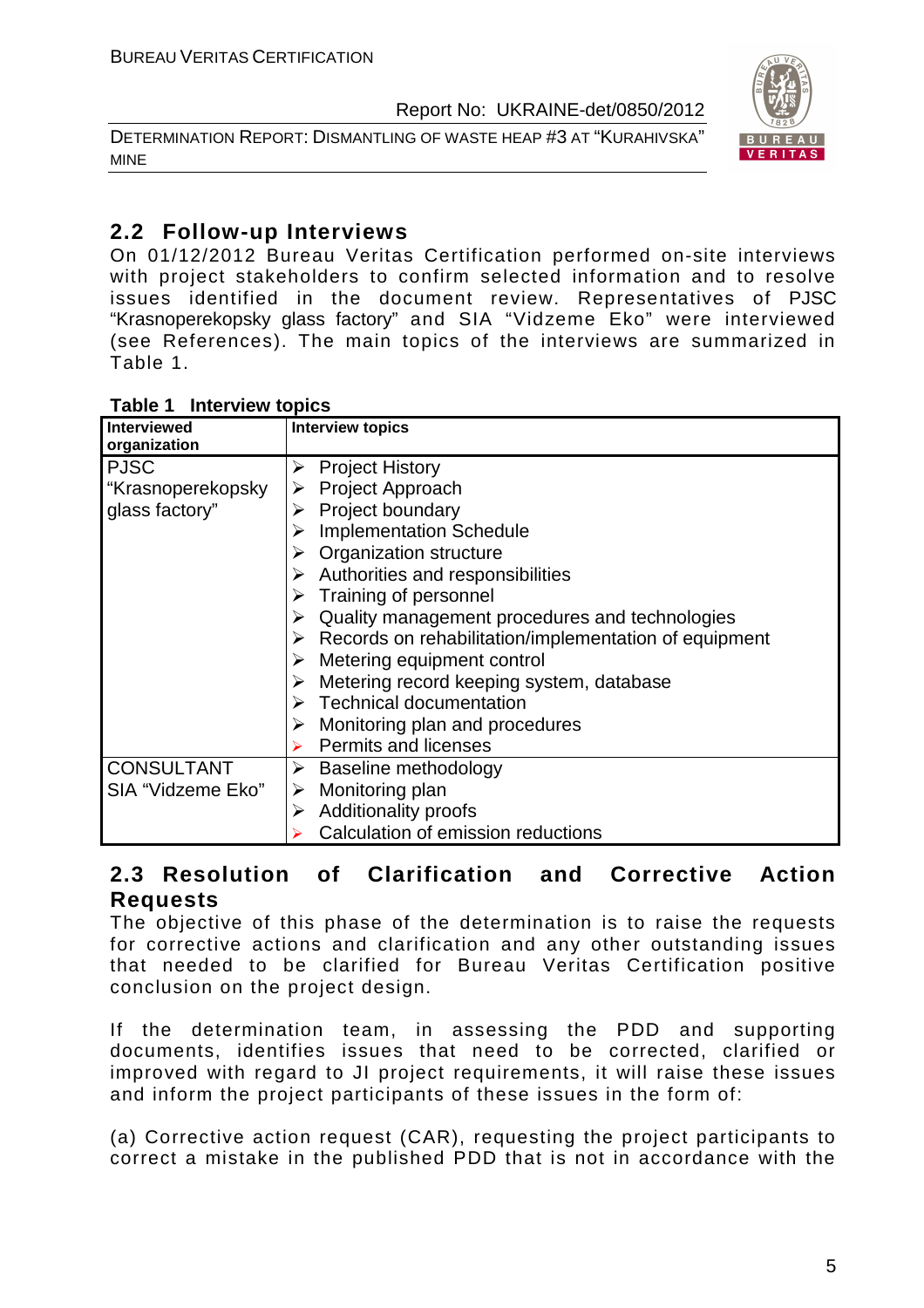DETERMINATION REPORT: DISMANTLING OF WASTE HEAP #3 AT "KURAHIVSKA" MINE



(technical) process used for the project or relevant JI project requirement or that shows any other logical flaw;

(b) Clarification request (CL), requesting the project participants to provide additional information for the determination team to assess compliance with the JI project requirement in question;

(c) Forward action request (FAR), informing the project participants of an issue, relating to project implementation but not project design, that needs to be reviewed during the first verification of the project.

The determination team will make an objective assessment as to whether the actions taken by the project participants, if any, satisfactorily resolve the issues raised, if any, and should conclude its findings of the determination.

To guarantee the transparency of the verification process, the concerns raised are documented in more detail in the determination protocol in Appendix A.

#### **3 PROJECT DESCRIPTION**

Proposed project consists in full dismantling of waste heap #3 of "Kurahovska" mine with sorting and enrichment of obtained coal containing rock mass.

Boundaries of proposed project cover one dismantled waste heap and enrichment plant #105. "Krasnoperekopsky glass factory" Ltd is owner of waste heap and processes coal containing rock mass at enrichment plant #105, on sub-contract relations basis.

Technologies employed in the project activity are described below

Bulldozers rise to the top of the dump on its tail section. Dismantling of dump with bulldozers is carried by horizontal layers, after lowering the height of dump to 25-30 m, allowed dismantling by slope (15 °) layers. A combined method for the dump dismantling is used, when after decline by bulldozers to lower layer height, in which entrance road can be constructed, further dismantling is carried out by excavators with direct loading rock into vehicles (dump trucks).

On the second stage, the rock mass is delivered to the enrichment plant # 105 for further enrichment. The rock mass is supplied to the inertial screening sifter for the pre-classification by class of 100 mm. After the pre-classification, the coal mass delivered to the preparatory screening to sifter GIL-52a by dry or wet mode. Beneficiation of large class 13 mm is made on heavy media separator STK 32-55010, and beneficiation of small class 3-13 mm - at hydrocyclone GTSM-63011. Next, washing of the suspension of beneficiation products and dehydrating products by dressing screens and centrifuge take place, regeneration suspension at electromagnetic separator. Thus the water in this process is used in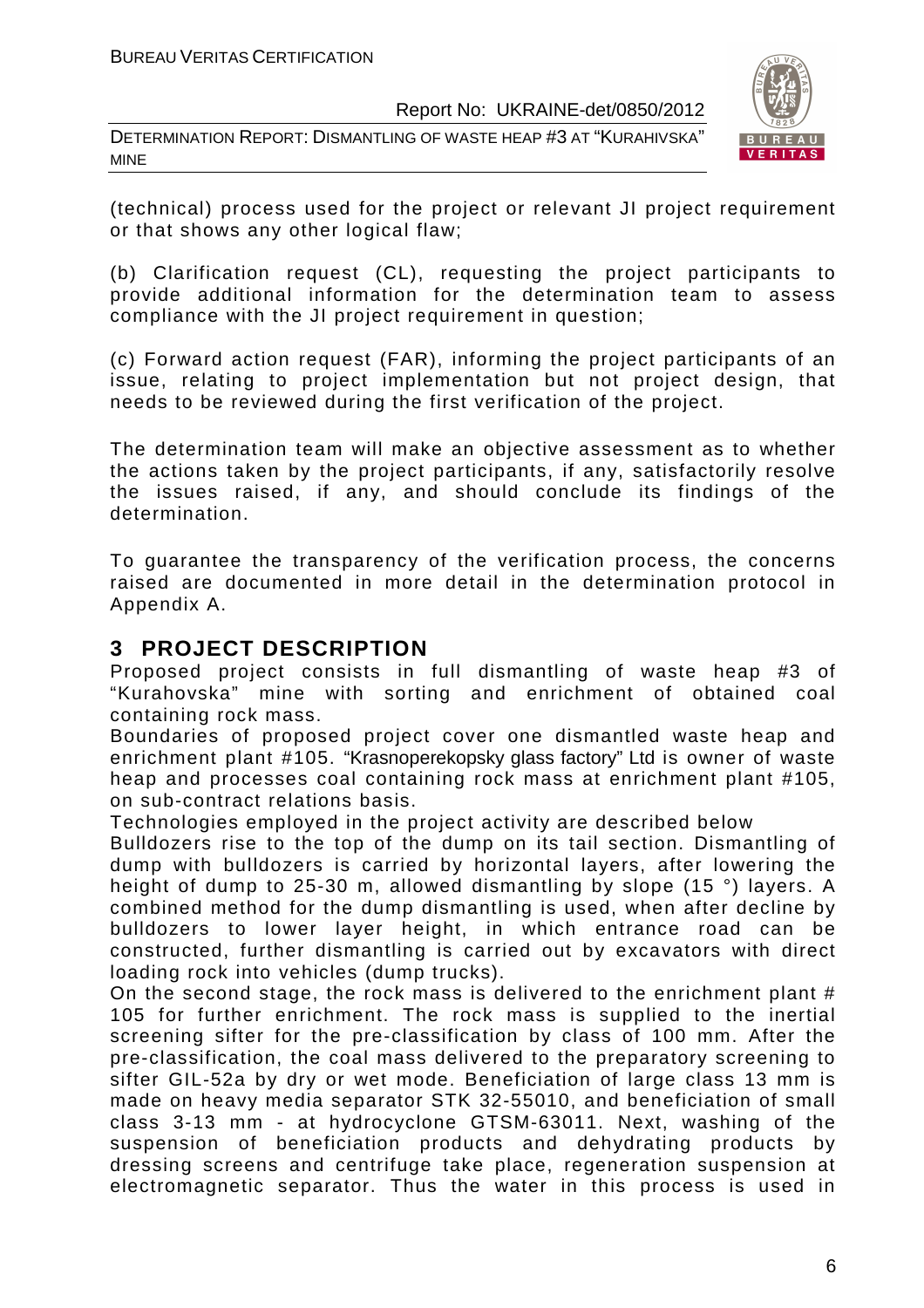DETERMINATION REPORT: DISMANTLING OF WASTE HEAP #3 AT "KURAHIVSKA" MINE



closed loop. Beneficiation products (coal concentrate) are transported by conveyor belt into bins for further shipment to the consumer. Waste is transported to the flat dump

The proposed project is aimed at reducing anthropogenic emissions. Emission reductions created by:

- Elimination of greenhouse gases sources associated with waste heaps burning, by extracting coal from the rock dumps;

- Reduction of uncontrolled methane emissions due to replacement of coal that would have been extracted through mining;

- Reduction of electricity consumption at waste heap dismantling in comparison to electricity consumption at coal mine.

Identified problem areas for project descriptions, project participants' responses and conclusions of Bureau Veritas Certification are described in Annex A (refer to CAR01-CAR04)

#### **4 DETERMINATION CONCLUSIONS**

In the following sections, the conclusions of the determination are stated.

The findings from the desk review of the original project design documents and the findings from interviews during the follow up visit are described in the Determination Protocol in Appendix A.

The Clarification and Corrective Action Requests are stated, where applicable, in the following sections and are further documented in the Determination Protocol in Appendix A. The determination of the Project resulted in 15 Corrective Action Requests and 0 Clarification Requests.

The number between brackets at the end of each section corresponds to the DVM paragraph

#### **4.1 Project approvals by Parties involved (19-20)**

The project has already received Letter of Endorsement #2905/23/7 dated 04/10/2012 issued by State Environmental Investment Agency.

The Bureau Veritas Certification obtained Letter of Endorsement from SIA "Vidzeme-Eko" and doesn't doubt in its authenticity.

As for this time no written project approvals of the project from the Parties Involved are available (see CAR03 pending till the Host Party LoA received). After receiving Determination Report from the Accredited Independent Entity (AIE) project documentation will be submitted to the Ukrainian Designated Focal Point (DFP) which is State Environment Investment Agency for receiving the Letter of Approval.

The written approvals from the other Party will be obtained later on.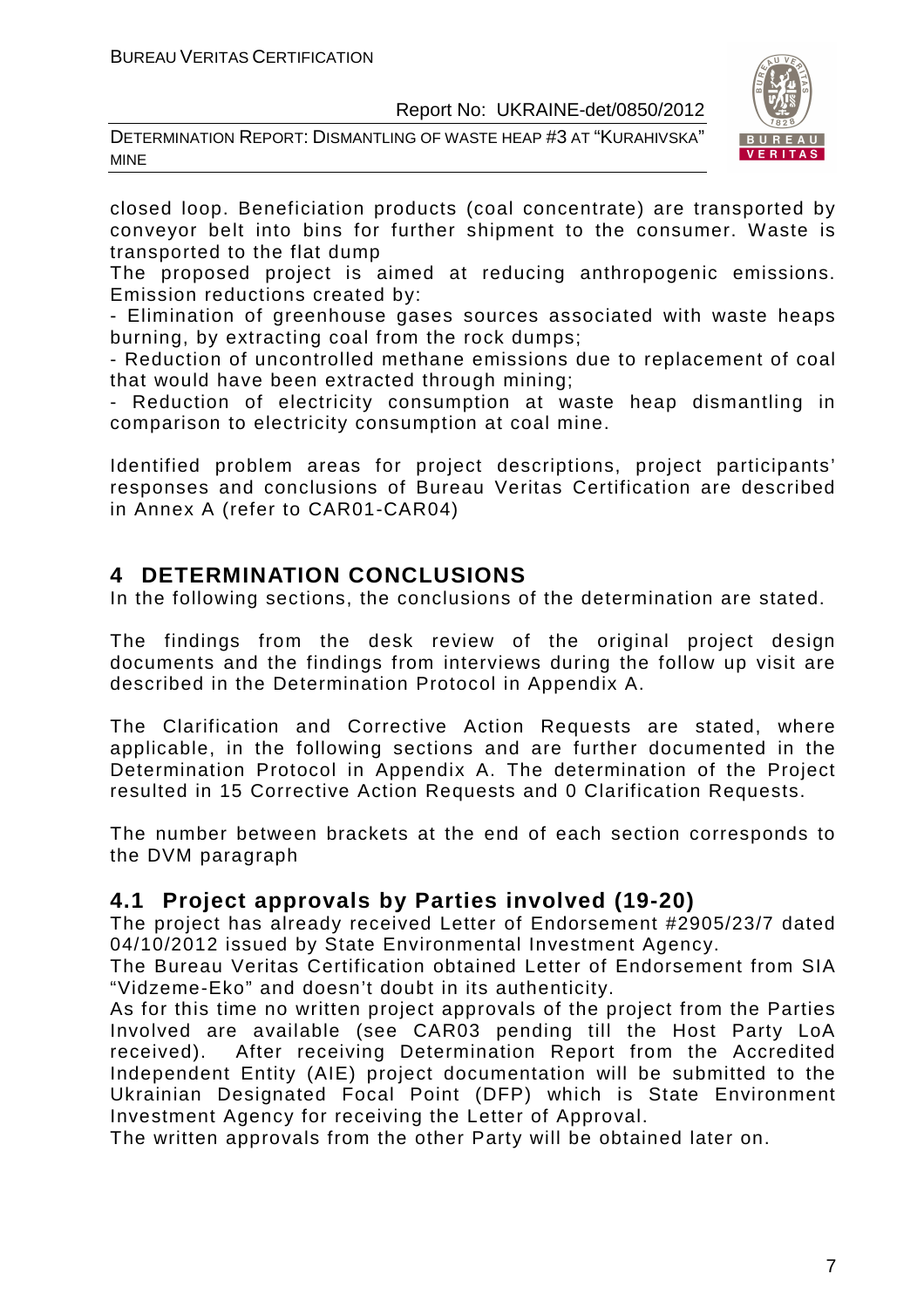DETERMINATION REPORT: DISMANTLING OF WASTE HEAP #3 AT "KURAHIVSKA" MINE



Identified problem areas for written project approvals, project participants' responses and conclusions of Bureau Veritas Certification are described in Annex A (refer to CAR05).

#### **4.2 Authorization of project participants by Parties involved (21)**

In accordance with paragraph 21 of the DVM the assessment of this area focuses on whether each of the legal entities listed as project participants in the PDD is authorized by a Party involved, which is also listed in the PDD.

Authorisation of the project participants by Parties involved is expected through a written project approval, see CAR04 that is pending

#### **4.3 Baseline setting (22-26)**

The PDD explicitly indicates that using a methodology for baseline setting and monitoring developed in accordance with appendix B of the JI guidelines (hereinafter referred to as JI specific approach) was the selected approach for identifying the baseline.

The PDD provides a detailed theoretical description in a complete and transparent manner, as well as justification, that the baseline is established:

(a) By listing and describing the following plausible future scenarios on the basis of conservative assumptions and selecting the most plausible one:

#### Scenario 1. Continuation of existing situation

This scenario does not anticipate any activities and therefore does not face any barriers.

#### Scenario 2. Direct energy production from the heat energy of burning waste heap

#### Technological barrier:

This scenario is based on the highly experimental technology, which has not been implemented even in a pilot project. It is also not suitable for all waste heaps as the project owner will have to balance the energy resource availability (i.e. waste heap location) and the location of the energy user. On-site generation of electricity addresses this problem but requires additional interconnection engineering. In general this technology has yet to prove its viability. In addition it does not allow the control and management of the emitted gases. This technology can be applied only in the presence of dumps with developed combustion centre. Even if the probability of burning rock dump is very high, it is currently impossible to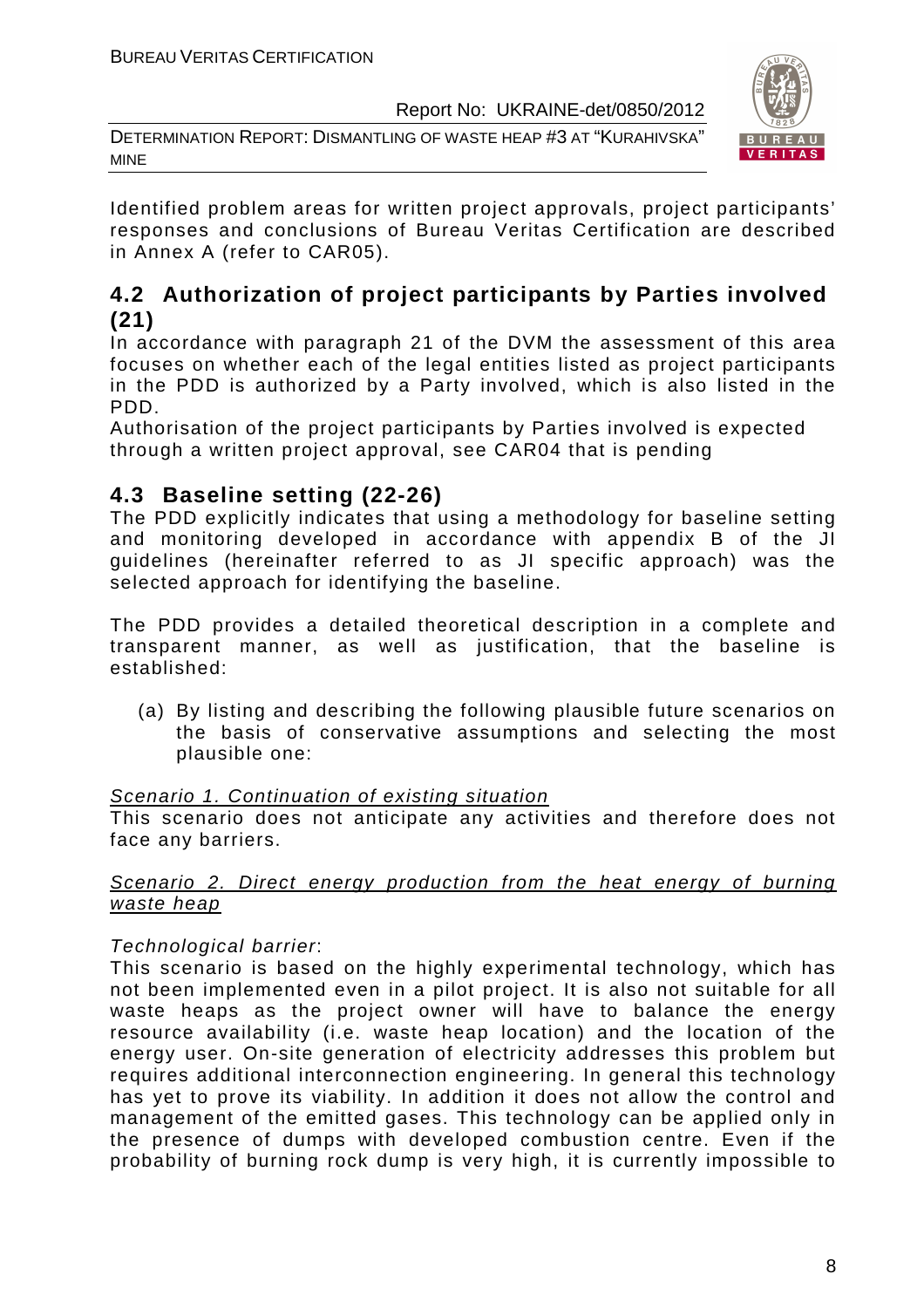DETERMINATION REPORT: DISMANTLING OF WASTE HEAP #3 AT "KURAHIVSKA" MINE



predict the time of its outbreak and therefore predict the start of the use of thermal energy released during its combustion.

#### Investment barrier:

Investment into unproven technology carries a high risk. In case of Ukraine, which carries a high country risk, investment into such unproven energy projects are less likely to attract investors than some other opportunities in the energy sector with higher returns. The pioneering character of the project may appeal to development programmes and governmental incentives but cost of the produced energy is likely to be much higher than alternatives.

#### Scenario 3. Production of construction materials from waste heap matter Technological barrier:

This scenario is based on known technology, however, this technology is not currently available in Ukraine and there is no evidence that such projects will be implemented in the near future. It is also not suitable for all types of waste heaps as the content of waste heap has to be predictable in order for project owner to be able to produce quality materials. High contents of sulphur and moisture can reduce the suitability of the waste heap for processing. A large scale deep exploration of the waste heap has to be performed before the project can start.

Scenario 4. Coal extraction from waste heaps without JI incentives Investment barrier: This scenario is financially unattractive and faces barriers. Detailed description of proposed scenario barriers is provided in the section B.2 of the PDD version 2.0.

#### Scenario 5. Systematic monitoring of waste heaps condition and regular fire prevention and extinguishing measures

Investment barrier: This scenario does not represent any revenues but anticipates additional costs for waste heaps owners. Monitoring of the waste heap status is not done systematically and in general actions are left to the discretion of the individual owners. Waste heaps are mostly owned by mines or regional coal mining associations. Coal mines in Ukraine suffer from limited investment resulting often in safety problems due to complicated mining conditions and financial constraints, with miners' salaries often being delayed by few months. Waste heaps in this situation are considered as additional burdens and mines often do not even perform minimum required maintenance. Exact data are not always available. From a commercial view point the fines that are usually levied by the authorities are considerably lower than costs of all the measures outlined by this scenario.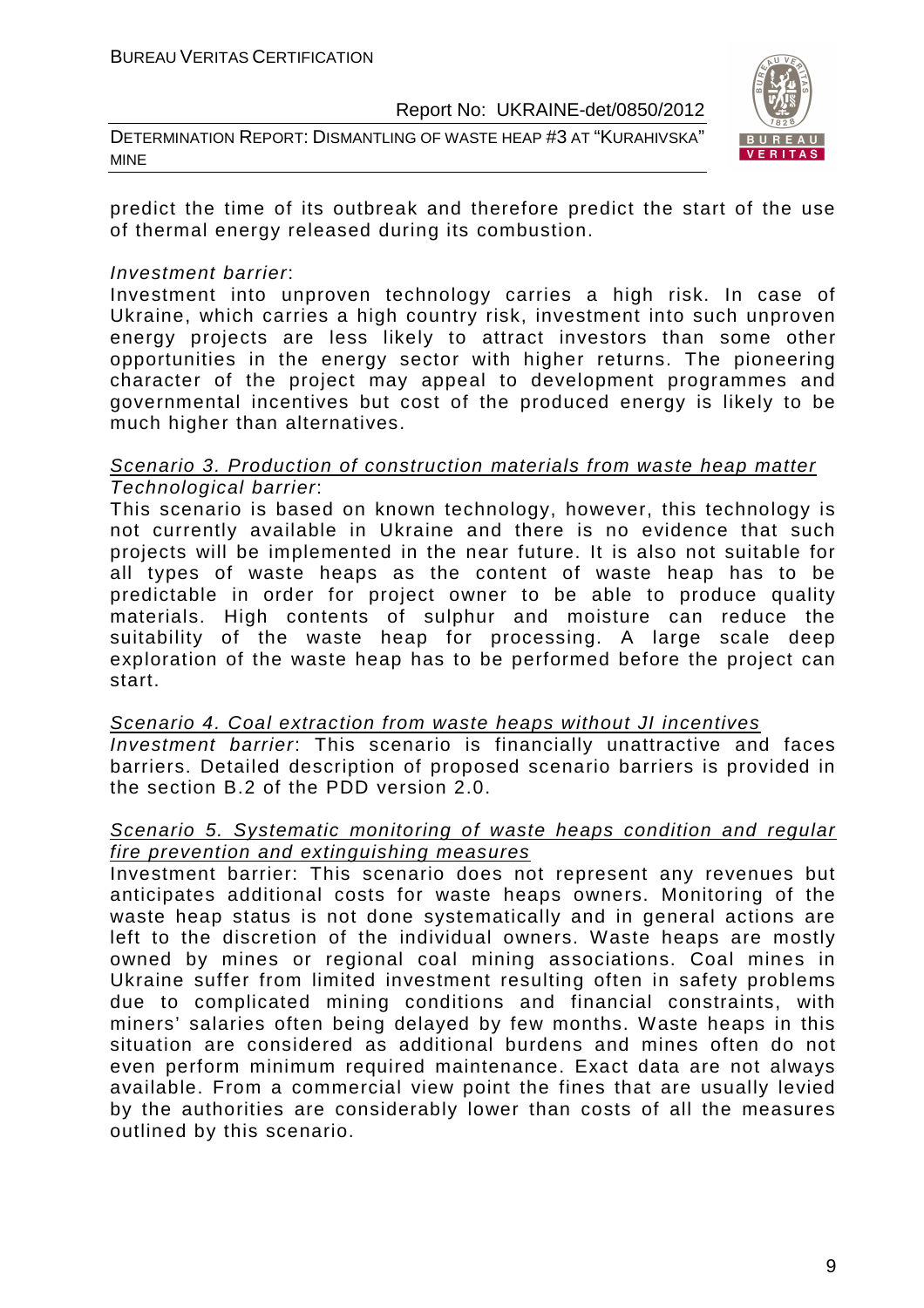DETERMINATION REPORT: DISMANTLING OF WASTE HEAP #3 AT "KURAHIVSKA" MINE



- (b) Taking into account relevant national and/or sectoral policies and circumstances, such as sectoral reform initiatives, local fuel availability, power sector expansion plans, and the economic situation in the project sector. In this context, the following key factors that affect a baseline are taken into account:
- (c) Taking into account relevant national and/or sectoral policies and circumstances, such as sectoral reform initiatives, local fuel availability, power sector expansion plans, and the economic situation in the project sector. In this context, the following key factors that affect a baseline are taken into account:
	- A comprehensive analysis and an in-depth description of the reform policies and legislation concerning the development and reforming of the Ukrainian coal industry. At this time effective united complex state program for prevention of waste heaps burning and reclamation with extraction of coal is absent. Fines paid by pollution costs much less than money spent on measures to prevent ignition or burning For this time 83 % of Donetsk Region waste heaps burned or burning.
	- Describing economic situation. Inner coal market in Ukraine is significantly controlled by Ukrainian government, which is owner of number of mines and significantly influencing on coal costs. Level of coal content in waste heap is difficultly predicted, and "Krasnoperekopsky glass factory" Ltd is a small company which cannot supply coal in big quantities in long range time.
	- As far as availability of capital there is a summary of key indicators of business practices in Ukraine as well as a comparison country risk premiums for Ukraine, and Russia are provided by the PP's vividly demonstrating that Ukraine has been always considered a high-risk country for investments and doing business, which extremely limits the opportunities of the project as for its access to financial resources at the international level.
	- It is stated by the project participants that modern technologies and best practices existing in the developed countries are unavailable due to their high cost and necessity of the knowledgeable personnel able to introduce and operate the equipment.
	- As far as the fuel prices and its availability, the PDD states that electricity and diesel fuel are widely used in Ukrainian industry. Prices for diesel fuel that is mostly imported from the Russian Federation are regulated by Ukrainian Government. Electric energy in Ukraine is produced at the thermal and nuclear power stations mainly by use of fossil fuel. Wholesale Electricity Market of Ukraine is managed by the state enterprise "Energorynok"; the level of prices for electric energy ranges greatly for different types of consumers.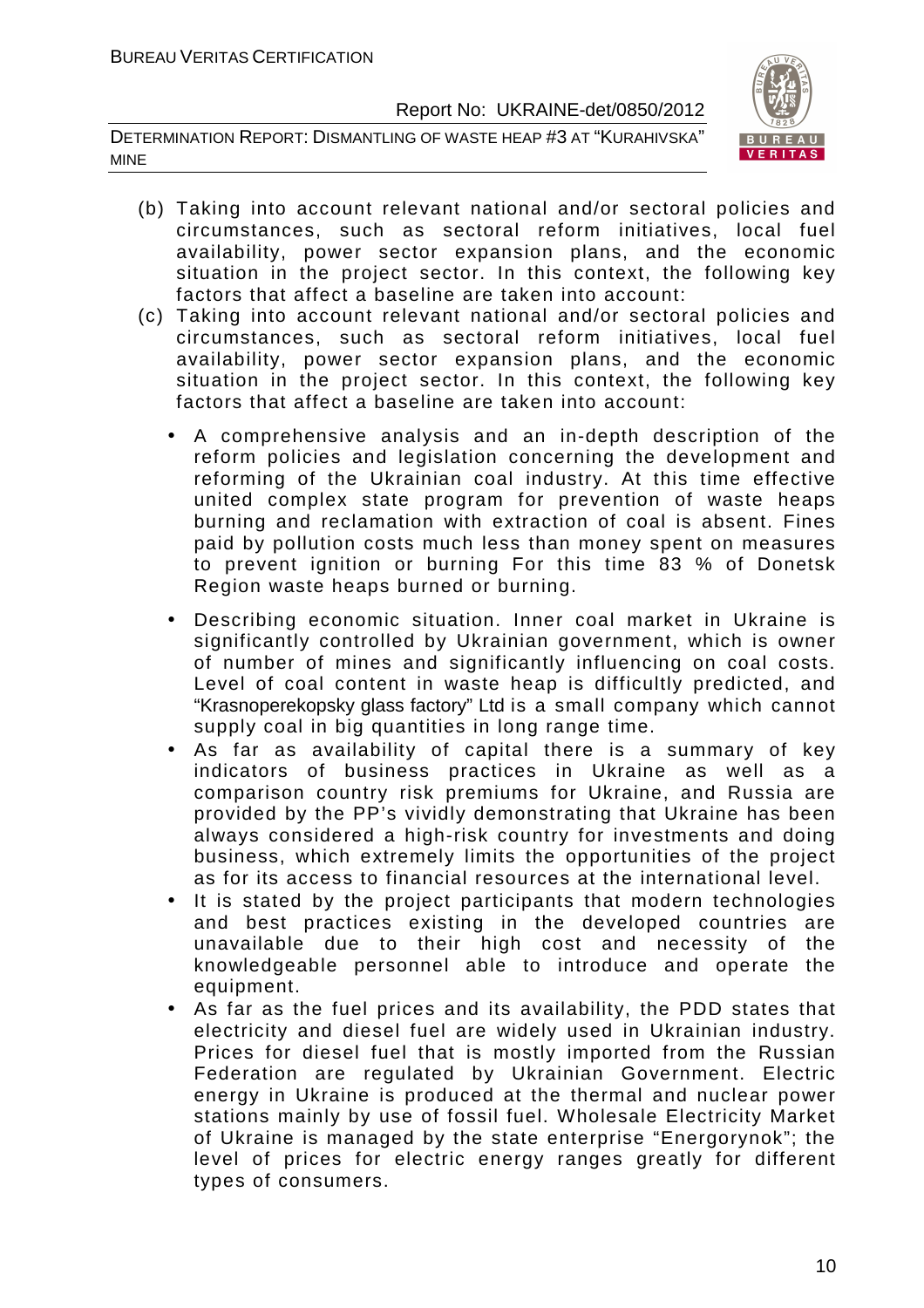DETERMINATION REPORT: DISMANTLING OF WASTE HEAP #3 AT "KURAHIVSKA" MINE



 (c) In such a way that emission reduction units (ERUs) cannot be earned for decreases in activity levels outside the project activity or due to force majeure. According to the proposed approach emission reductions will be earned only when project activity will generate coal concentrate, so no emission reductions can be earned due to any changes outside the project activity.

(d) Taking into account uncertainties and using conservative assumptions such as the following:

- Lower range of parameters is used for calculation of baseline emissions and higher range of parameters is used for calculation of project activity emissions;
- Default values were used to the extent possible in order to reduce uncertainty and provide conservative data for emission calculations.
- The emissions of nitrous oxide have not taken into consideration for conservatism

For more details, please, refer to Section B.1. of the PDD.

Emissions in the baseline scenario are calculated as follows:

 $BE_v = BE_{WHB,v}$ , (1)

Where:

 $BE<sub>WHB,V</sub>$  - baseline emissions due to burning of the waste heap in the year y (tCO2 equivalent ),

Baseline emissions due to burning dumps in year y calculated by the formula:

 $BE_{WHB,y} = FC_{BE,Coal,y}/1000 \cdot \rho$  whb  $\cdot$  NCV  $_{Coal} \cdot$  OXID  $_{Coal} \cdot K_{Coal}^c \cdot 44/12$  (2) where:

 $FC_{BE, coal,v}$  - amount of coal that has been mined in the baseline scenario and combusted for energy use, equivalent to the amount of coal extracted from the waste heap because of the project activity in the year y, t;

 $\rho$  <sub>WHB</sub> - probability of waste heap burning, d/l;

 $NCV_{Coal}$  - net Calorific Value of coal, TJ/kt;

OXID  $_{Coal}$  - carbon Oxidation factor of coal, d/l;

 $K_{\text{Coal}}^c$  - carbon content of coal, tC/TJ;

1/1000 - conversion factor from tons in kilotonnes, d / l

44/12 - stoichiometric relationship between the molecular weight of carbon dioxide and carbon.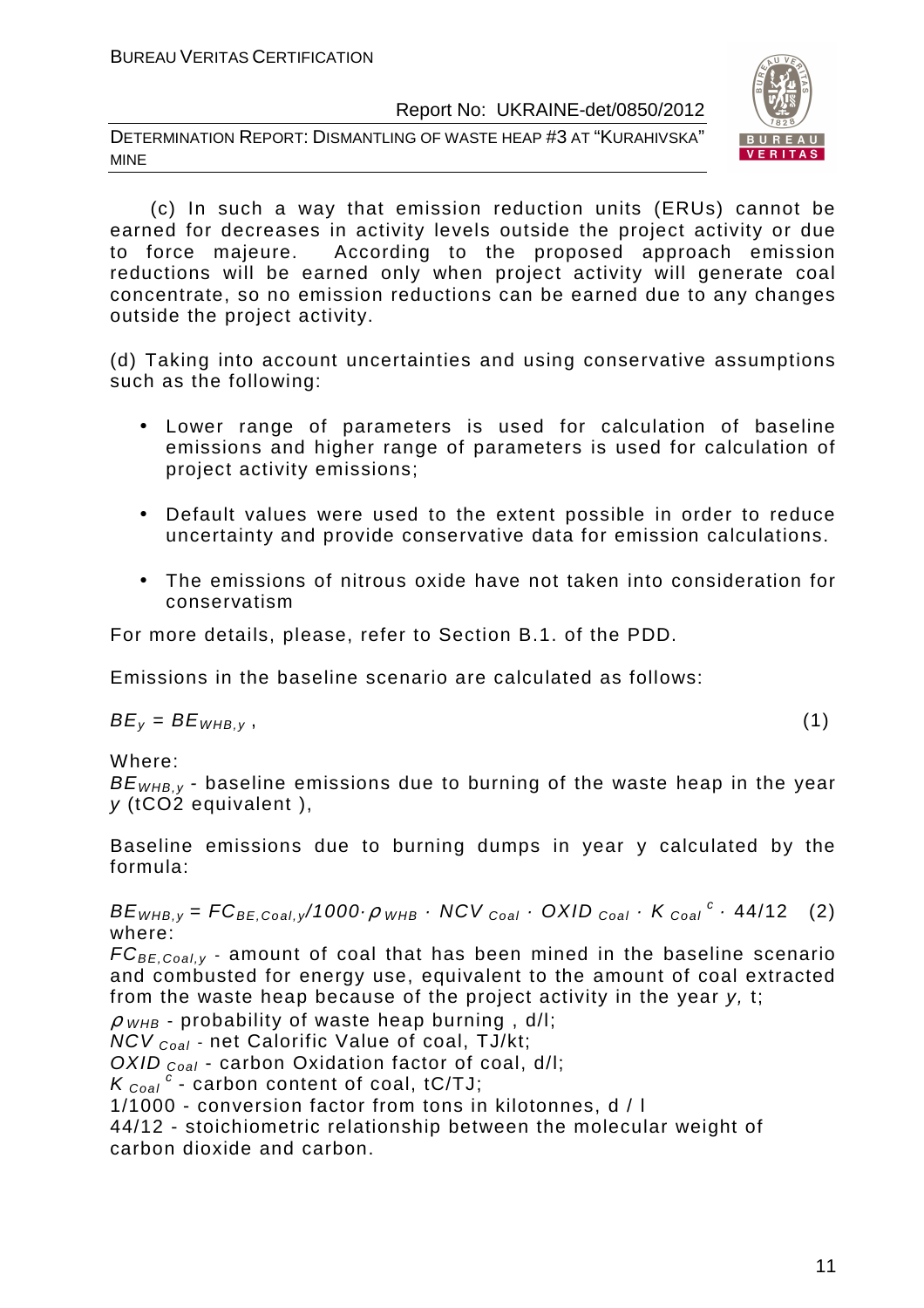DETERMINATION REPORT: DISMANTLING OF WASTE HEAP #3 AT "KURAHIVSKA" MINE



The amount of coal produced in mines in the baseline scenario is calculated by the formula:

Identified problem areas for baseline for baseline setting, project participants' responses and conclusions of Bureau Veritas Certification are described in Annex A (refer to CAR06-CAR08)

#### **4.4 Additionality (27-31)**

The project "Dismantling of Waste Heap #54 at Former "Dzerzhynskogo" project ITL UA1000447 is selected as the comparable JI project. Accredited independent entity has already positively determined that it would result in a reduction of anthropogenic emissions by sources or an enhancement of net anthropogenic removals by sinks that is additional to any that would otherwise occur. This determination has already been deemed final by the JISC. Appropriate documentation such as PDD and Determination Report regarding this project is available traceably and transparently on the UNFCCC JI Website.

#### http://ji.unfccc.int/JIITLProject/DB/C4QXRZ17KUWJDAGT6G9GJXKCBRLAOZ/details

Additionality of the project was demonstrated adequately by demonstrating that the indicated project is implemented under comparable circumstances:

a) Both projects propose **same GHG mitigation measure:** The proposed GHG mitigation measure under both projects is coal extraction from the mine's waste heaps. This will prevent greenhouse gas emissions into the atmosphere during combustion of the heaps and will contribute an additional amount of coal, without the need for mining. Criteria is satisfied

b) Both projects are implemented within the **same country and the same time**: The proposed project and identified comparable project are both located in Ukraine, project crediting periods are divided by 3 months. Criteria is satisfied

c) **Scale.** The difference between the proposed project and the other project(s) is less than 50 per cent in terms of the projects output (i.e. power output, capacity increase, etc.) or service provided.

The projects envisage production of the same product (coal concentrate). Both projects use similar technological equipment (vibrating sieves GIL-52, heavy media separators STK and hydrocyclones GTsM). Capacity of both projects are limited by coal contains in the waste heap and waste heaps size and is different about 10% for both comparing projects with work in two-shift regime. Criteria is satisfied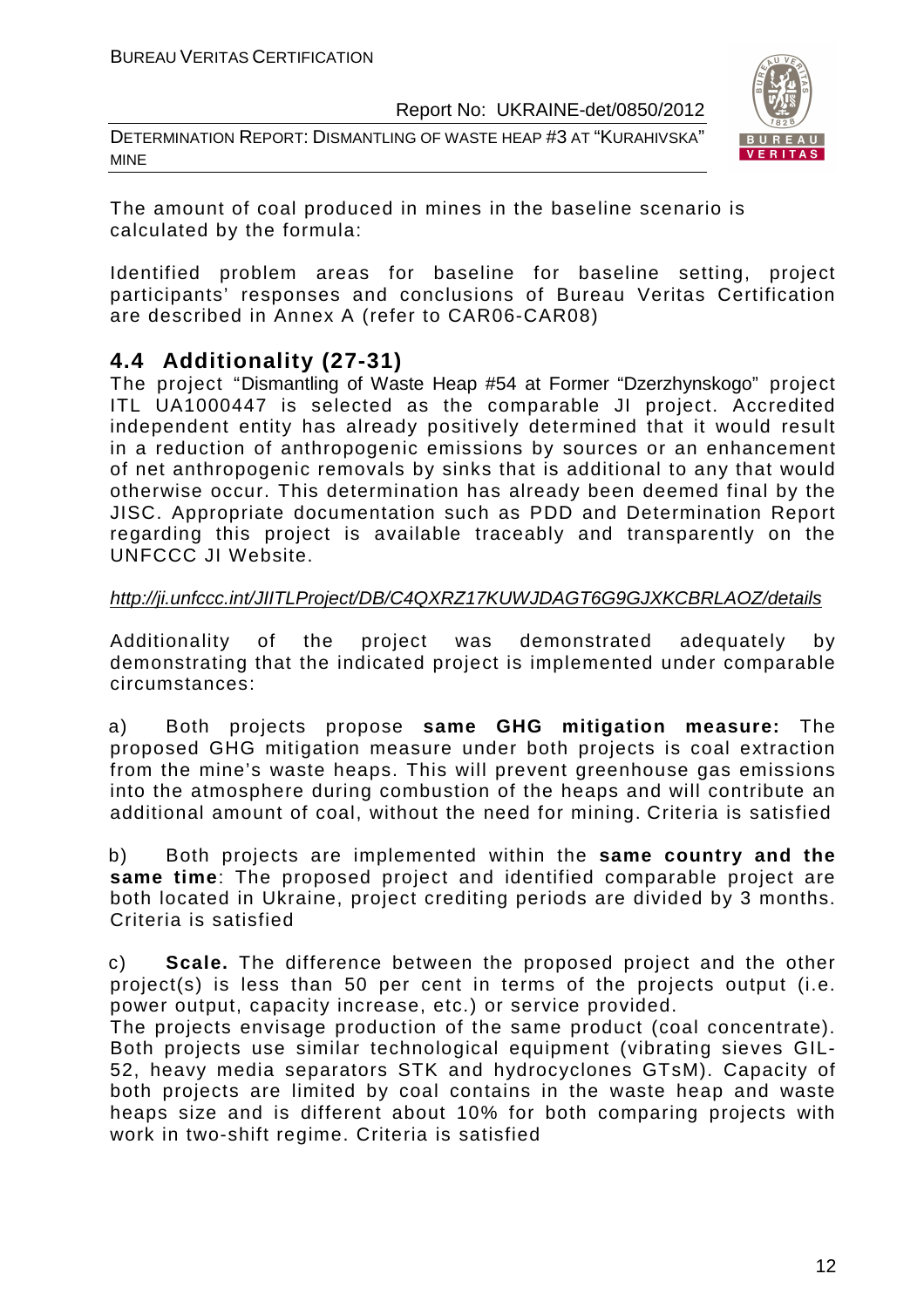DETERMINATION REPORT: DISMANTLING OF WASTE HEAP #3 AT "KURAHIVSKA" MINE



d) There were no significant changes in **regulatory framework** between the starting dates of two projects. Criteria is satisfied.

The desk review of provided information and follow-up interviews enabled Bureau Veritas Certification Holding SAS to assess that all explanations, descriptions and analyses in the demonstration of additionality were made in accordance with criteria of "Guidance on criteria for baseline setting and monitoring" version 03 and this projects is indeed comparable project, implemented under comparable circumstances. The proposed JI activity provides the reductions in emissions by sources that are additional to any that would otherwise occur.

#### **4.5 Project boundaries**

The details on the project boundary were provided in section B.3 of the PDD. The desk review of submitted documentation enabled Bureau Veritas Certification to assess that the project boundary defined in the PDD encompasses all anthropogenic emissions by sources of GHGs that are:

- Under the control of the project participants;
- Reasonably attributable to the project; and
- Significant.

The baseline emission sources of GHGs that are included in the project boundaries are listed below. Emissions of carbon dioxide due to:

- Waste heap burning;

- Consumption of coal for energy production (excluded, does not take into the consideration in calculation).

The project emission sources of GHGs that were included in the project boundaries are listed below. Emissions of carbon dioxide due to:

- Consumption of fossil fuel (diesel fuel) due to extracting coal from dump; - Consumption of coal for energy production (excluded, does not take into the consideration in calculation).

Leakages:

- Fugitive emissions of methane in the mining activities;
- Consumption of electricity from a grid at coal mine.
- Consumption of electricity due to enrichment coal from dump;
- Use of other types of energy sources due to mining (excluded).

All gases and sources included in the project boundary were explicitly stated, and the exclusions of any sources related to the baseline or the project are appropriately justified and provided in Table 14 of the PDD.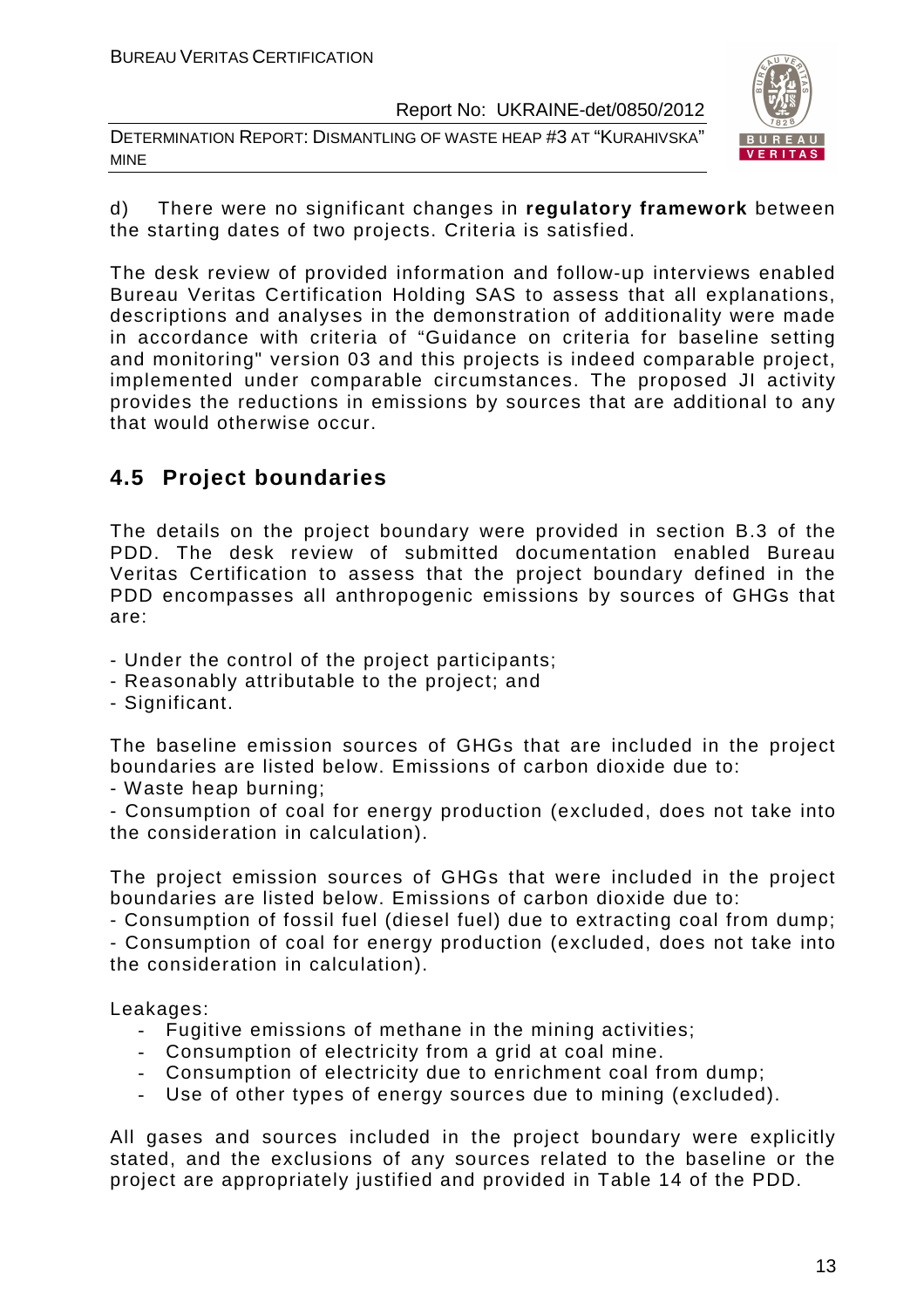DETERMINATION REPORT: DISMANTLING OF WASTE HEAP #3 AT "KURAHIVSKA" MINE



The delineation of the project boundary and the gases and sources included are appropriately described and justified in the PDD by using Figures 9-10 in section B.3 of the PDD.

Identified problem areas for project boundaries, project participants' responses and conclusions of Bureau Veritas Certification are described in Annex A (refer to CAR09)

#### **4.6 Crediting period (34)**

The PDD states the starting date of the project as the date on which the waste heap dismantling began, and the starting date is 05/05/2008, which is after the beginning of 2000.

The PDD states the expected operational lifetime of the project in years and months, which is 7 years and 8 months or 92 months.

The PDD states the length of the crediting period in years and months, which is 4 years and 8 months or 56 months, and its starting date is 05/05/2008, which is on the date the first emission reductions or enhancements of net removals are generated by the project.

The PDD states that the crediting period for the issuance of ERUs starts only after the beginning of 2008 and does not extend beyond the operational lifetime of the project.

The PDD states that the extension of its crediting period beyond 2012 is subject to the host Party approval, and the estimates of emission reductions or enhancements of net removals are presented separately for those until 2012 and those after 2012 in all relevant sections of the PDD.

Identified problem areas for project crediting period, project participants' responses and conclusions of Bureau Veritas Certification are described in Annex A (refer to CAR10)

#### **4.7 Monitoring plan (35-39)**

The PDD, in its monitoring plan section, explicitly indicates that JI specific approach was the selected.

The monitoring plan describes all relevant factors and key characteristics that will be monitored, and the period in which they will be monitored, in particular also all decisive factors for the control and reporting of project performance, such as value of extracted coal, values of consumed electricity, diesel fuel.

The monitoring plan specifies the indicators, constants and variables that are reliable (i.e. provide consistent and accurate values), valid (i.e. are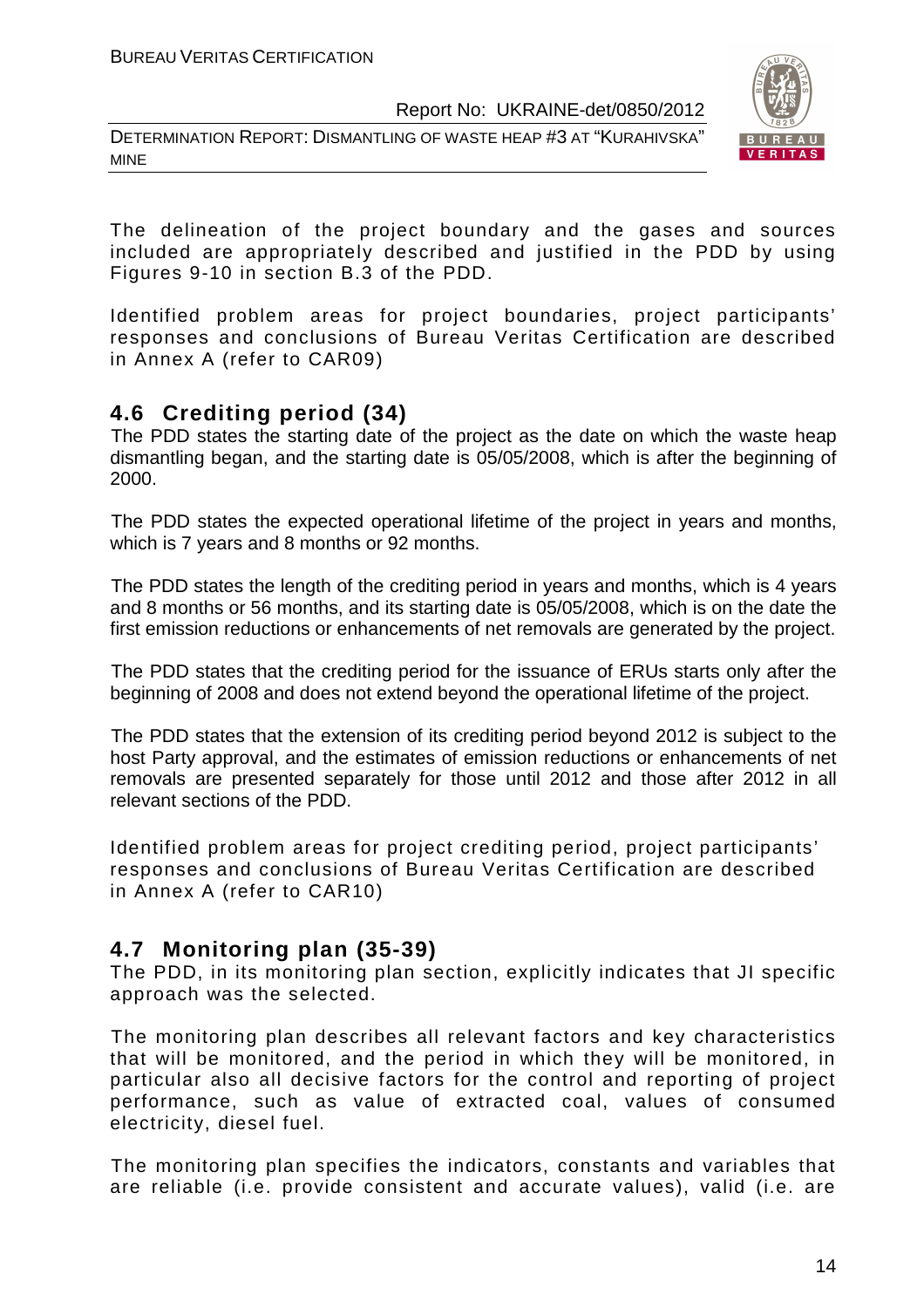DETERMINATION REPORT: DISMANTLING OF WASTE HEAP #3 AT "KURAHIVSKA" MINE



clearly connected with the effect to be measured), and that provide a transparent picture of the emission reductions or enhancements of net removals to be monitored such as Net Calorific Value of Coal, Net calorific value of Diesel fuel, Carbon Oxidation Factor of Coal, Carbon Oxidation Factor of Diesel Fuel, Carbon content of coal, Carbon content of diesel fuel, Emission factor for fugitive methane emissions from coal mining, Specific carbon dioxide emissions due to production of electricity at TPP and by its consumptions, The average ash content of coal produced in Donetsk region, the average moisture of coal produced in Donetsk Region, probability of waste heap burning, average electricity consumption per tonne of coal, produced in Ukraine.

The monitoring plan draws on the list of standard variables indicated in appendix B of "Guidance on criteria for baseline setting and monitoring" developed by the JISC.

The monitoring plan explicitly and clearly distinguishes:

(i) Data and parameters that are not monitored throughout the crediting period, but are determined only once (and thus remain fixed throughout the crediting period), and that are available already at the stage of determination, such as Global Warming potential of the Methane, Methane Density, Net Calorific Value of Coal, Net calorific value of Diesel fuel, Carbon Oxidation Factor of Coal, Carbon Oxidation Factor of Diesel Fuel, Carbon content of coal, Carbon content of diesel fuel, Emission factor for fugitive methane emissions from coal mining, Specific carbon dioxide emissions due to production of electricity at TPP and by its consumptions, The average ash content of coal produced in Donetsk region, the average moisture of coal produced in Donetsk Region, probability of waste heap burning, average electricity consumption per tonne of coal, produced in Ukraine

(ii) Data and parameters that are not monitored throughout the crediting period, but are determined only once (and thus remain fixed throughout the crediting period), but that are not already available at the stage of determination, such as absent.

(iii) Data and parameters that are monitored throughout the crediting period, such as Additional amount of electricity consumed in project, amount of diesel fuel consumed in project year, value of produced coal.

The monitoring plan describes the methods employed for data monitoring (including its frequency) and recording, such as direct monitoring of electricity consumption by meters, sampling of produced coal, etc. Description of employed methods is provided in the section D.1 of the PDD.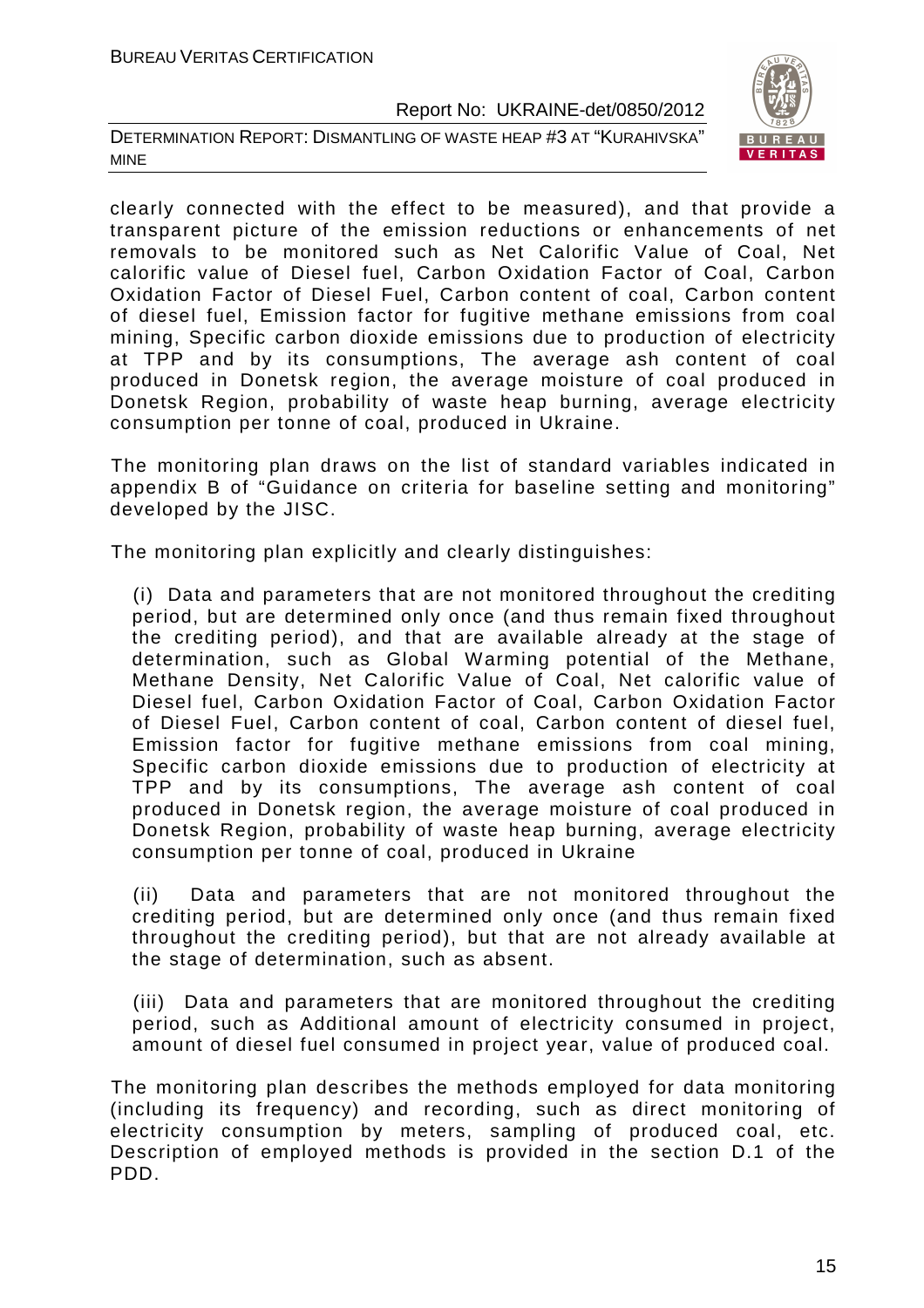DETERMINATION REPORT: DISMANTLING OF WASTE HEAP #3 AT "KURAHIVSKA" MINE

The monitoring plan elaborates all algorithms and formulae used for the estimation/calculation of baseline emissions/removals and project emissions/removals or direct monitoring of emission reductions from the project, leakage, as appropriate, such as described below

The annual emission reductions are calculated as follows:

$$
ER_y = BE_y - PE_y - LE_y,\tag{3}
$$

where:

 $ER<sub>v</sub>$  - emissions reductions of the JI project in year y (tCO2 equivalent);  $BE<sub>v</sub>$  - baseline emission in year y (tCO2 equivalent);  $PE<sub>v</sub>$  - project emission in year y (tCO2 equivalent);  $LE_y$  - leakages in year y, (tCO2 equivalent).

Emissions in the baseline scenario are calculated as follows:

$$
BE_{v} = BE_{WHB,v}
$$

 $BE_y = BE_{WHB,y}$ , (4)

Where:

 $BE<sub>WHB,V</sub>$  - baseline emissions due to burning of the waste heap in the year y (tCO2 equivalent ),

Baseline emissions due to burning dumps in year y calculated by the formula:

 $BE_{WHB,y} = FC_{BE,Coal,y}$ /1000 $\cdot \rho$  whe  $\cdot$  NCV  $_{Coal}$   $\cdot$  OXID  $_{Coal}$   $\cdot$  K  $_{Coal}$   $\cdot$  44/12 (5) where:

 $FC_{BE, coal, y}$  - amount of coal that has been mined in the baseline scenario and combusted for energy use, equivalent to the amount of coal extracted from the wast heap because of the project activity in the year y, t;

 $\rho$  <sub>WHB</sub> - probability of waste heap burning, d/l;

 $NCV_{Coal}$  - net Calorific Value of coal, TJ/kt;

OXID  $_{Coal}$  - carbon Oxidation factor of coal, d/l:

 $K_{\text{Coal}}^c$  - carbon content of coal, tC/TJ;

1/1000 - conversion factor from tons in kilotonnes, d / l

44/12 - stoichiometric relationship between the molecular weight of carbon dioxide and carbon.

Emissions from the project activity are calculated as follows:

$$
PE_{y} = PE_{Diesel,y} \tag{6}
$$

where:

 $PE<sub>v</sub>$  - project emissions due to project activity in the year y (tCO2 equivalent),

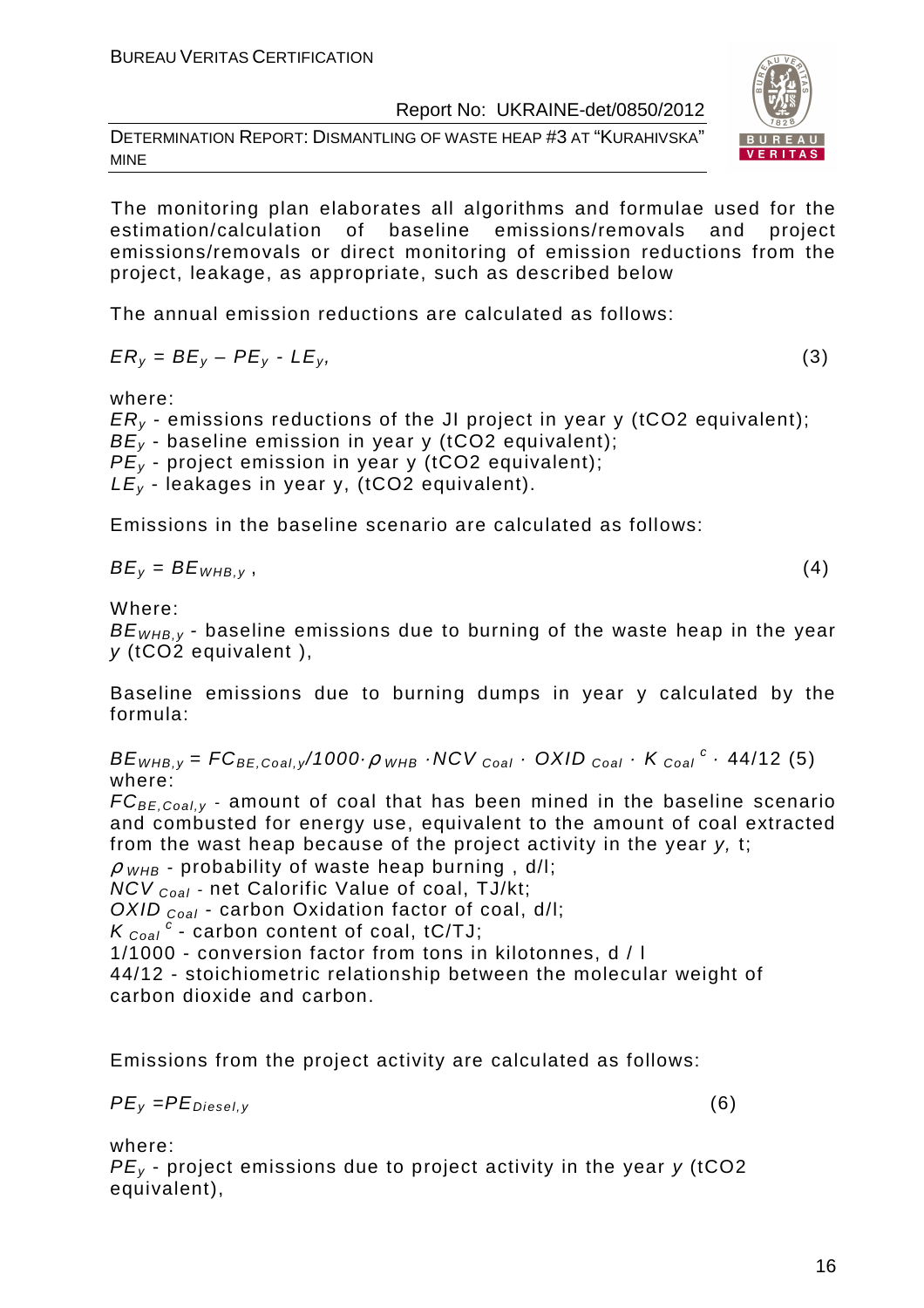DETERMINATION REPORT: DISMANTLING OF WASTE HEAP #3 AT "KURAHIVSKA" MINE



 $PE_{\text{Diesel},v}$  - project emissions due to consumption of diesel fuel by the project activity in the year y (tCO2 equivalent).

Project emissions due to consumption of diesel fuel by the project activity in the year y are calculated as follows:

 $PE_{\text{Diesel}, y} = FC_{BE, \text{Diesel}, y} / 1000 \cdot NCV_{\text{Diesel}} \cdot OXID_{\text{Diesel}} \cdot K_{\text{Diesel}}^c \cdot 44/12$  (7)

where:

 $FC_{BE, Diesel, y}$  - amount of diesel fuel, consumed in project in year y, t;  $NCV_{Diesel}$  - Net Calorific Value of diesel fuel, TJ/kt;  $OXID<sub>Diesel</sub>$  - carbon Oxidation factor of diesel fuel, d/l;  $K_{\text{Diesel}}^c$  - carbon content of diesel, tC/TJ; 44/12 - stoichiometric relationship between the molecular weight of carbon dioxide and carbon. 1/1000 - conversion factor from tons in kilotonnes, d / l

Leakages in year y are calculated as follows:

$$
LE_y = LE_{B,y} + LE_{P,y}
$$
 (8)

where::

 $LE<sub>v</sub>$  - leakages in year y, (t CO2e);  $LE_{B,y}$  - leakages in the baseline scenario in the year y, (t CO2e);  $LE_{P,Y}$ - leakages in project scenario in a year y, (t CO2e);

Leakages in the baseline scenario in the year y are calculated as follow

$$
LE_{B,y} = LE_{CH4,y} + LE_{EL,y}
$$
 (9)

Leakages due to fugitive emissions of methane in the mining activities in the year y are calculated as follows:

$$
LE_{\text{CH4},y} = -FC_{BE, \text{Coal},y} \cdot EF_{CH4} \cdot \rho_{CH4} \cdot GWP_{CH4}, \qquad (10)
$$

 $FC_{BE, coal,v}$  - amount of coal that has been mined in the baseline scenario and combusted for energy use, equivalent to the amount of coal extracted from the sludge depository because of the project activity in the year y, t;  $EF<sub>CH4</sub>$  - emission factor for fugitive methane emissions from coal mining, m3/t;

 $\rho_{CH4}$  - methane density at standard conditions t/m3: GWPCH4 - Global Warming Potential of Methane, tСО2/ tСН4.

Leakages due to consumption of electricity from a grid at coal mine in a year y are calculated as follows:

$$
LE_{B,EL,y} = -FC_{BE,Coal,y} \cdot N_{Coal,y}^{E} \cdot EF_{CO2,EL,y}
$$
 (11)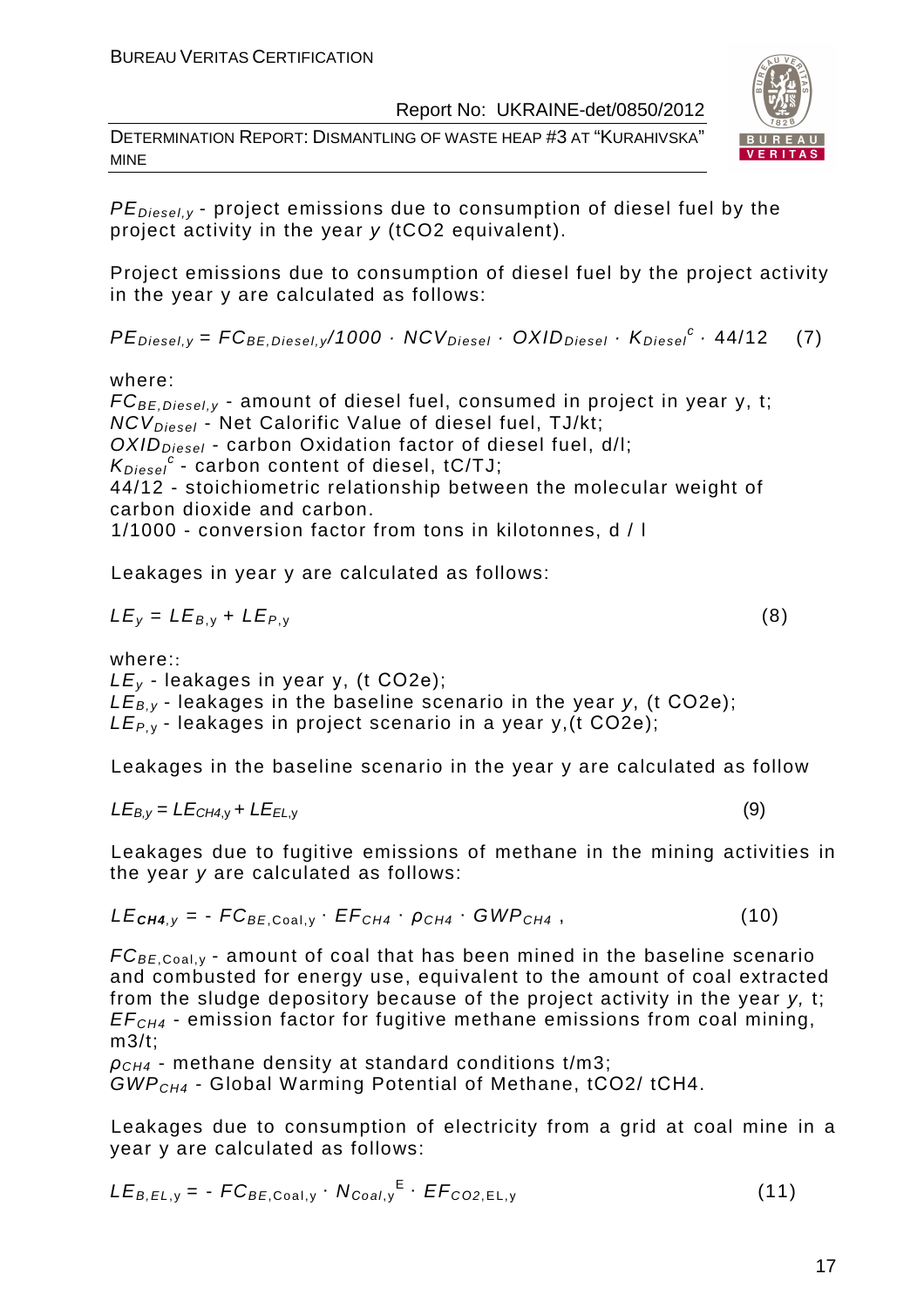DETERMINATION REPORT: DISMANTLING OF WASTE HEAP #3 AT "KURAHIVSKA" MINE





#### Where

 $FC_{BE, coal,v}$  - amount of coal that has been mined in the baseline scenario and combusted for energy use, equivalent to the amount of coal extracted from the waste heaps because of the project activity in the year y, t;

N<sub>Coal,y</sub><sup>E</sup> - Average electricity consumption per tonne of coal, produced in Ukraine in the year y, MWh/t;

EF<sup>C</sup>*О*2,EL, <sup>у</sup> - Specific carbon dioxide emissions due to production of electricity at TPP and by its consumption, tСО2/MWh

Leakages in project scenario in a year y are calculated as follow:

$$
LE_{P,y} = LE_{P,EL,y} \tag{12}
$$

**Where** 

 $LE_{PFLV}$ - leakages due to consumption of electricity from a grid at benefication plant in a year y,(t СО2е)

$$
LE_{P,EL,y} = -FC_{BE,Coal,y} \cdot N_{P,Coal,y}^{E} \cdot EF_{CO2,EL,y}
$$
 (13)

Де

 $FC_{BE,Coal,v}$  - amount of coal that has been mined in the baseline scenario and combusted for energy use, equivalent to the amount of coal extracted from the waste heaps because of the project activity in the year y, t;

 $N_{P,Coal,y}$ <sup>E</sup> - average electricity consumption per tonne of coal for the processing technology of rock on the benefication plant, MW/t;

EF<sup>C</sup>*О*2,EL, <sup>у</sup> - specific carbon dioxide emissions due to production of electricity at TPP and by its consumption, tСО2/MWh;

The monitoring plan presents the quality assurance and control procedures for the monitoring process described in the section D.2 of the PDD. This includes, as appropriate, information on calibration and on how records on data and/or method validity and accuracy are kept and made available on request.

The monitoring plan clearly identifies the responsibilities and the authority regarding the monitoring activities. Clear and transparent scheme of monitoring data flow is provided in the section D.3 of the PDD.

On the whole, the monitoring plan reflects good monitoring practices appropriate to the project type.

The monitoring plan provides, in tabular form, a complete compilation of the data that need to be collected for its application, including data that are measured or sampled and data that are collected from other sources (e.g. official statistics, expert judgment, proprietary data, IPCC,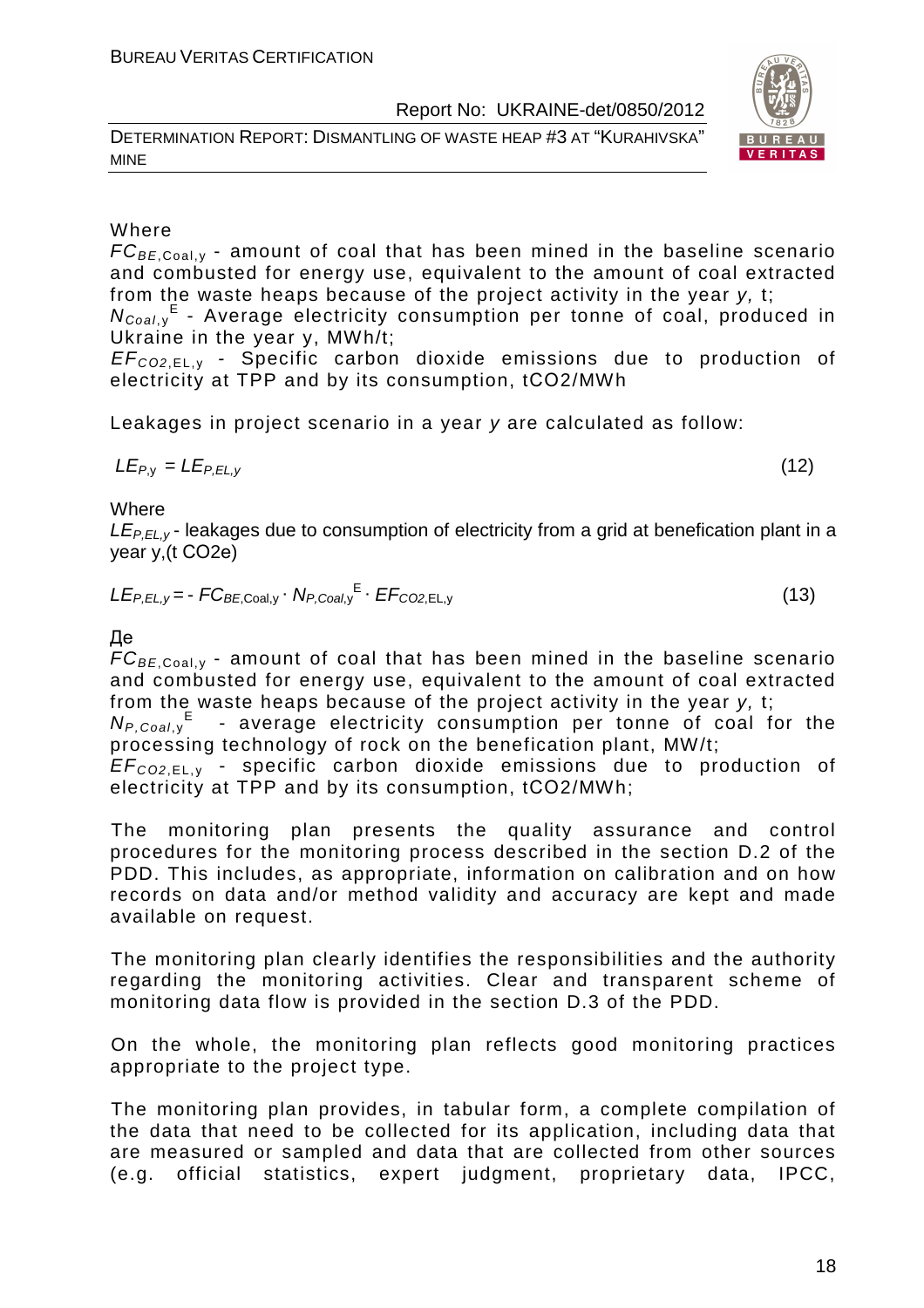DETERMINATION REPORT: DISMANTLING OF WASTE HEAP #3 AT "KURAHIVSKA" MINE



commercial and scientific literature etc.) but not including data that are calculated with equations.

The monitoring plan indicates that the data monitored and required for verification are to be kept for two years after the last transfer of ERUs for the project.

Identified problem areas for project monitoring plan, project participants' responses and conclusions of Bureau Veritas Certification are described in Annex A to the Determination Report (refer to CAR13)

#### **4.8 Leakage (40-41)**

This project will result in a net change in fugitive methane emissions due to the mining activities. As coal in the baseline scenario is only coming from mines it causes fugitive emissions of methane. These are calculated as standard country specific emission factor applied to the amount of coal that is extracted from the waste heaps in the project scenario (which is the same as the amount of coal that would have been mined in the baseline scenario. Source of the leakage are the fugitive methane emissions due to coal mining. These emissions are specific to the coal that is being mined. Coal produced by the project activity is not mined but extracted from the waste heap through the advanced beneficiation process. Therefore, coal produced by the project activity substitutes the coal would have been otherwise mined in the baseline. Coal that is mined in the baseline has fugitive methane emissions associated with it and the coal produced by the project activity does not have such emissions associated with it.

As reliable and accurate national data on fugitive CH4 emissions associated with the production of coal are available, project participants used this data to calculate the amount of fugitive CH4 emission as described below.

This leakage is measurable: through the same procedure as used in 2006 IPCC Guidelines (See Volume 2, Chapter 4, Page 4-11) and also used in CDM approved methodology ACM0009, Version 4.0.0. Activity data (in our case amount of coal extracted from the waste heap which is monitored directly) is multiplied by the emission factor (which is sourced from the relevant national study – National Inventory Report of Ukraine under the Kyoto Protocol) and any conversion coefficients.

Electricity consumption and related greenhouse gas emissions due to dismantling of waste heap to be taken into account in calculating the project emissions. Carbon dioxide emissions due to electricity consumption in the coal mine way in an amount, equivalent to the design of coal - a leakage that can be taken into account at base of the State Statistics Committee data, concerning unit costs of electricity at coal mines in Ukraine in the relevant year.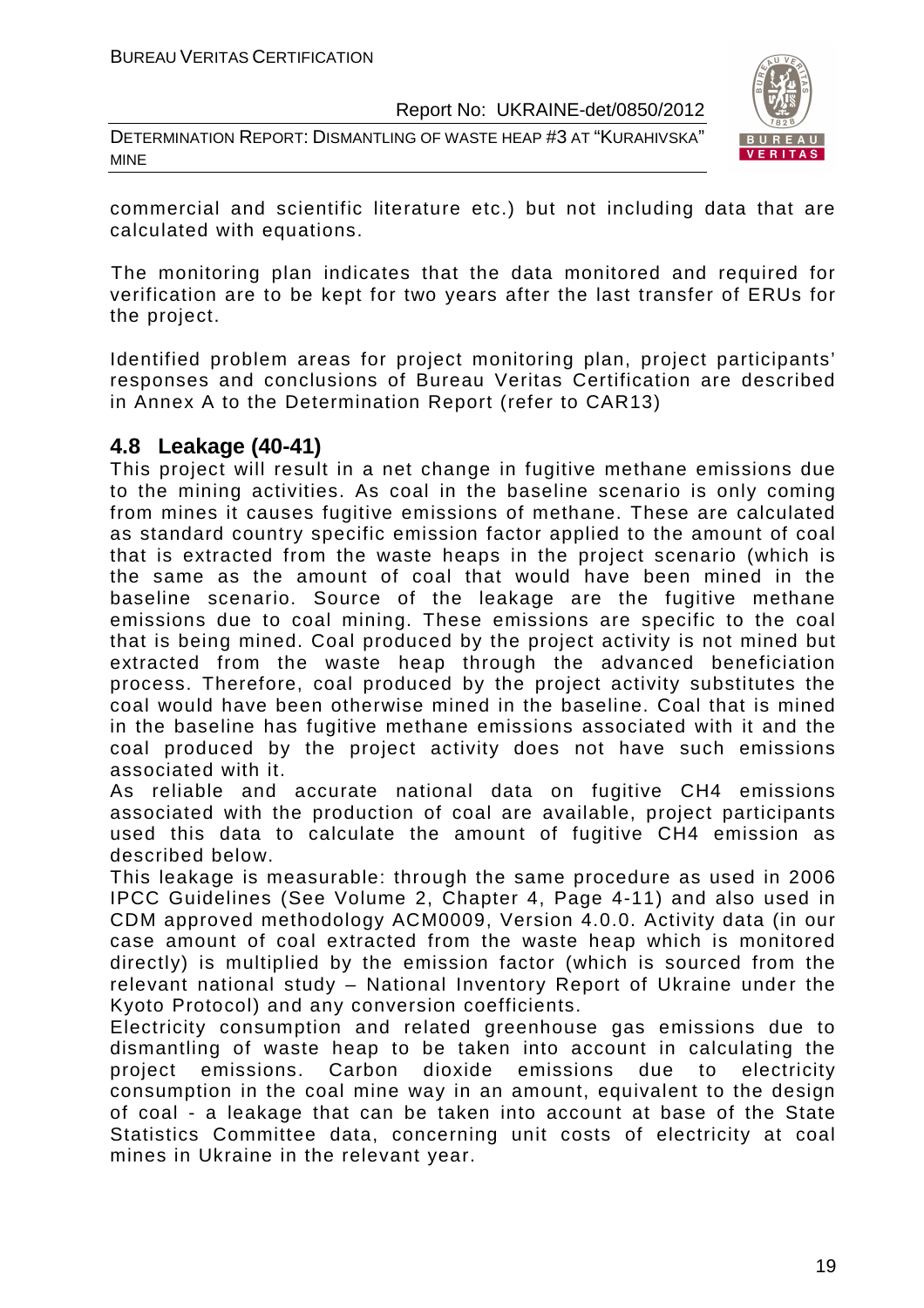DETERMINATION REPORT: DISMANTLING OF WASTE HEAP #3 AT "KURAHIVSKA" MINE



This leakage is directly attributable to the JI project activity according to the following assumption: the coal produced by the project activity from the waste heap will substitute the coal produced by underground mines of the region in the baseline scenario. This assumption is explained by the following logic: Energy coal market is demand driven as it is not feasible to produce coal without demand for it. Coal is a commodity that can be freely transported to the source of demand and coal of identical quality can substitute some other coal easily. The project activity cannot influence demand for coal on the market and supplies coal extracted from the waste heaps. In the baseline scenario demand for coal will stay the same and will be met by the traditional source – underground mines of the region. Therefore, the coal supplied by the project in the project scenario will have to substitute the coal mined in the baseline scenario. According to this approach equivalent product supplied by the project activity (with lower associated specific green-house gas emissions) will substitute the baseline product (with higher associated specific green-house gas emissions). This methodological approach is very common and is applied in all renewable energy projects (substitution of grid electricity with renewable-source electricity), projects in cement sector (e.g. JI0144 Slag usage and switch from wet to semi-dry process at JSC "Volyn-Cement", Ukraine), projects in metallurgy sector (e.g. UA1000181 Implementation of Arc Furnace Steelmaking Plant "Electrostal" at Kurakhovo, Donetsk Region) and others.

#### **4.9 Estimation of emission reductions or enhancements of net removals (42-47)**

The PDD indicates assessment of emissions or net removals in the baseline scenario and in the project scenario as the approach chosen to estimate the emission reductions or enhancement of net removals generated by the project.

The PDD provides the ex ante estimates of:

(a) Emissions or net removals for the project scenario (within the project boundary), which are 82 663 tonnes of CO2eq for period 05/05/2008-31/12/2012 and 52 845 tonnes of CO2eq for period 01/01/2013-31/12/2015;

(b) Leakage, as applicable, which are -659 710 tonnes of CO2eq for period 05/05/2008-31/12/2012 and -401 475 tonnes of CO2eq for period 01/01/2013- 31/12/2015;

(c) Emissions or net removals for the baseline scenario (within the project boundary), which are 2 409 147 tonnes of CO2eq for period 05/05/2008-31/12/2012 and 1 479 201 tonnes of CO2eq for period 01/01/2013-31/12/2015;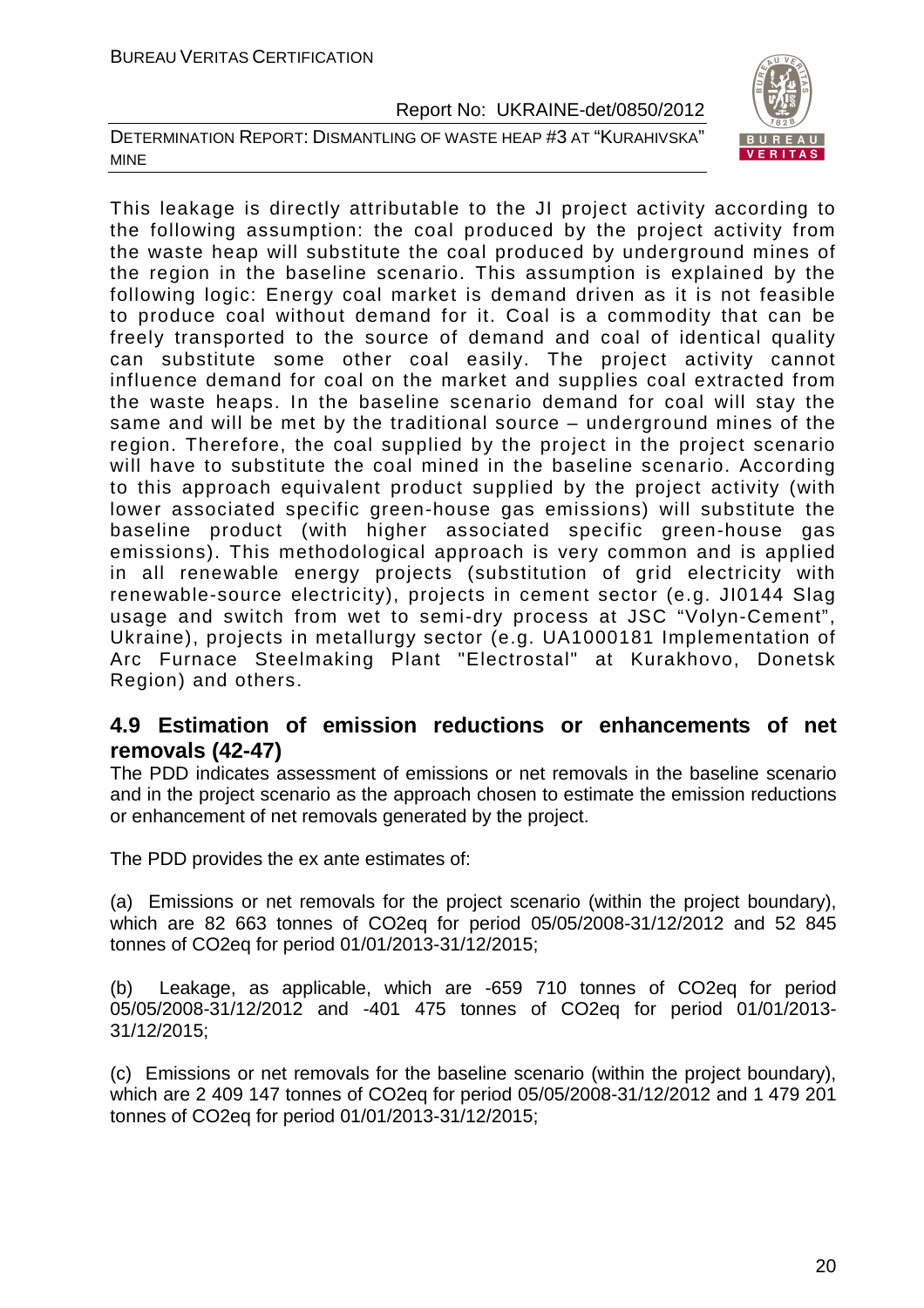DETERMINATION REPORT: DISMANTLING OF WASTE HEAP #3 AT "KURAHIVSKA" MINE



(d) Emission reductions or enhancements of net removals adjusted by leakage (based on (a)-(c) above), which are 2 986 194 tonnes of CO2eq for period 05/05/2008- 31/12/2012 and 1 827 831 tonnes of CO2eq for period 01/01/2013-31/12/2015.

The PDD provides the ex ante estimates of:

The estimates referred to above are given:

- (a) On a yearly basis;
- (b) From 05/05/2008 to 31/12/2015, covering the whole crediting period;
- (c) On a source-by-source/sink-by-sink basis;
- (d) For each GHG gas, which is CO2, СН4

(e) In tonnes of CO2 equivalent, using global warming potentials defined by decision 2/CP.3 or as subsequently revised in accordance with Article 5 of the Kyoto Protocol;

The formula used for calculating the estimates referred above, which are described in the section 4.7 of this Determination Report, are consistent throughout the PDD.

For calculating the estimates referred to above, key factors, e.g. local prices for electricity, coal and diesel fuel, available production resources, influencing the baseline emissions or removals and the activity level of the project and the emissions or net removals as well as risks associated with the project were taken into account, as appropriate.

Data sources used for calculating the estimates referred to above, such as work and laboratory logbooks, work and laboratory monthly and yearly reports, production sailing invoices are clearly identified, reliable and transparent.

Emission factors, such as emission factor for electricity consumption, Carbon Oxidation Factor of Coal, Carbon Oxidation Factor of Diesel Fuel, etc, were selected by carefully balancing accuracy and reasonableness, and appropriately justified of the choice.

The estimation referred to above is based on conservative assumptions and the most plausible scenarios in a transparent manner.

The estimates referred to above are consistent throughout the PDD.

The annual average of estimated emission reductions or enhancements of net removals over the crediting period is calculated by dividing the total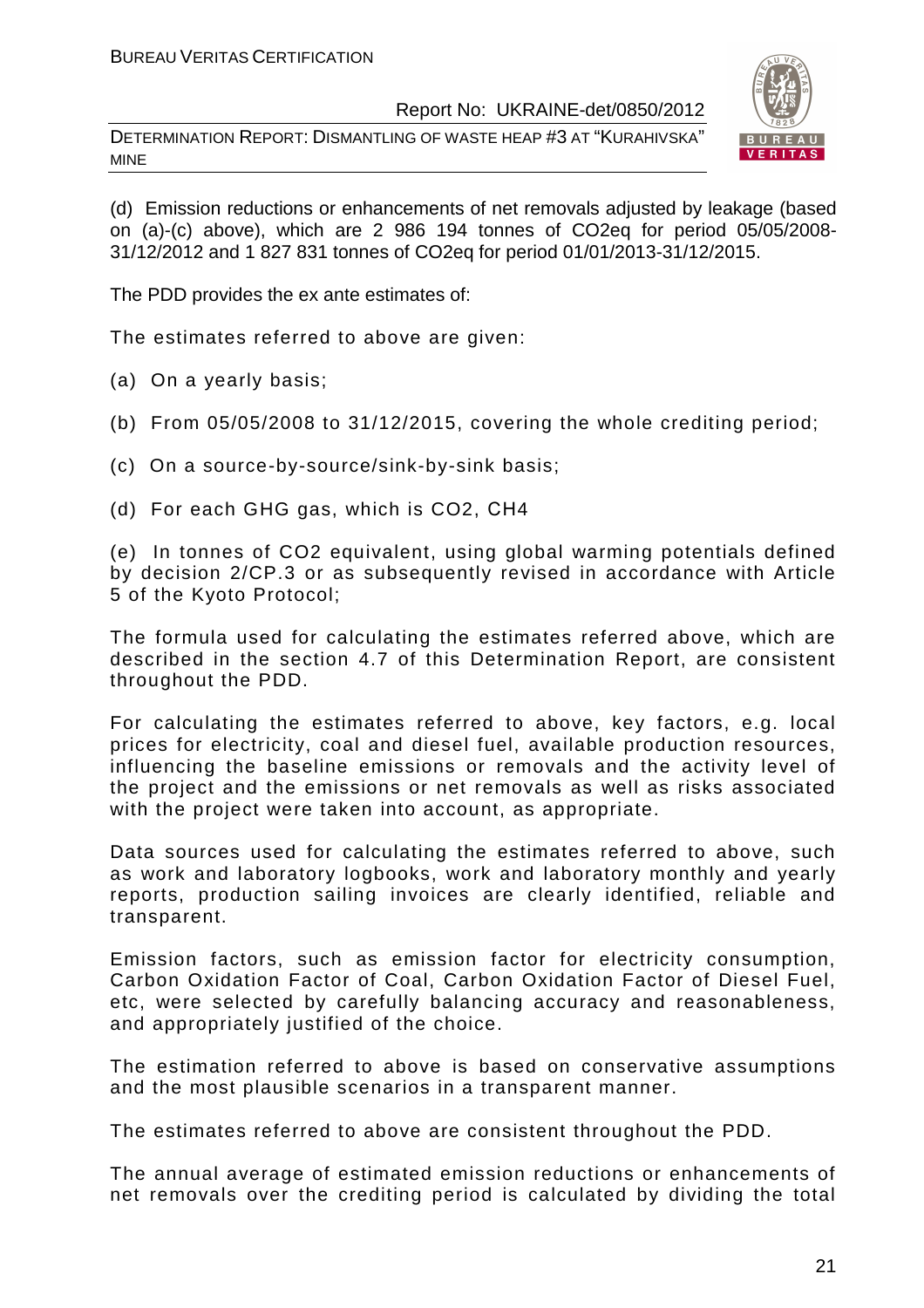DETERMINATION REPORT: DISMANTLING OF WASTE HEAP #3 AT "KURAHIVSKA" MINE



estimated emission reductions or enhancements of net removals over the crediting period by the total months of the crediting period, and multiplying by twelve.

Identified problem areas for project monitoring plan, project participants' responses and conclusions of Bureau Veritas Certification are described in Annex A to the Determination Report (refer to CAR15)

#### **4.10 Environmental impacts (48)**

The PDD lists and attaches documentation on the analysis of the environmental impacts of the project, including transboundary impacts, in accordance with procedures as determined by the host Party, such as permit on pollutant by stationary sources, analysis of the environmental impacts, a part of separation fabric work project which is mentioned in the PDD.

The PDD provides conclusion and all references to supporting documentation of an environmental impact assessment undertaken in accordance with the procedures as required by the host Party, if the analysis referred to above indicates that the environmental impacts are considered significant by the project participants or the host Party.

The problem areas for environmental impacts of the project were not identified

#### **4.11 Stakeholder consultation (49)**

The host Party for the project is Ukraine. The project meets the applicable standards and requirements, set forth in Ukraine. The Host Party does not put forward the requirement to consult with stakeholders to JI projects. The project was presented to the local authorities, and was approved (approval on building, etc).

Any comments from local authorities or stakeholders were not obtained.

#### **4.12 Determination regarding small scale projects (50-57)**

"Not applicable"

#### **4.13 Determination regarding land use, land-use change and forestry (LULUCF) projects (58-64)**

"Not applicable"

### **4.14 Determination regarding programmes of activities (65-73)**

"Not applicable"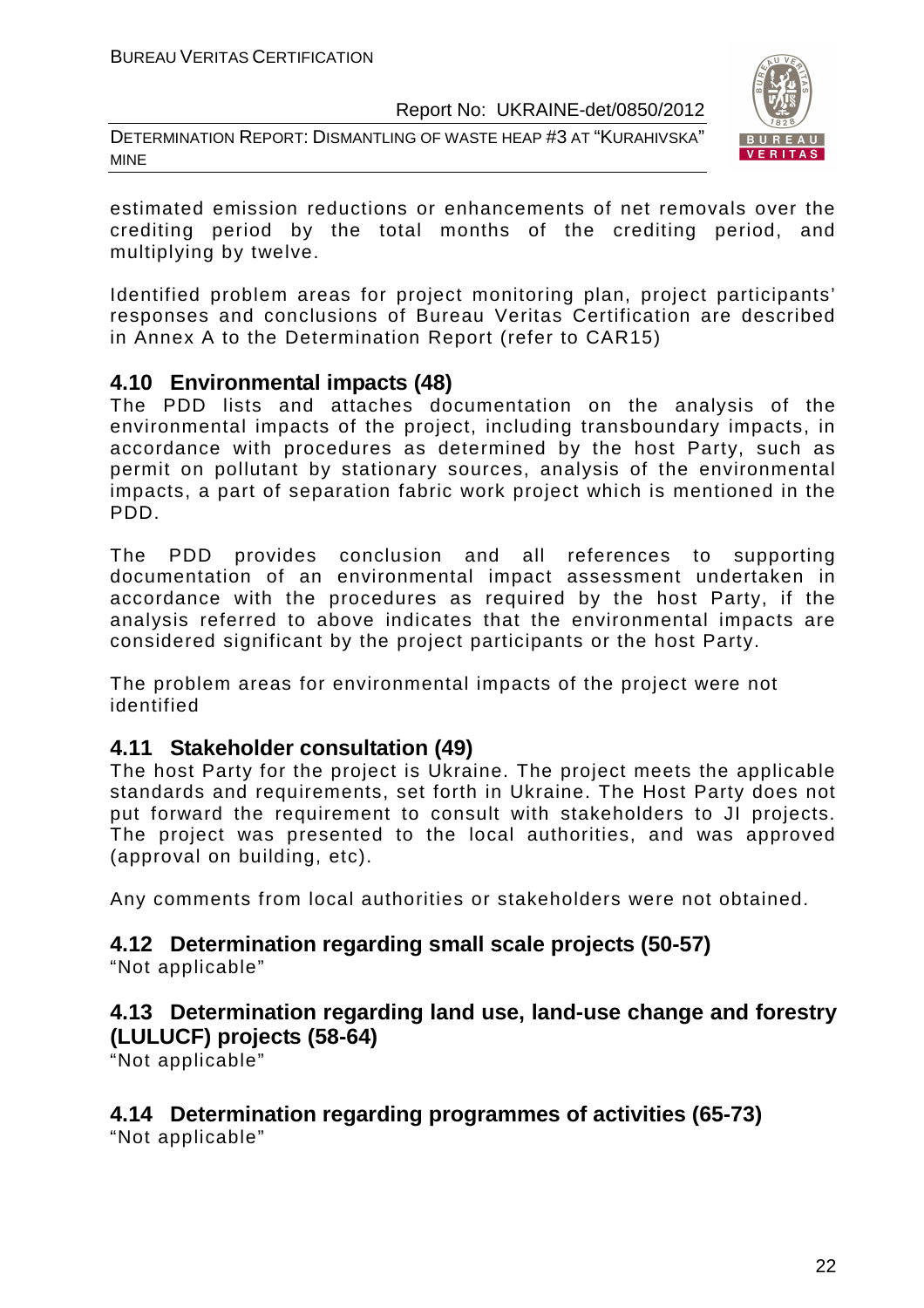DETERMINATION REPORT: DISMANTLING OF WASTE HEAP #3 AT "KURAHIVSKA" MINE



#### **5 SUMMARY AND REPORT OF HOW DUE ACCOUNT WAS TAKEN OF COMMENTS RECEIVED PURSUANT TO PARAGRAPH 32 OF THE JI GUIDELINES**

No comments, pursuant to paragraph 32 of the JI Guidelines, were received

#### **6 DETERMINATION OPINION**

Bureau Veritas Certification has performed a determination of the "Dismantling of waste heap #3 at "Kurahivska" mine" Project in Kuralhovka village, Mariinskiy district, Donetsk Region, Ukraine. The determination was performed on the basis of UNFCCC criteria and host country criteria and also on the criteria given to provide for consistent project operations, monitoring and reporting.

The determination consisted of the following three phases: i) a desk review of the project design and the baseline and monitoring plan; ii) follow-up interviews with project stakeholders; iii) the resolution of outstanding issues and the issuance of the final determination report and opinion.

Project participant/s used the latest tool for demonstration of the additionality. In line with this tool, the PDD provides barrier analysis AND common practice analysis, to determine that the project activity itself is not the baseline scenario.

Emission reductions attributable to the project are hence additional to any that would occur in the absence of the project activity. Given that the project is implemented and maintained as designed, the project is likely to achieve the estimated amount of emission reductions.

The determination revealed two pending issues related to the current determination stage of the project: the issue of the written approval of the project and the authorization of the project participant by the host Party. If the written approval and the authorization by the host Party are awarded, it is our opinion that the project as described in the Project Design Document, Version 2.0 meets all the relevant UNFCCC requirements for the determination stage and the relevant host Party criteria.

The review of the project design documentation (version 2.0) and the subsequent follow-up interviews have provided Bureau Veritas Certification with sufficient evidence to determine the fulfillment of stated criteria. In our opinion, the project correctly applies and meets the relevant UNFCCC requirements for the JI and the relevant host country criteria.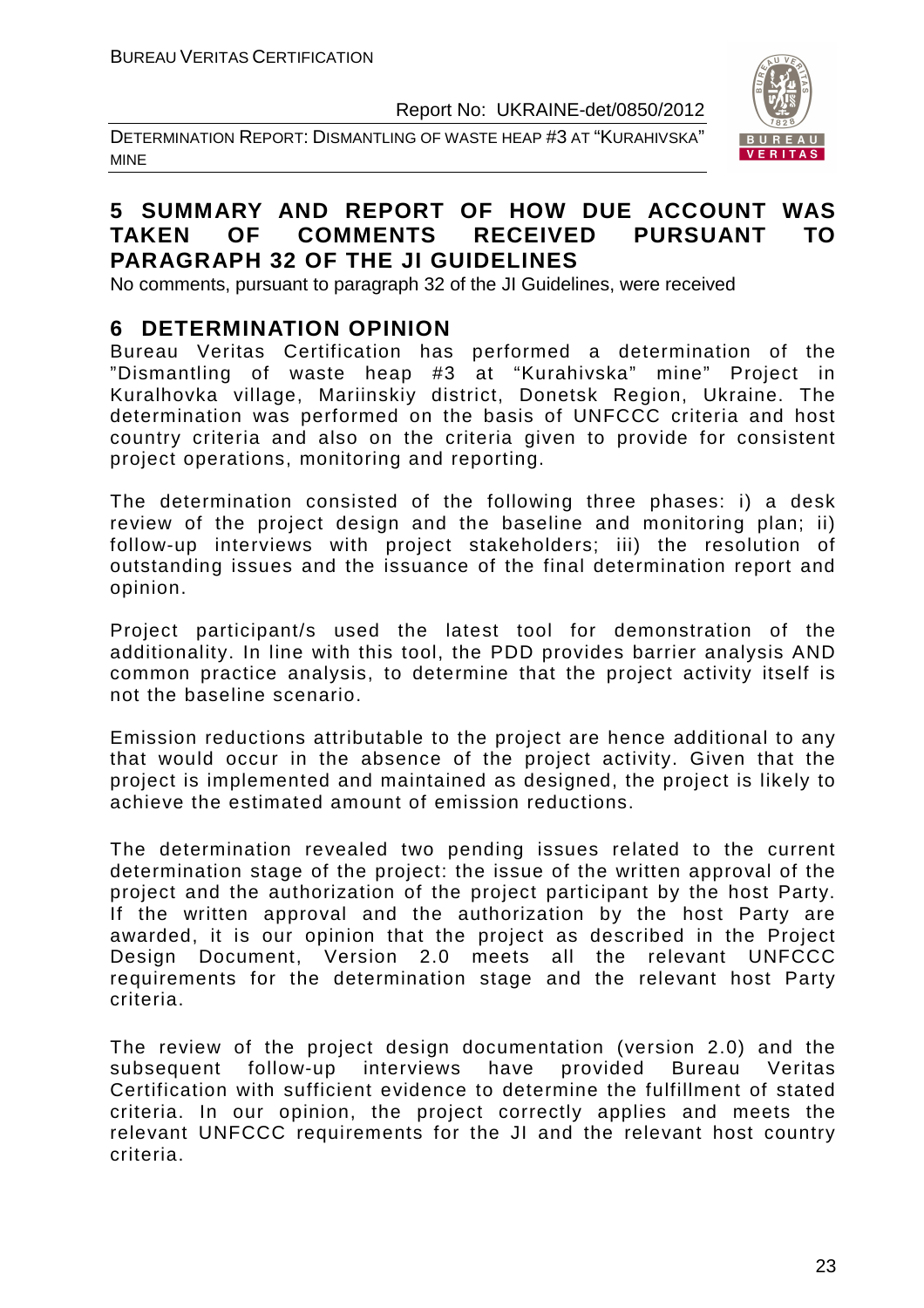DETERMINATION REPORT: DISMANTLING OF WASTE HEAP #3 AT "KURAHIVSKA" MINE



The determination is based on the information made available to us and the engagement conditions detailed in this report.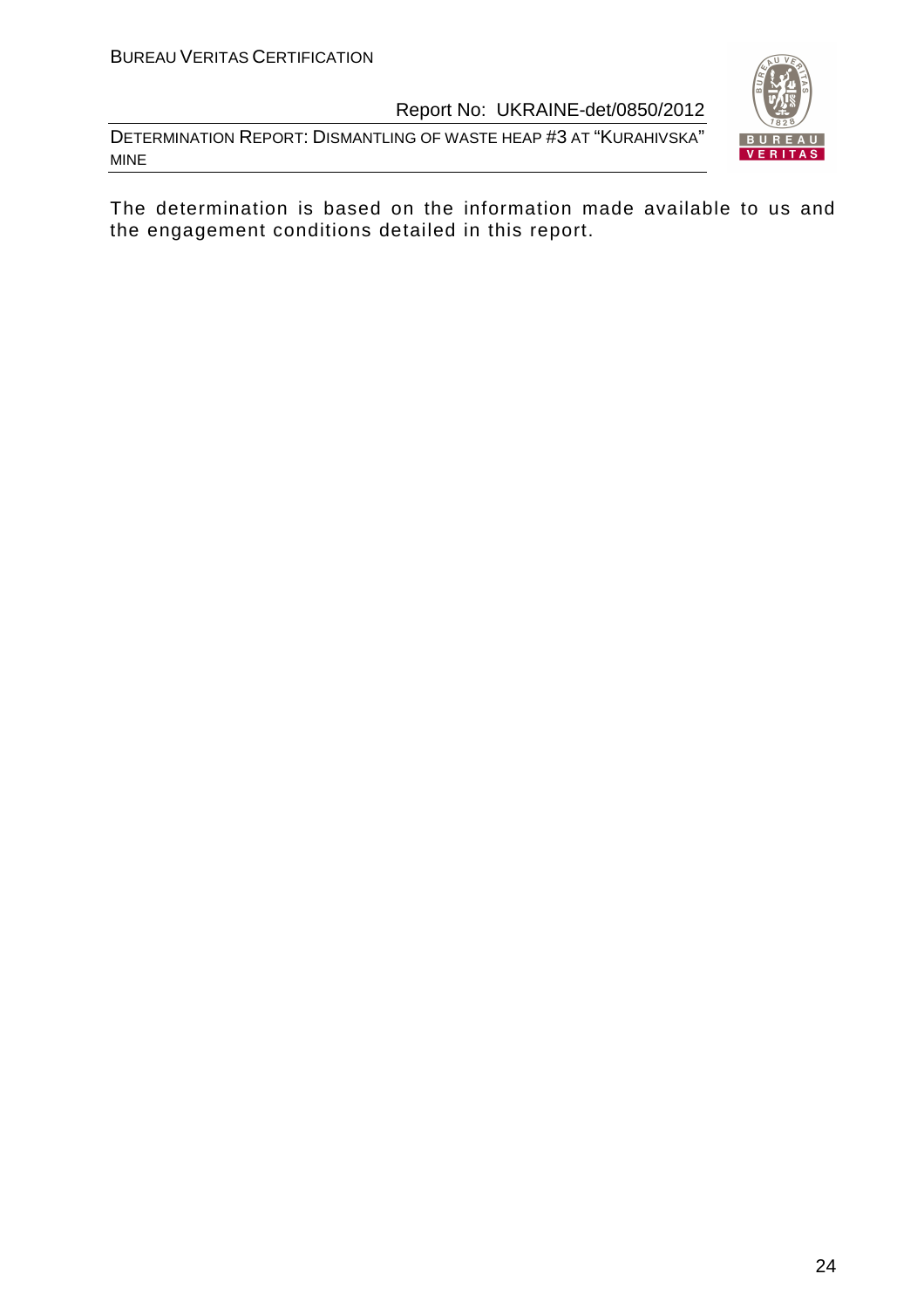DETERMINATION REPORT: DISMANTLING OF WASTE HEAP #3 AT "KURAHIVSKA" MINE



#### **7 REFERENCES**

#### **Category 1 Documents:**

Documents provided by SIA "Vidzeme Eko" that relate directly to the GHG components of the project.

- /1/ Project Design Document "Dismantling of waste heap #3 at "Kurahivska" mine" version 1.0 dated 05/10/2012
- /2/ Project Design Document "Dismantling of waste heap #3 at "Kurahivska" mine" version 2.0 dated 30/11/2012
- /3/ ERUs calculation Excel-file "Calculation\_T23\_.xls"
- /4/ Letter of Endorsement #2905/23/7 dated 04/10/2012 issued by State Environment Investment Agency of Ukraine

#### **Category 2 Documents:**

Background documents related to the design and/or methodologies employed in the design or other reference documents.

- /1/ Delivery Agreement # 381 from 10/03/08 between "Stulnevskyy Granite Quarry" Ltd. and PE "Donvugillyapostachannya".
- /2/ Subcontract #107 from 10/03/08 between "Stulnevskyy Granite Quarry" Ltd. and "Donvuglezbagachennya" Ltd.
- /3/ Contract for work #83 from 10/03/08 between PJSC "Krasnoperekopsky glass factory" and "Stulnevskyy Granite Quarry" Ltd.
- /4/ Attestation Certificate # 295 of chemical laboratory, "Enrichment plant #105" Ltd.
- /5/ Verification Certificate of measuring technique#06/03-/004 from 13/07/08, mechanical Stopwatch.
- /6/ Verification Certificate of measuring technique #151 from 10/07/12, electronic scales.
- /7/ Verification Certificate of measuring technique #150 from 10/07/12, electronic scales.
- /8/ Verification Certificate of measuring technique #153 from 10/07/12, electronic scales.
- /9/ Verification Certificate of measuring technique #1576 from 15/08/12, electronic scales.
- /10/ Verification Certificate of measuring technique #1574 from 15/08/12, electronic scales.
- /11/ Verification Certificate of measuring technique #1575 from 15/08/12, electronic scales.
- /12/ Certificate #51 of laboratory furnace of resistance, valid till 19/09/14
- /13/ Certificate #52 of laboratory furnace of resistance, valid till 16/09/14

/14/ Certificate #49 of low temperature laboratory furnace, valid till 16/09/14

- /15/ Certificate #48 of low temperature laboratory furnace, valid till 16/09/14
- /16/ Certificate #46 of low temperature laboratory furnace, valid till 16/09/14
- /17/ Certificate #47 of low temperature laboratory furnace, valid till 16/09/14
- /18/ Certificate #654 of laboratory sieve, valid till 10.07.13
- /19/ Certificate #652 of laboratory sieve, valid till 10.07.13
- /20/ Certificate #653 of laboratory sieve, valid till 10.07.13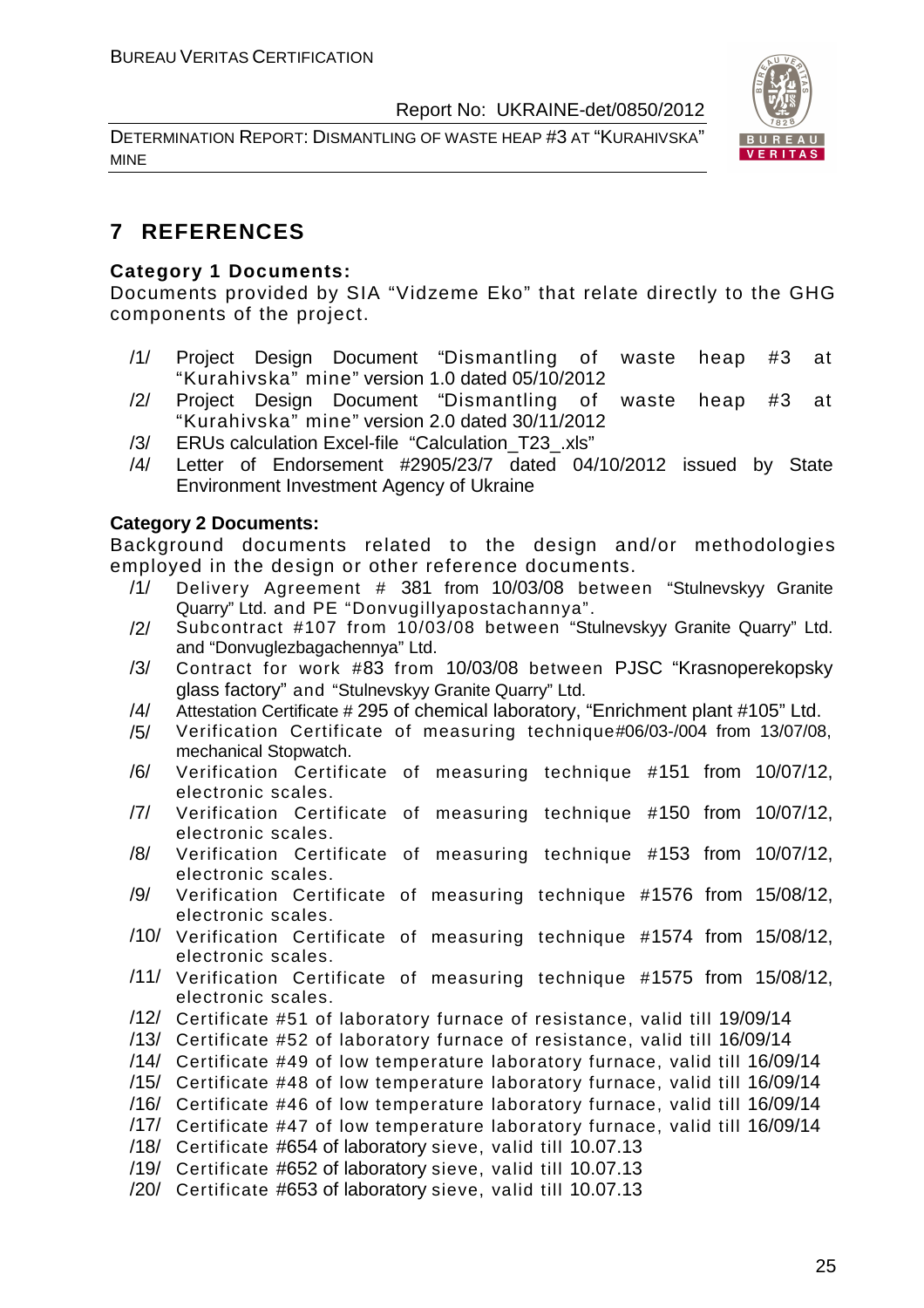DETERMINATION REPORT: DISMANTLING OF WASTE HEAP #3 AT "KURAHIVSKA" MINE



- /21/ Certificates on coal quality 2008-2012 years
- /22/ Technological scheme of enrichment plant
- /23/ Sale invoices on delivered coal 2008-2012 year
- /24/ Sale invoices on diesel fuel for 2008-2012 year
- /25/ Passports on dismantled waste heaps
- /26/ Statements on coal weighting for 2008-2012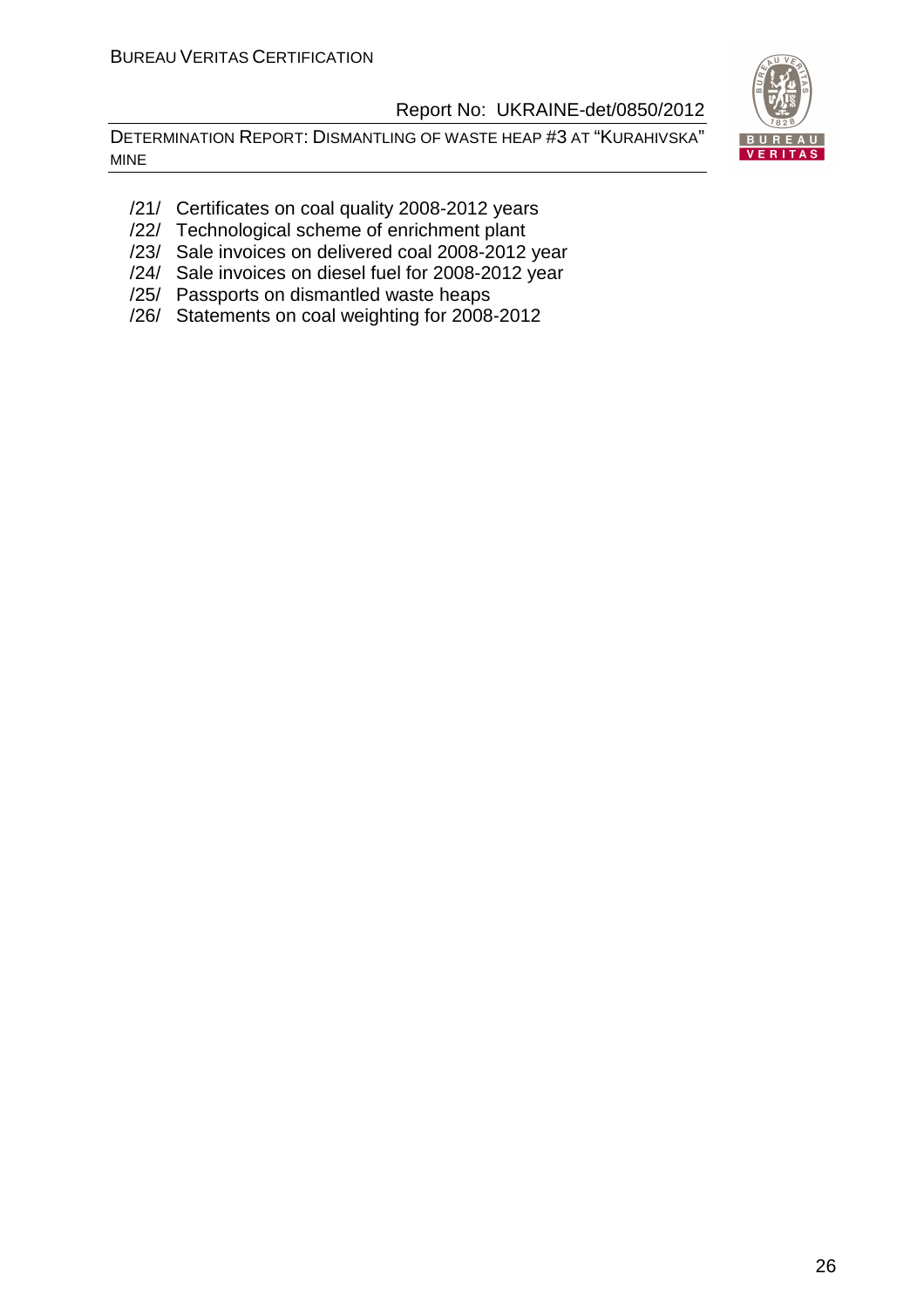DETERMINATION REPORT: DISMANTLING OF WASTE HEAP #3 AT "KURAHIVSKA" MINE



#### **Persons interviewed:**

List persons interviewed during the determination or persons that contributed with other information that are not included in the documents listed above.

- /1/ Gints KIavinsh SIA "Vidzeme Eko" JI Project Manager
- /2/ Stah Yuri Mykhailovych SIA "Vidzeme Eko" JI Consultant
- /3/ Ivan Petrovych Gushcha manager of industrial site, "Donvuglezbagachennya" Ltd
- /4/ Kateryna Ivanivna Novytska Manager of TCD, "Stulnevskyy Granite Quarry" Ltd
- /5/ Vadym Olehovych Mikulonok director of PJSC "Krasnoperekopsk glass factory"

1. o0o -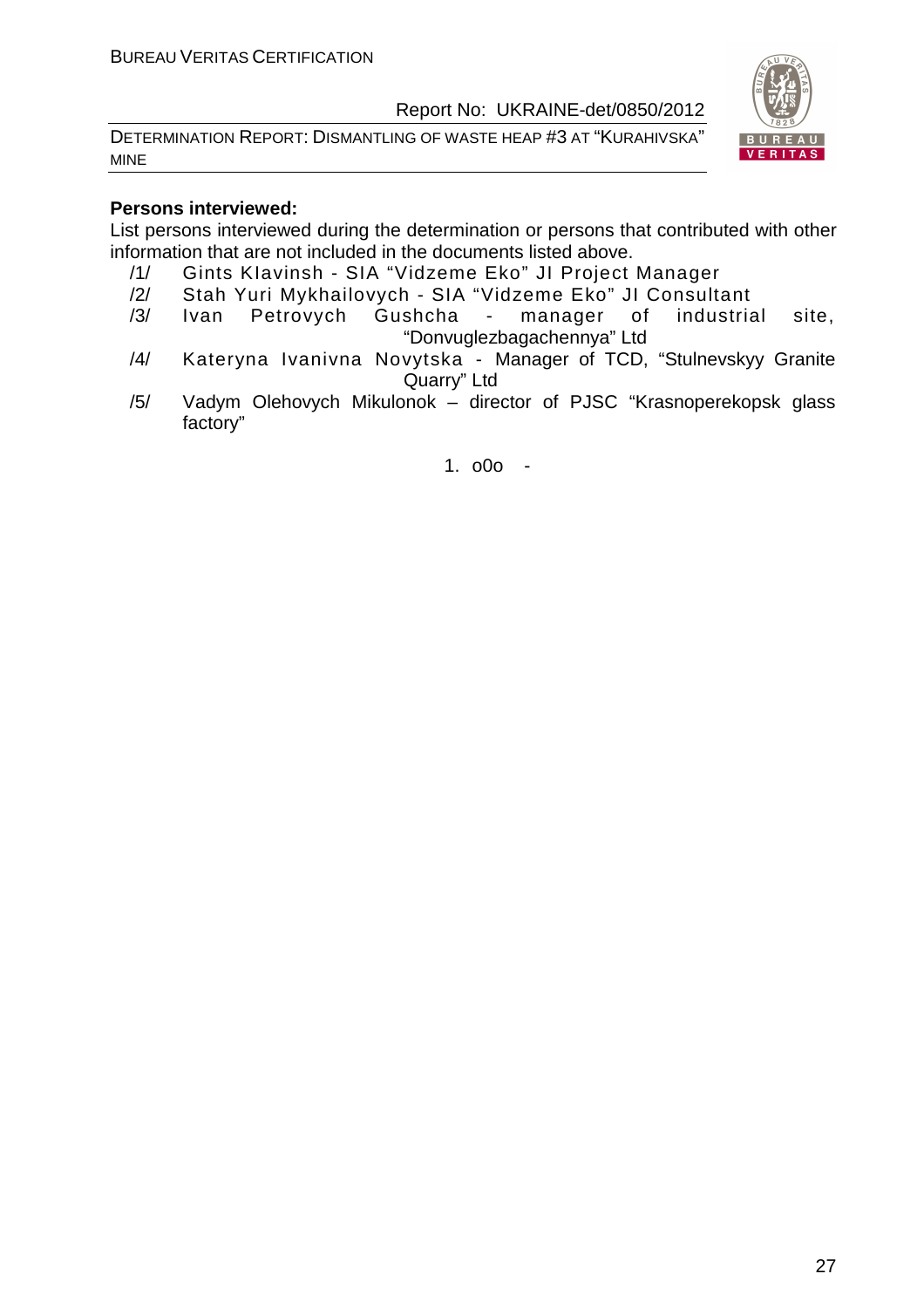



#### APPENDIX A: DETERMINATION PROTOCOL

#### **Check list for determination, according JOINT IMPLEMENTATION DETERMINATION AND VERIFICATION MANUAL (Version 01)**

| <b>DVM</b><br>Paragrap | <b>Check Item</b>                                                                                                                                                                                                                                                                                  | <b>Initial finding</b>                                                                                                                                                                                                                                                                                                                                                                                                                                                                                                                                                                                                             | <b>Draft</b><br><b>Conclusion</b> | <b>Final</b><br><b>Conclusion</b> |
|------------------------|----------------------------------------------------------------------------------------------------------------------------------------------------------------------------------------------------------------------------------------------------------------------------------------------------|------------------------------------------------------------------------------------------------------------------------------------------------------------------------------------------------------------------------------------------------------------------------------------------------------------------------------------------------------------------------------------------------------------------------------------------------------------------------------------------------------------------------------------------------------------------------------------------------------------------------------------|-----------------------------------|-----------------------------------|
| h                      | <b>General description of the project</b>                                                                                                                                                                                                                                                          |                                                                                                                                                                                                                                                                                                                                                                                                                                                                                                                                                                                                                                    |                                   |                                   |
| Title of the project   |                                                                                                                                                                                                                                                                                                    |                                                                                                                                                                                                                                                                                                                                                                                                                                                                                                                                                                                                                                    |                                   |                                   |
|                        | Is the title of the project presented?                                                                                                                                                                                                                                                             | The title of project is "DISMANTLING OF WASTE<br>HEAP #3 AT "KURAHIVSKA" MINE"                                                                                                                                                                                                                                                                                                                                                                                                                                                                                                                                                     | <b>OK</b>                         | <b>OK</b>                         |
|                        | Is the sectoral scope to which the project<br>pertains presented?                                                                                                                                                                                                                                  | The sectoral scope is 8. Mining/mineral production                                                                                                                                                                                                                                                                                                                                                                                                                                                                                                                                                                                 | <b>OK</b>                         | OK                                |
|                        | Is the current version number of the<br>document presented?                                                                                                                                                                                                                                        | The current version number is 1.0                                                                                                                                                                                                                                                                                                                                                                                                                                                                                                                                                                                                  | <b>OK</b>                         | OK                                |
|                        | Is the date when the document was<br>completed presented?                                                                                                                                                                                                                                          | The date when the document is completed is<br>05/10/2012                                                                                                                                                                                                                                                                                                                                                                                                                                                                                                                                                                           | <b>OK</b>                         | <b>OK</b>                         |
|                        | <b>Description of the project</b>                                                                                                                                                                                                                                                                  |                                                                                                                                                                                                                                                                                                                                                                                                                                                                                                                                                                                                                                    |                                   |                                   |
|                        | Is the purpose of the project included with<br>a concise, summarizing explanation (max.<br>1-2 pages) of the:<br>a) Situation existing prior to the starting<br>date of the project;<br>b) Baseline scenario; and<br>c) Project scenario (expected outcome,<br>including a technical description)? | The situation existing prior to the starting date of the<br>project<br>Very often it was not economically feasible to extract all<br>100% of coal from the rock mass. Therefore, waste<br>heaps of Luhansk region contains a large amount of<br>coal, which is self-ignited later on. All the waste heaps<br>that were self-ignited or the ones that are close to self-<br>ignition are the centre of uncontrolled pollutants and<br>greenhouse gas emissions<br>The baseline scenario assumed that the common<br>practice will be continued – heap can be spontaneously<br>ignited with a certain probability, and the process of | CAR01                             | OK                                |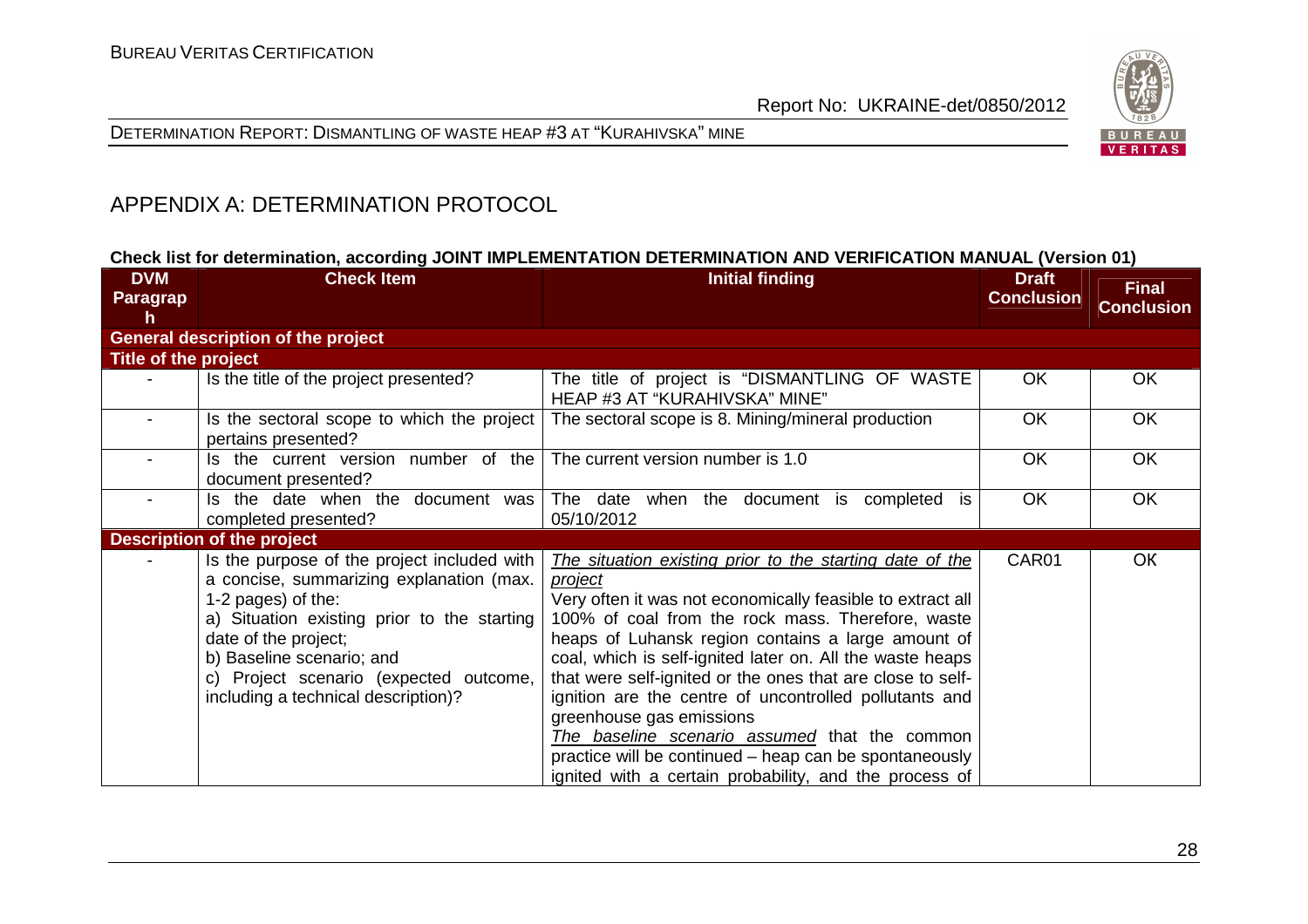

#### DETERMINATION REPORT: DISMANTLING OF WASTE HEAP #3 AT "KURAHIVSKA" MINE

| <b>DVM</b><br><b>Paragrap</b><br>h. | <b>Check Item</b>                                                             | <b>Initial finding</b>                                                                                                                                                                                                                                                                                                                                                                                                                                                                                                                                                                                                                                                                                                                                                                                                                                                                                                                      | <b>Draft</b><br><b>Conclusion</b> | <b>Final</b><br><b>Conclusion</b> |
|-------------------------------------|-------------------------------------------------------------------------------|---------------------------------------------------------------------------------------------------------------------------------------------------------------------------------------------------------------------------------------------------------------------------------------------------------------------------------------------------------------------------------------------------------------------------------------------------------------------------------------------------------------------------------------------------------------------------------------------------------------------------------------------------------------------------------------------------------------------------------------------------------------------------------------------------------------------------------------------------------------------------------------------------------------------------------------------|-----------------------------------|-----------------------------------|
|                                     |                                                                               | burning will continue till all coal, contained there, will be<br>burned. The process of combustion is accompanied by<br>release the carbon dioxide into atmosphere.<br>Project scenario-provides complete dismantling of the<br>dump. During dismantling of the dump, the rocks will be<br>divided into fractions, which will be used for blending<br>with steam coal and subsequently supplied to heat<br>power plants and boiler houses for burning as fuel.<br>After sorting, the large fractions will be used for building<br>and repairing of roads. As the result, rock mass of the<br>dump will be fully utilized, and the received coal will<br>replace coal, which otherwise would have had to be<br>mined. As the result of the project, the opportunity of<br>self-ignition of heap will be eliminated<br>CAR01<br>Please add data on subcontractors of "Krasnoperekops"<br>glass factory" Ltd involved to the project activity. |                                   |                                   |
|                                     | Is the history of the project (incl. its JI<br>component) briefly summarized? | The history of project JI component is briefly<br>summarized<br><b>CAR02</b><br>Please add history of waste heaps dismantled in<br>project frames. According to "Моделювання<br>температурного поля згасаючих териконів, В.В.<br>Попович, А.Д. Кузик, канд. фіз.-мат. наук, доцент,<br>О.О. Карабин, канд. фіз.-мат. наук, доцент, О.Ю.<br>Чмир, канд. фіз.-мат. наук (Львівський державний<br>університет безпеки життєдіяльності)" time of<br>waste heap burning is about 15-20 years after finishing<br>of waste heap mantling                                                                                                                                                                                                                                                                                                                                                                                                           | CAR02                             | <b>OK</b>                         |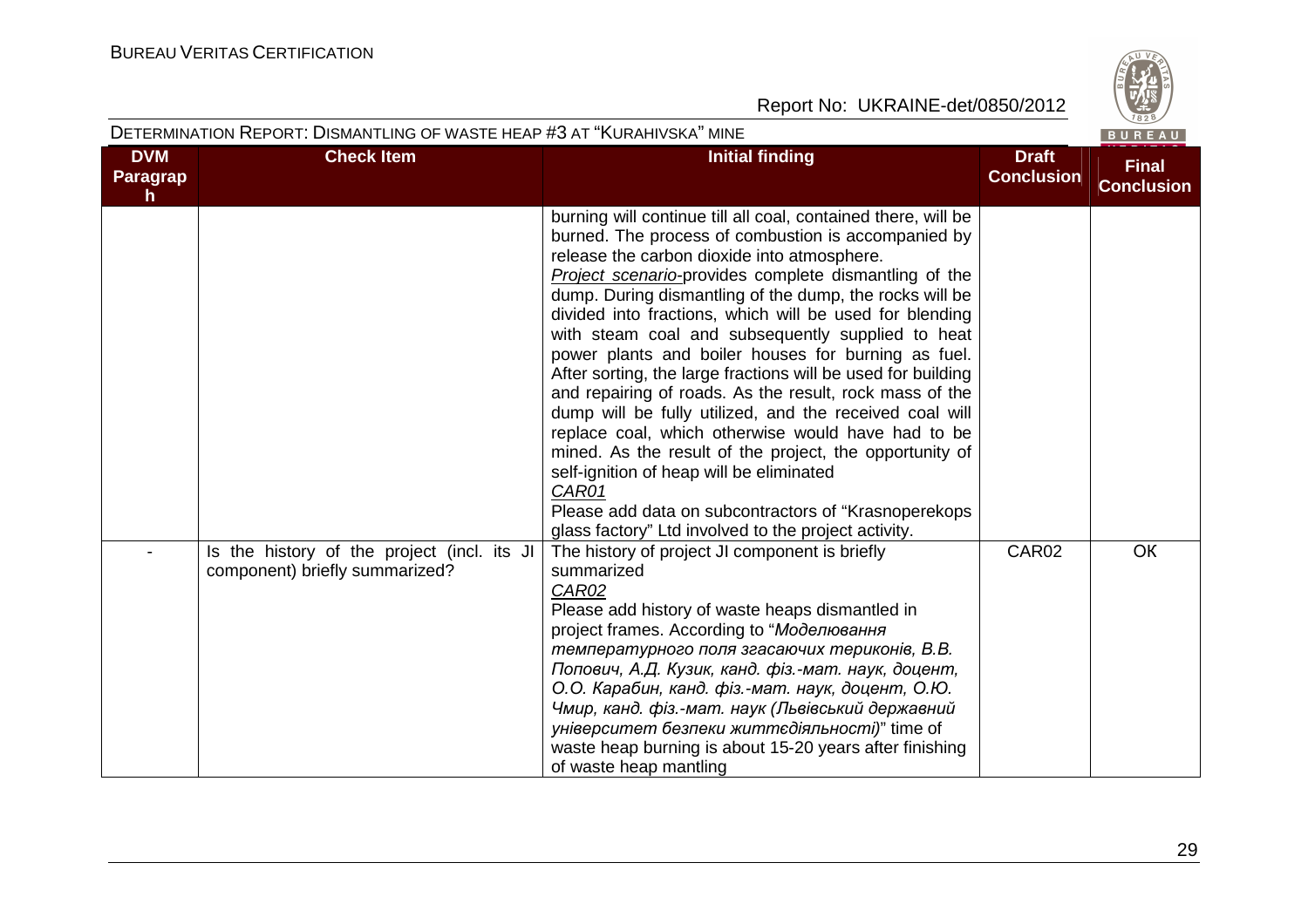

|                                        | DETERMINATION REPORT: DISMANTLING OF WASTE HEAP #3 AT "KURAHIVSKA" MINE                                                                                                                                                |                                                                                                                                                                               |                                   | BUREAU                            |
|----------------------------------------|------------------------------------------------------------------------------------------------------------------------------------------------------------------------------------------------------------------------|-------------------------------------------------------------------------------------------------------------------------------------------------------------------------------|-----------------------------------|-----------------------------------|
| <b>DVM</b><br>Paragrap<br>$\mathsf{h}$ | <b>Check Item</b>                                                                                                                                                                                                      | <b>Initial finding</b>                                                                                                                                                        | <b>Draft</b><br><b>Conclusion</b> | <b>Final</b><br><b>Conclusion</b> |
| <b>Project participants</b>            |                                                                                                                                                                                                                        |                                                                                                                                                                               |                                   |                                   |
|                                        | Are project participants and Party(ies)<br>involved in the project listed?                                                                                                                                             | "Krasnoperekopsk glass factory" Ltd and SIA "Vidzeme<br>Eko" is indicated as the project participants and<br>Ukraine and Republic Latvia are indicated as Parties<br>involved | <b>OK</b>                         | <b>OK</b>                         |
| $\sim$                                 | Is the data of the project participants<br>presented in tabular format?                                                                                                                                                | The data of the project participants are presented in<br>tabular format                                                                                                       | <b>OK</b>                         | <b>OK</b>                         |
|                                        | Is contact information provided in Annex 1<br>of the PDD?                                                                                                                                                              | The contact information on project participants are<br>indicated in the Annex 1                                                                                               | <b>OK</b>                         | <b>OK</b>                         |
|                                        | Is it indicated, if it is the case, if the Party<br>involved is a host Party?                                                                                                                                          | The Host Party Ukraine is indicated as the Party<br>Involved                                                                                                                  | OK                                | <b>OK</b>                         |
|                                        | <b>Technical description of the project</b>                                                                                                                                                                            |                                                                                                                                                                               |                                   |                                   |
|                                        | <b>Location of the project</b>                                                                                                                                                                                         |                                                                                                                                                                               |                                   |                                   |
|                                        | Host Party(ies)                                                                                                                                                                                                        | Ukraine                                                                                                                                                                       | <b>OK</b>                         | <b>OK</b>                         |
|                                        | Region/State/Province etc.                                                                                                                                                                                             | Donets Region, Selidovskyi District<br>CAR03<br>Please correct location district of proposed project                                                                          | CAR03                             | <b>OK</b>                         |
|                                        | City/Town/Community etc.                                                                                                                                                                                               | Kurakhivka villge                                                                                                                                                             | <b>OK</b>                         | <b>OK</b>                         |
|                                        | Detail of the physical location, including<br>information<br>allowing<br>the<br>unique<br>identification of the project. (This section<br>should not exceed one page)                                                  | Geographical coordinates of the waste heaps and<br>enrichment plant are provided in the section A.4.1.4<br>CAR04<br>Please clarify source of project geographical data        | CAR04                             | <b>OK</b>                         |
|                                        |                                                                                                                                                                                                                        | Technologies to be employed, or measures, operations or actions to be implemented by the project                                                                              |                                   |                                   |
|                                        | Are the technology (ies) to be employed, or<br>measures, operations or actions to be<br>implemented by the project, including all<br>relevant<br>technical<br>data<br>and<br>the<br>implementation schedule described? | Technology used in this project may be described in<br>the section A.4.2 of the PDD                                                                                           | <b>OK</b>                         | <b>OK</b>                         |
|                                        |                                                                                                                                                                                                                        | Brief explanation of how the anthropogenic emissions of greenhouse gases by sources are to be reduced by the proposed JI project,                                             |                                   |                                   |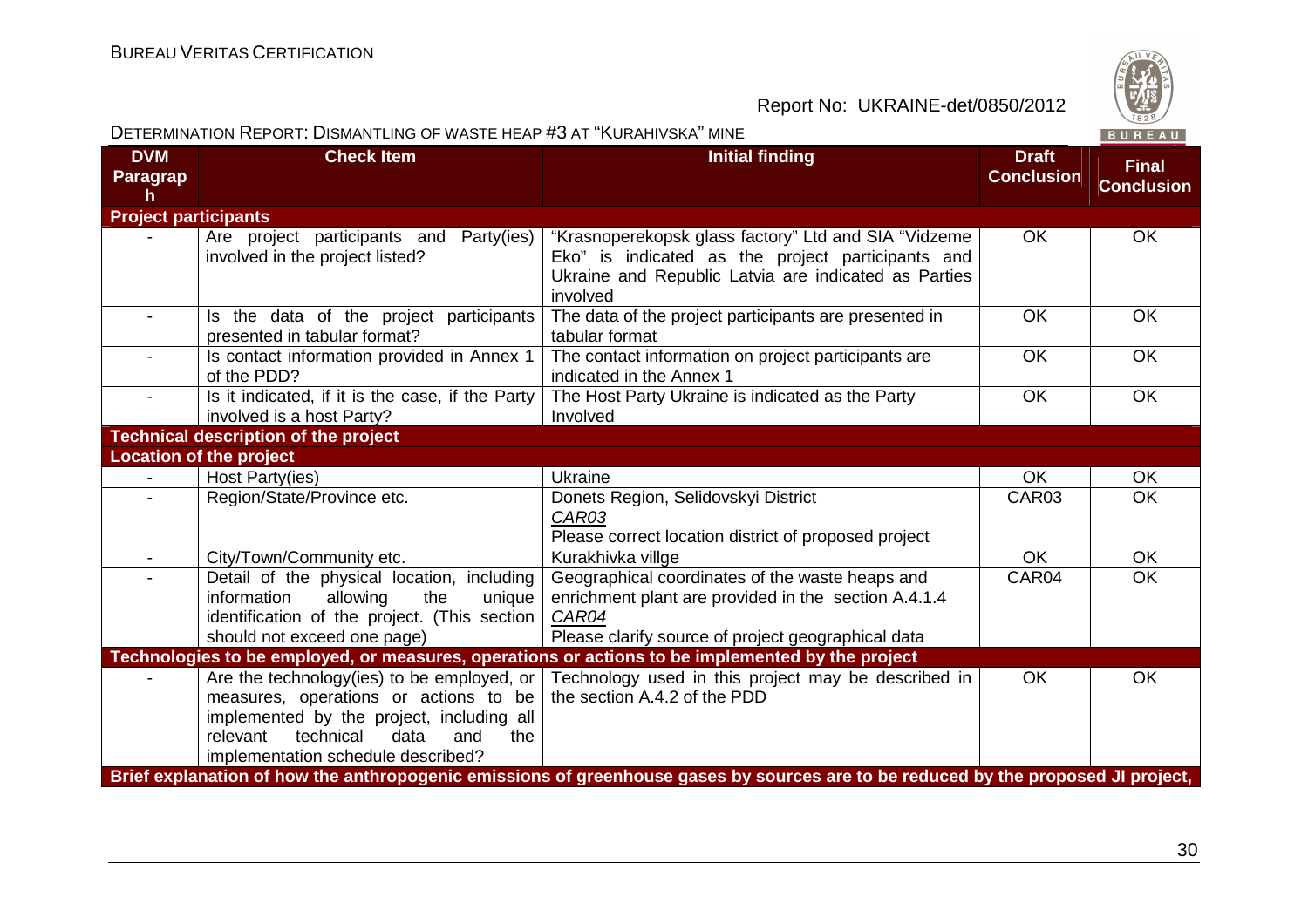

|                             | DETERMINATION REPORT: DISMANTLING OF WASTE HEAP #3 AT "KURAHIVSKA" MINE                                                    |                                                                                                                                                                                                                                                                                                                                                                                                                                                                                                                     |                                   | BUREAU                            |
|-----------------------------|----------------------------------------------------------------------------------------------------------------------------|---------------------------------------------------------------------------------------------------------------------------------------------------------------------------------------------------------------------------------------------------------------------------------------------------------------------------------------------------------------------------------------------------------------------------------------------------------------------------------------------------------------------|-----------------------------------|-----------------------------------|
| <b>DVM</b><br>Paragrap<br>h | <b>Check Item</b>                                                                                                          | <b>Initial finding</b>                                                                                                                                                                                                                                                                                                                                                                                                                                                                                              | <b>Draft</b><br><b>Conclusion</b> | <b>Final</b><br><b>Conclusion</b> |
|                             | sectoral policies and circumstances                                                                                        | including why the emission reductions would not occur in the absence of the proposed project, taking into account national and/or                                                                                                                                                                                                                                                                                                                                                                                   |                                   |                                   |
|                             | Is it stated how anthropogenic GHG<br>emission reductions are to be achieved?<br>(This section should not exceed one page) | The<br>project is aimed<br>proposed<br>at reducing<br>anthropogenic emissions. Emission reductions created<br>by:<br>- Elimination of greenhouse gases sources associated<br>with burning waste heaps, by extracting coal from the<br>rock dumps;<br>- Reduction of uncontrolled methane emissions due to<br>replacement of coal that would have been extracted<br>through mining;<br>- Reduction of electricity consumption at waste heap<br>dismantling in comparison to electricity consumption at<br>coal mine. | <b>OK</b>                         | OK                                |
|                             | Is it provided the estimation of emission<br>reductions over the crediting period?                                         | The estimation of emission reduction over crediting<br>period 05/05/2008-31/12/2012 is 2 986 194 tonnes of<br>CO2 equivalent and 1 827 831 tonnes of CO2 for<br>01/01/2013-31/12/2015                                                                                                                                                                                                                                                                                                                               | <b>OK</b>                         | OK                                |
|                             | Is it provided the estimated<br>annual<br>reduction for the chosen credit period in<br>tCO <sub>2e</sub> ?                 | The estimated annual reduction for chosen crediting<br>period is 639 899 tonnes of CO2 equivalent for<br>05/05/2008-31/12/2012 and 609 277 tonnes of CO2<br>equivalent for 01/01/2013-31/12/2015.                                                                                                                                                                                                                                                                                                                   | <b>OK</b>                         | OK                                |
|                             | data from questions above<br>Are the<br>presented in tabular format?                                                       | The data from questions above is presented in tabular<br>format                                                                                                                                                                                                                                                                                                                                                                                                                                                     | <b>OK</b>                         | <b>OK</b>                         |
|                             | Estimated amount of emission reductions over the crediting period                                                          |                                                                                                                                                                                                                                                                                                                                                                                                                                                                                                                     |                                   |                                   |
|                             | Is the length of the crediting period<br>Indicated?                                                                        | The length of crediting period is 4 years and 8 months<br>from 05/05/2008 till 31/12/2012                                                                                                                                                                                                                                                                                                                                                                                                                           | <b>OK</b>                         | <b>OK</b>                         |
| $\overline{\phantom{a}}$    | Are estimates of total as well as annual<br>and average annual emission reductions in                                      | The estimates of total as well as annual and average<br>annual emission reductions are provided in tonnes of                                                                                                                                                                                                                                                                                                                                                                                                        | <b>OK</b>                         | <b>OK</b>                         |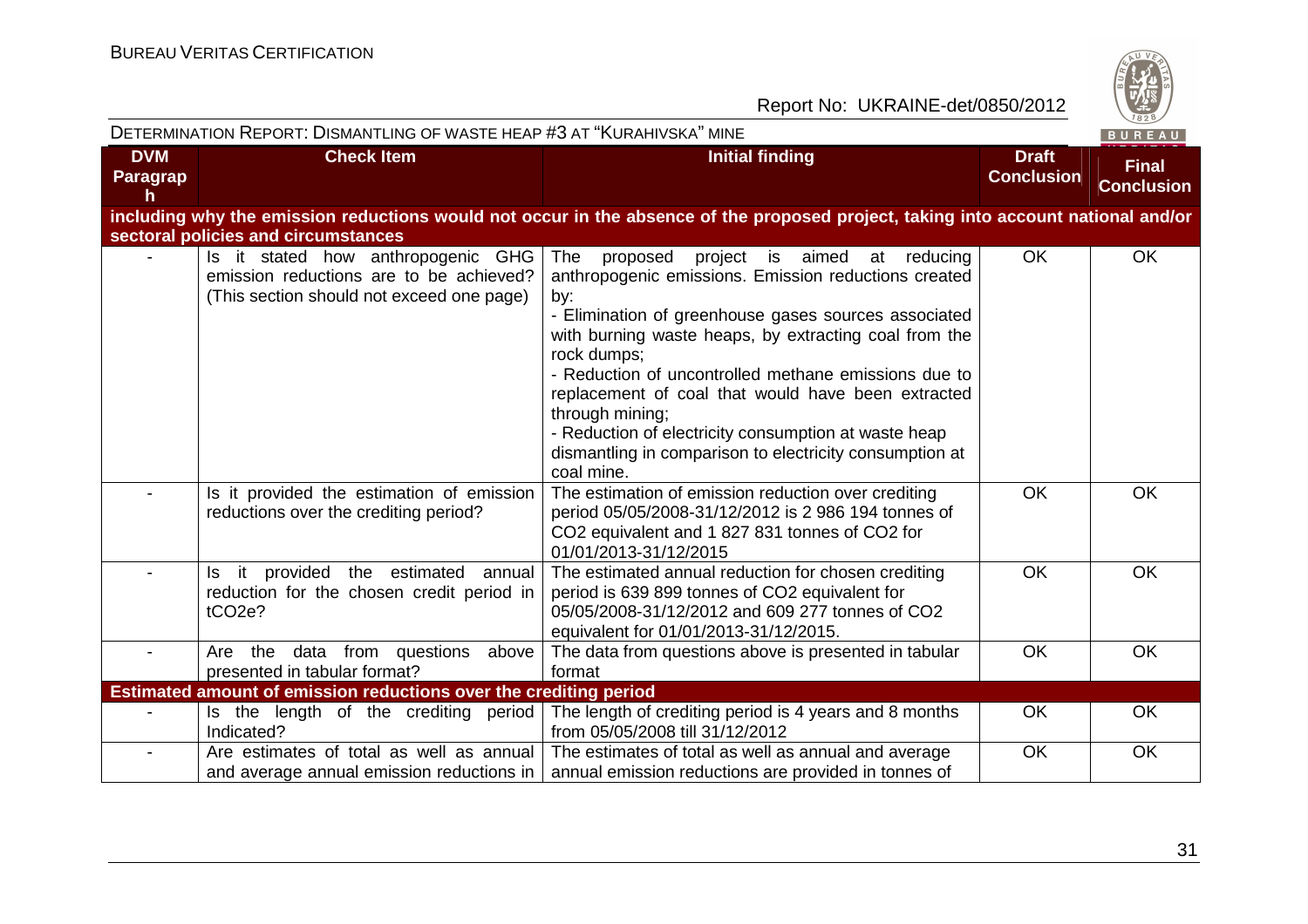|                              | DETERMINATION REPORT: DISMANTLING OF WASTE HEAP #3 AT "KURAHIVSKA" MINE                                                                                                                                                                                                                                                                                                                                                    |                                                                                                                                                                                                                         |                                   | BUREAU                            |
|------------------------------|----------------------------------------------------------------------------------------------------------------------------------------------------------------------------------------------------------------------------------------------------------------------------------------------------------------------------------------------------------------------------------------------------------------------------|-------------------------------------------------------------------------------------------------------------------------------------------------------------------------------------------------------------------------|-----------------------------------|-----------------------------------|
| <b>DVM</b><br>Paragrap<br>h. | <b>Check Item</b>                                                                                                                                                                                                                                                                                                                                                                                                          | <b>Initial finding</b>                                                                                                                                                                                                  | <b>Draft</b><br><b>Conclusion</b> | <b>Final</b><br><b>Conclusion</b> |
|                              | tonnes of CO2 equivalent provided?                                                                                                                                                                                                                                                                                                                                                                                         | CO2 equivalent                                                                                                                                                                                                          |                                   |                                   |
|                              | <b>Project approvals by Parties</b>                                                                                                                                                                                                                                                                                                                                                                                        |                                                                                                                                                                                                                         |                                   |                                   |
| 19                           | Have the DFPs of all Parties listed as<br>"Parties involved" in the PDD provided<br>written project approvals?                                                                                                                                                                                                                                                                                                             | The project obtained Letter of Endorsement #2905/23/7<br>dated 04/10/2012 from State Environment Investment<br>Agency of Ukraine<br>CAR05<br>Please provide written project approvals from the both<br>Parties Involved | CAR05                             | OK                                |
| 19                           | Does the PDD identify at least the host<br>Party as a "Party involved"?                                                                                                                                                                                                                                                                                                                                                    | The Host party Ukraine is indicated as the Party<br>Involved                                                                                                                                                            | OK                                | <b>OK</b>                         |
| 19                           | Has the DFP of the host Party issued a<br>written project approval?                                                                                                                                                                                                                                                                                                                                                        | See CAR05                                                                                                                                                                                                               | Pending                           | Pending                           |
| 20                           | Are all the written project approvals by<br>Parties involved unconditional?                                                                                                                                                                                                                                                                                                                                                | See CAR05                                                                                                                                                                                                               | Pending                           | Pending                           |
|                              | Authorization of project participants by Parties involved                                                                                                                                                                                                                                                                                                                                                                  |                                                                                                                                                                                                                         |                                   |                                   |
| 21                           | Is each of the legal entities listed as project   See CAR05<br>participants in the PDD authorized by a<br>Party<br>involved, which is also listed in the PDD,<br>through:<br>- A written project approval by a Party<br>involved, explicitly indicating the name of<br>the legal entity? or<br>- Any other form of project participant<br>authorization in writing, explicitly indicating<br>the name of the legal entity? |                                                                                                                                                                                                                         | Pending                           | Pending                           |
| <b>Baseline setting</b>      |                                                                                                                                                                                                                                                                                                                                                                                                                            |                                                                                                                                                                                                                         |                                   |                                   |
| 22                           | Does the PDD explicitly indicate which of<br>the following approaches is used for                                                                                                                                                                                                                                                                                                                                          | The PDD explicitly indicates that JI specific approach<br>was used for baseline establishing                                                                                                                            | <b>OK</b>                         | OK                                |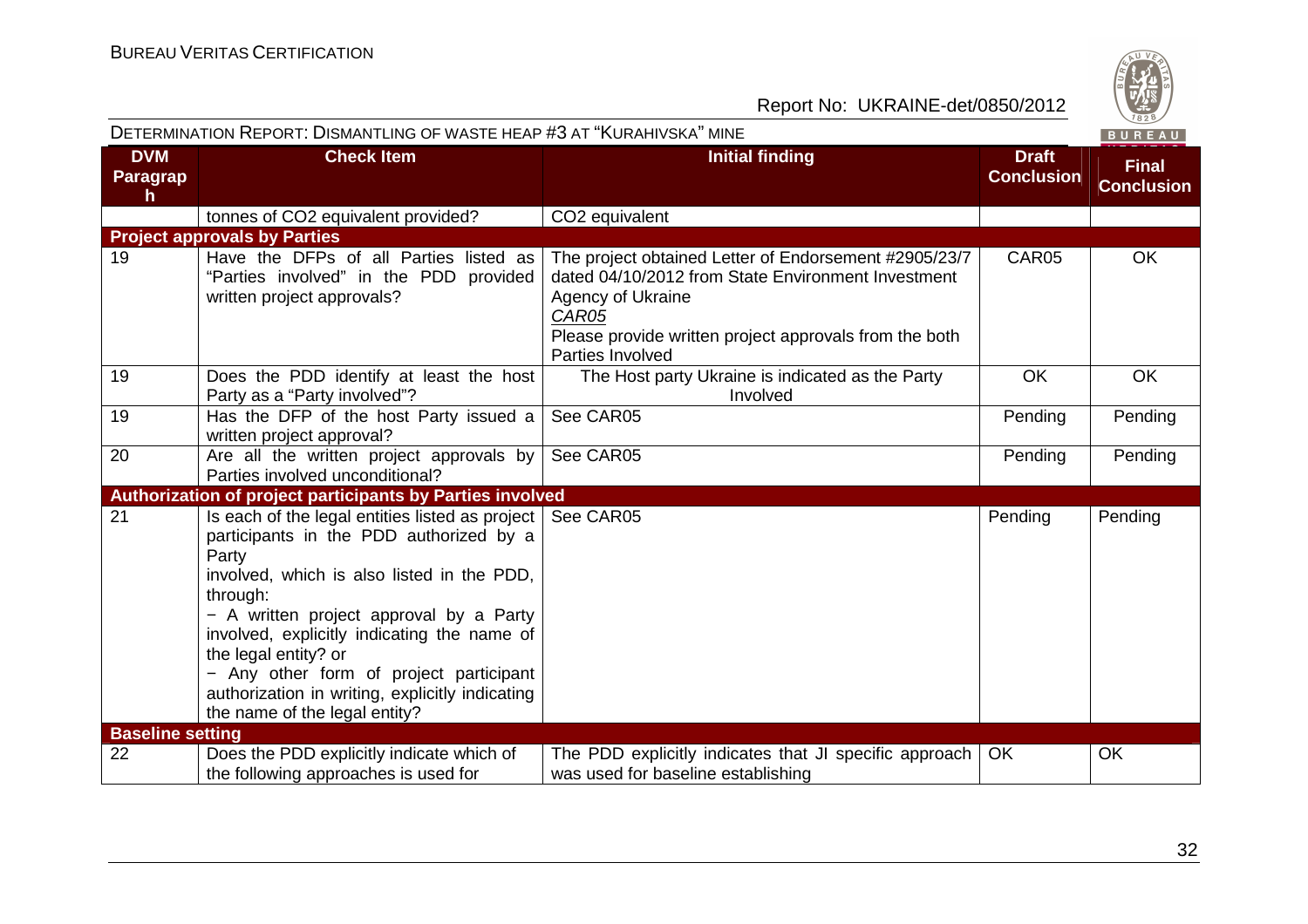|                              | DETERMINATION REPORT: DISMANTLING OF WASTE HEAP #3 AT "KURAHIVSKA" MINE                                                                                                                                                                                                                                                                                                                                                                                                                                                                                                                                                                                                                                                                                                                                                                                    |                                                                                                                                                                                                                                                                                                                                                                                                                                                                                                                                                                                                                                                                                                                                                                                                                                                                                                                                                                  |                                   | BUREAU                            |
|------------------------------|------------------------------------------------------------------------------------------------------------------------------------------------------------------------------------------------------------------------------------------------------------------------------------------------------------------------------------------------------------------------------------------------------------------------------------------------------------------------------------------------------------------------------------------------------------------------------------------------------------------------------------------------------------------------------------------------------------------------------------------------------------------------------------------------------------------------------------------------------------|------------------------------------------------------------------------------------------------------------------------------------------------------------------------------------------------------------------------------------------------------------------------------------------------------------------------------------------------------------------------------------------------------------------------------------------------------------------------------------------------------------------------------------------------------------------------------------------------------------------------------------------------------------------------------------------------------------------------------------------------------------------------------------------------------------------------------------------------------------------------------------------------------------------------------------------------------------------|-----------------------------------|-----------------------------------|
| <b>DVM</b><br>Paragrap<br>h. | <b>Check Item</b>                                                                                                                                                                                                                                                                                                                                                                                                                                                                                                                                                                                                                                                                                                                                                                                                                                          | <b>Initial finding</b>                                                                                                                                                                                                                                                                                                                                                                                                                                                                                                                                                                                                                                                                                                                                                                                                                                                                                                                                           | <b>Draft</b><br><b>Conclusion</b> | <b>Final</b><br><b>Conclusion</b> |
|                              | identifying the baseline?<br>- JI specific approach<br>- Approved CDM methodology approach                                                                                                                                                                                                                                                                                                                                                                                                                                                                                                                                                                                                                                                                                                                                                                 |                                                                                                                                                                                                                                                                                                                                                                                                                                                                                                                                                                                                                                                                                                                                                                                                                                                                                                                                                                  |                                   |                                   |
|                              | JI specific approach only                                                                                                                                                                                                                                                                                                                                                                                                                                                                                                                                                                                                                                                                                                                                                                                                                                  |                                                                                                                                                                                                                                                                                                                                                                                                                                                                                                                                                                                                                                                                                                                                                                                                                                                                                                                                                                  |                                   |                                   |
| 23                           | Does the PDD provide a detailed<br>theoretical description in a complete and<br>transparent manner?                                                                                                                                                                                                                                                                                                                                                                                                                                                                                                                                                                                                                                                                                                                                                        | The PDD contains a detailed theoretical description of<br>proposed baseline                                                                                                                                                                                                                                                                                                                                                                                                                                                                                                                                                                                                                                                                                                                                                                                                                                                                                      | OK.                               | <b>OK</b>                         |
| 23                           | Does the PDD provide justification that the<br>baseline is established:<br>(a) By listing and describing plausible<br>future scenarios on the basis of<br>conservative assumptions and selecting<br>the most plausible one?<br>(b) Taking into account relevant national<br>and/or sectoral policies and circumstance?<br>Are key factors that affect a baseline<br>taken into account?<br>(c) In a transparent manner with regard to<br>the choice of approaches, assumptions,<br>methodologies, parameters, date sources<br>and key factors?<br>(d) Taking into account of uncertainties and<br>using conservative assumptions?<br>(e) In such a way that ERUs cannot be<br>earned for decreases in activity levels<br>outside the project or due to force<br>majeure?<br>(f) By drawing on the list of standard<br>variables contained in appendix B to | The PDD provides justification of baseline establishing<br>(a) By listing and describing five plausible future<br>scenarious<br>(b) Taking into account national and sectoral<br>policies. Ukrainian policies doesn't require or<br>encourage waste heaps dismantling<br>(c) In transparent manner, with regard to the<br>approaches, methodologies, parameters, data<br>sources and key factors<br>(d) Uncertaintites and conservative assumptions<br>are taken into account<br>(e) ERUs cannot be earned for decreasing in<br>activity levels outside the project, because in<br>case of projects stop, generation of emission<br>reduction will be stopped also.<br>(f) Variables used for baseline calculations in line<br>within appendix B to "Guidance on criteria for<br>baseline setting and monitoring"<br>CAR06<br>Please provide more detailed description of barriers for<br>scenario 3. Wastes of coal production uses for<br>concrete production. | CAR06<br>CAR07                    | OK<br>OK                          |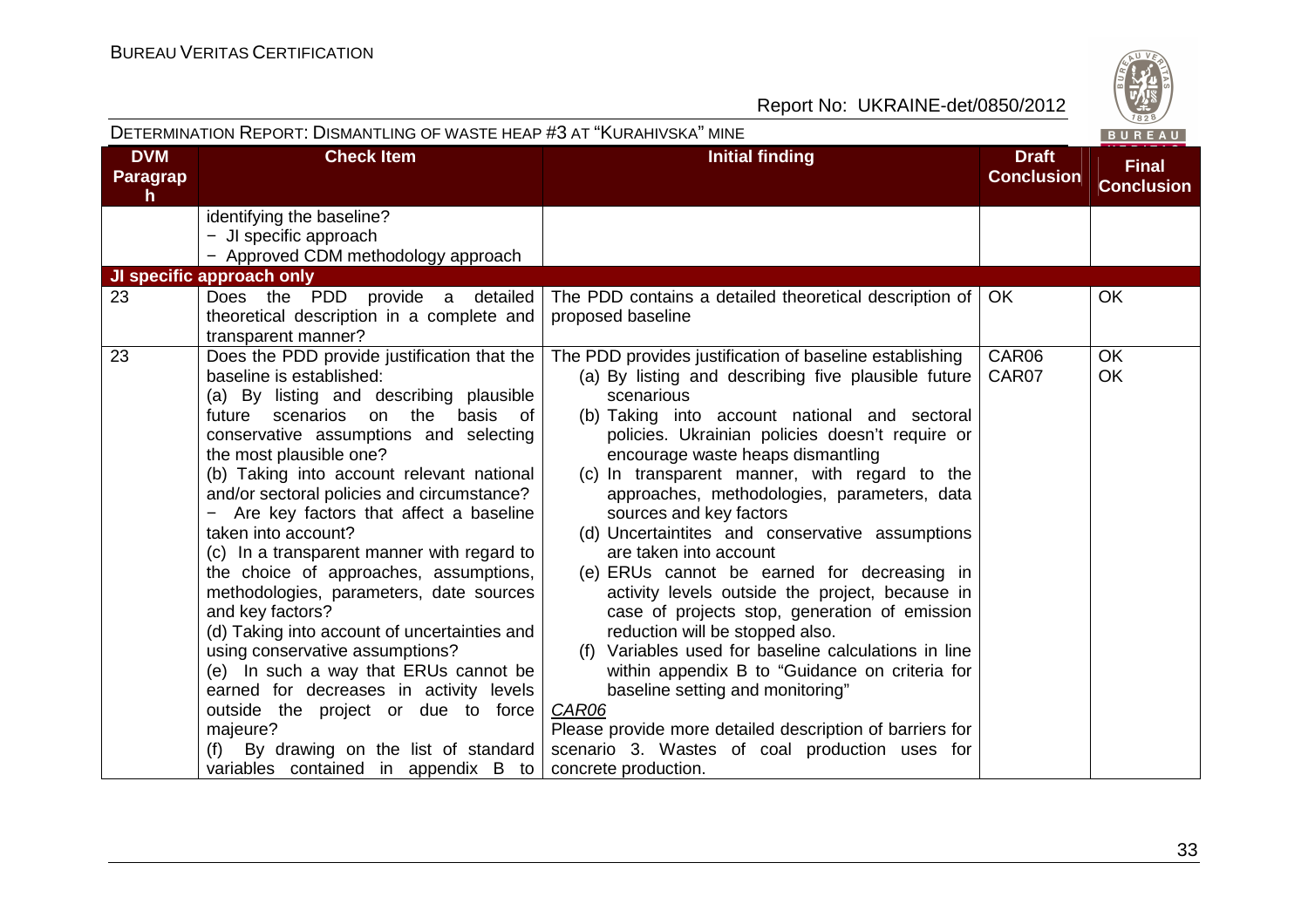

|                              | DETERMINATION REPORT: DISMANTLING OF WASTE HEAP #3 AT "KURAHIVSKA" MINE                                                                                                                                                                                                                                                                                                                                                       |                                                                                                                                                                                                                                                                                                                  |                                   | BUREAU                            |
|------------------------------|-------------------------------------------------------------------------------------------------------------------------------------------------------------------------------------------------------------------------------------------------------------------------------------------------------------------------------------------------------------------------------------------------------------------------------|------------------------------------------------------------------------------------------------------------------------------------------------------------------------------------------------------------------------------------------------------------------------------------------------------------------|-----------------------------------|-----------------------------------|
| <b>DVM</b><br>Paragrap<br>h. | <b>Check Item</b>                                                                                                                                                                                                                                                                                                                                                                                                             | <b>Initial finding</b>                                                                                                                                                                                                                                                                                           | <b>Draft</b><br><b>Conclusion</b> | <b>Final</b><br><b>Conclusion</b> |
|                              | "Guidance on criteria for baseline setting<br>and monitoring", as appropriate?                                                                                                                                                                                                                                                                                                                                                | CAR07<br>Please provide analysis of the two next scenarios:<br>(a) process of empty rock mass dumping to empty<br>mines' caves<br>(b) forestation of waste heap with usage of green mass<br>as source of CO2 enhancement                                                                                         |                                   |                                   |
| 24                           | If selected elements or combinations of<br><b>CDM</b><br>methodologies<br>approved<br>or<br>methodological tools for baseline setting<br>are used, are the selected elements or<br>combinations together with the elements<br>supplementary developed by the project<br>participants in line with 23 above?                                                                                                                   | CAR08<br>Please correctly indicate name and the latest version of<br>CDM methodology ACM0009 ver. 4.0.0, which<br>elements are used for leakages estimation                                                                                                                                                      | CAR08                             | OK                                |
| 25                           | If a multi-project emission factor is used,<br>PDD provide appropriate<br>does the<br>justification?                                                                                                                                                                                                                                                                                                                          | The multi-project emission factors used in line with<br>National GHG Inventory Report for 1990-2010 years,<br>approved by SEIA                                                                                                                                                                                   | <b>OK</b>                         | OK                                |
|                              | Approved CDM methodology approach only_Paragraphs 26(a) - 26(d)_Not applicable                                                                                                                                                                                                                                                                                                                                                |                                                                                                                                                                                                                                                                                                                  |                                   |                                   |
| <b>Additionality</b>         |                                                                                                                                                                                                                                                                                                                                                                                                                               |                                                                                                                                                                                                                                                                                                                  |                                   |                                   |
|                              | JI specific approach only                                                                                                                                                                                                                                                                                                                                                                                                     |                                                                                                                                                                                                                                                                                                                  |                                   |                                   |
| 28                           | Does the PDD indicate which of the<br>following approaches for demonstrating<br>additionality is used?<br>(a) Provision of traceable and transparent<br>information showing the baseline was<br>identified on the basis of conservative<br>assumptions, that the project scenario is<br>not part of the identified baseline scenario<br>and that the project will lead to emission<br>reductions or enhancements of removals; | The PDD indicates that approach (b) Provision of $\overline{O}$ OK<br>traceable and transparent information that an AIE has<br>already positively determined that a comparable project<br>(to be) implemented under comparable circumstances<br>has additionality; was used for demonstration of<br>addtionality |                                   | <b>OK</b>                         |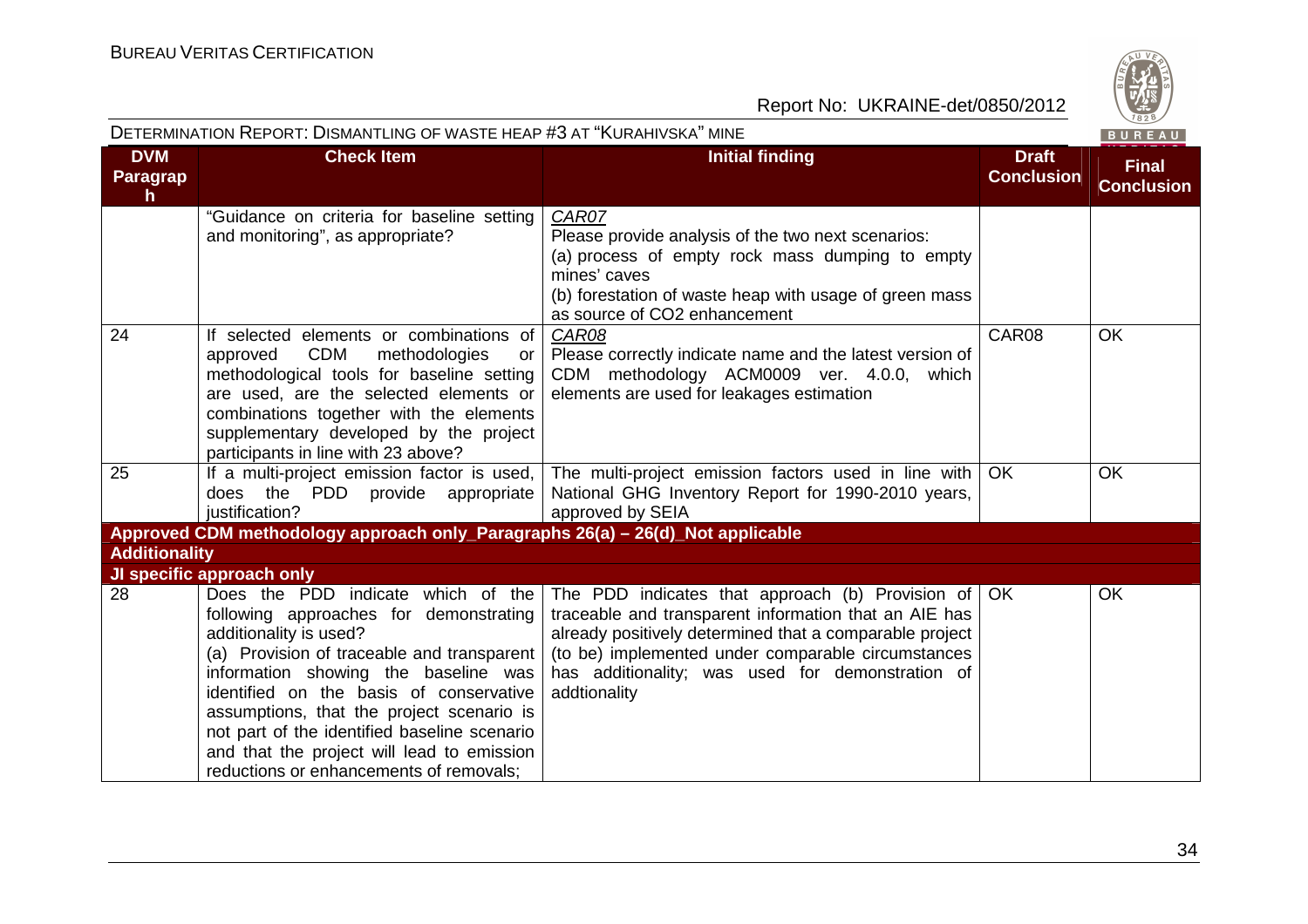|                                     | DETERMINATION REPORT: DISMANTLING OF WASTE HEAP #3 AT "KURAHIVSKA" MINE                                                                                                                                                                                                                                                                                                                                                                                                                   |                                                                                                                                                                                                                                                                                                                                                                                                                                                                                                                                                                                                      |                                   |                                   |
|-------------------------------------|-------------------------------------------------------------------------------------------------------------------------------------------------------------------------------------------------------------------------------------------------------------------------------------------------------------------------------------------------------------------------------------------------------------------------------------------------------------------------------------------|------------------------------------------------------------------------------------------------------------------------------------------------------------------------------------------------------------------------------------------------------------------------------------------------------------------------------------------------------------------------------------------------------------------------------------------------------------------------------------------------------------------------------------------------------------------------------------------------------|-----------------------------------|-----------------------------------|
| <b>DVM</b><br><b>Paragrap</b><br>h. | <b>Check Item</b>                                                                                                                                                                                                                                                                                                                                                                                                                                                                         | <b>Initial finding</b>                                                                                                                                                                                                                                                                                                                                                                                                                                                                                                                                                                               | <b>Draft</b><br><b>Conclusion</b> | <b>Final</b><br><b>Conclusion</b> |
|                                     | (b) Provision of traceable and transparent<br>information that an AIE has already<br>positively determined that a comparable<br>project (to be) implemented<br>under<br>comparable<br>circumstances<br>has<br>additionality;<br>(c) Application of the most recent version<br>of the "Tool for the demonstration and<br>assessment of additionality. (allowing for a<br>two-month grace period) or any other<br>method for proving additionality approved<br>by the CDM Executive Board". |                                                                                                                                                                                                                                                                                                                                                                                                                                                                                                                                                                                                      |                                   |                                   |
| 29(a)                               | Does the PDD provide a justification of the $ $<br>applicability of the approach with a clear<br>and transparent description?                                                                                                                                                                                                                                                                                                                                                             | The justification of proposed approach applicability is<br>provided                                                                                                                                                                                                                                                                                                                                                                                                                                                                                                                                  | OK                                | OK                                |
| 29(b)                               | Are additionality proofs provided?                                                                                                                                                                                                                                                                                                                                                                                                                                                        | <b>GHG mitigation measure.</b> The project boundary<br>a)<br>is virtually identical, the expected annual<br>average GHG emission reduction is differ less<br>than 50%. Criteria is satisfied<br>b) Geography and time. Both projects<br>is i<br>implemented in Ukraine, starting date are<br>divided less than 1 year. Criteria is satisfied<br>c) Scale. The projects envisage production of the<br>same product (coal).<br>d) Regulatory framework.<br>There<br>were<br>no<br>significant changes in regulatory framework<br>between the starting dates of two projects.<br>Criteria is satisfied. | <b>OK</b>                         | <b>OK</b>                         |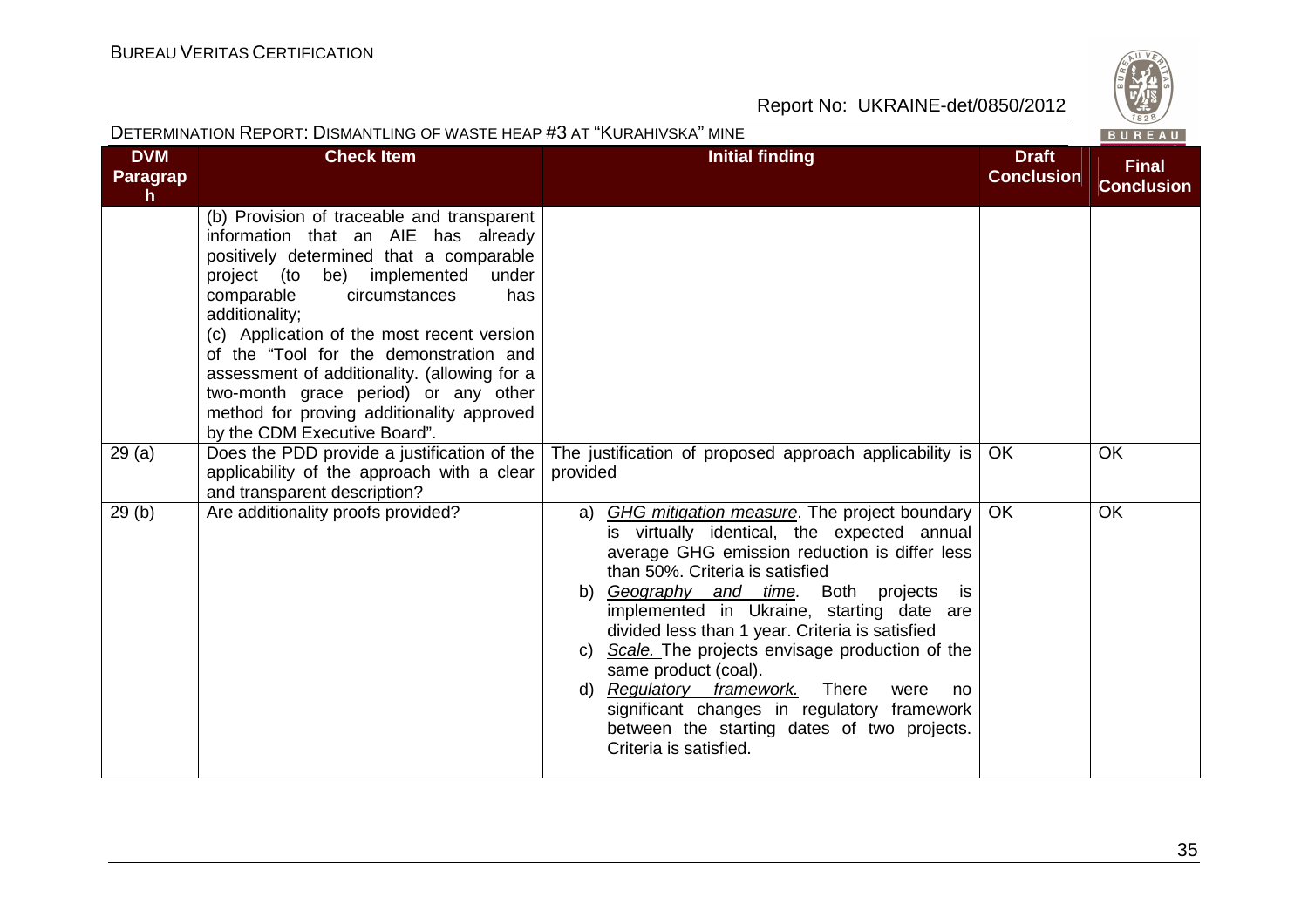| DETERMINATION REPORT: DISMANTLING OF WASTE HEAP #3 AT "KURAHIVSKA" MINE |                                                                                                                                                                                                                                                                            |                                                                                                                                                                                                                                                                                                                                                                                                                                                                                                                                        |                                   | BUREAU                            |
|-------------------------------------------------------------------------|----------------------------------------------------------------------------------------------------------------------------------------------------------------------------------------------------------------------------------------------------------------------------|----------------------------------------------------------------------------------------------------------------------------------------------------------------------------------------------------------------------------------------------------------------------------------------------------------------------------------------------------------------------------------------------------------------------------------------------------------------------------------------------------------------------------------------|-----------------------------------|-----------------------------------|
| <b>DVM</b><br>Paragrap<br>h                                             | <b>Check Item</b>                                                                                                                                                                                                                                                          | <b>Initial finding</b>                                                                                                                                                                                                                                                                                                                                                                                                                                                                                                                 | <b>Draft</b><br><b>Conclusion</b> | <b>Final</b><br><b>Conclusion</b> |
| 29 <sub>(c)</sub>                                                       | the<br>additionality<br>demonstrated<br>Is.<br>appropriately as a result?                                                                                                                                                                                                  | The additionality is demonstrated in appropriate way                                                                                                                                                                                                                                                                                                                                                                                                                                                                                   | <b>OK</b>                         | <b>OK</b>                         |
| 30                                                                      | If the approach 28 (c) is chosen, are all<br>explanations, descriptions and analyses<br>made in accordance with the selected tool<br>or method?                                                                                                                            | The Approach 28(b) was chosen                                                                                                                                                                                                                                                                                                                                                                                                                                                                                                          | <b>OK</b>                         | <b>OK</b>                         |
|                                                                         | Approved CDM methodology approach only_ Paragraphs 31(a) - 31(e)_Not applicable                                                                                                                                                                                            |                                                                                                                                                                                                                                                                                                                                                                                                                                                                                                                                        |                                   |                                   |
|                                                                         | Project boundary (applicable except for JI LULUCF projects                                                                                                                                                                                                                 |                                                                                                                                                                                                                                                                                                                                                                                                                                                                                                                                        |                                   |                                   |
|                                                                         | JI specific approach only                                                                                                                                                                                                                                                  |                                                                                                                                                                                                                                                                                                                                                                                                                                                                                                                                        |                                   |                                   |
| 32(a)                                                                   | Does the project boundary defined in the<br><b>PDD</b><br>all<br>anthropogenic<br>encompass<br>emissions<br>by sources of GHGs that are:<br>Under the control of the project<br>(i)<br>participants?<br>(ii) Reasonably attributable to the project?<br>(iii) Significant? | The project boundaries defined in the PDD encompass<br>all anthropogenic emissions by GHG sources that are<br>Under control of the project participants,<br>(i)<br>such as emissions of electricity and diesel<br>fuel consumption during waste heap<br>dismantling<br>Reasonably attributable to the project, such<br>(ii)<br>as emissions from waste heap burning or<br>methane emissions as result of coal industry<br>Significant<br>(iii)<br>CAR09<br>Please correct baseline scenario in the section B.3<br>(under the table 14) | CAR09                             | <b>OK</b>                         |
| 32(b)                                                                   | Is the project boundary defined on the<br>basis of a case-by-case assessment with<br>regard to the criteria referred to in 32 (a)<br>above?                                                                                                                                | The project boundary is defined on the basis of a case-<br>by-case assessment with regard to the criteria in 32(a)<br>above                                                                                                                                                                                                                                                                                                                                                                                                            | <b>OK</b>                         | <b>OK</b>                         |
| 32(c)                                                                   | Are the delineation of the project boundary<br>and the gases and sources included<br>appropriately described and justified in the                                                                                                                                          | The delineation of project boundaries and gases and<br>sources excluded is clearly described in the PDD,<br>using flow charts.                                                                                                                                                                                                                                                                                                                                                                                                         | OK                                | OK                                |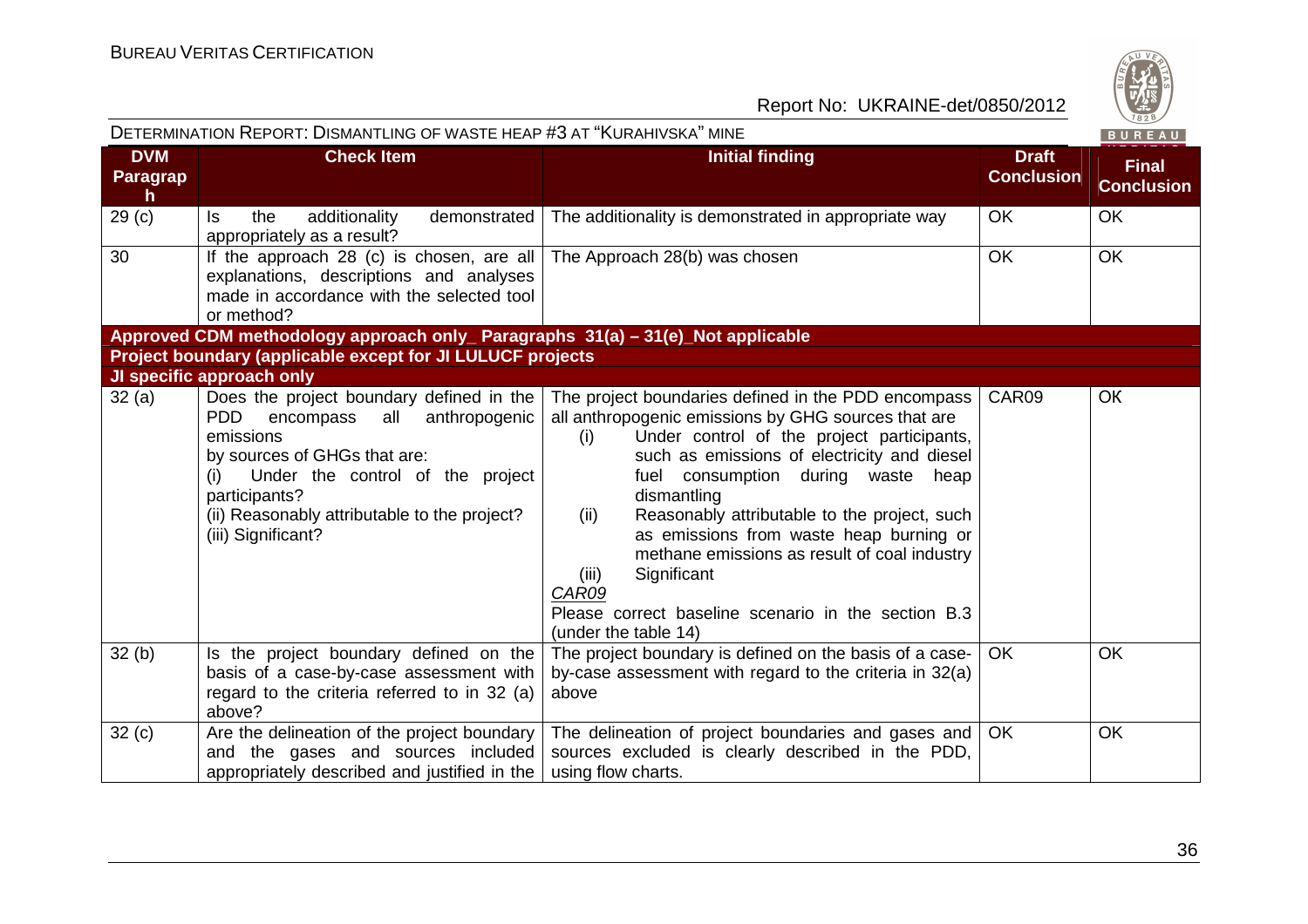| DETERMINATION REPORT: DISMANTLING OF WASTE HEAP #3 AT "KURAHIVSKA" MINE |                                                                                                                                                                                           |                                                                                                                                                                                  |                                   | BUREAU                            |
|-------------------------------------------------------------------------|-------------------------------------------------------------------------------------------------------------------------------------------------------------------------------------------|----------------------------------------------------------------------------------------------------------------------------------------------------------------------------------|-----------------------------------|-----------------------------------|
| <b>DVM</b><br>Paragrap<br>$\mathbf h$                                   | <b>Check Item</b>                                                                                                                                                                         | <b>Initial finding</b>                                                                                                                                                           | <b>Draft</b><br><b>Conclusion</b> | <b>Final</b><br><b>Conclusion</b> |
|                                                                         | PDD by using a figure or flow chart as<br>appropriate?                                                                                                                                    |                                                                                                                                                                                  |                                   |                                   |
| 32 <sub>(d)</sub>                                                       | Are all gases and sources included<br>explicitly stated, and the exclusions of any<br>sources related to the baseline or the<br>project are appropriately justified?                      | All gases and sources inclusions are explicitly stated in<br>the project and baseline scenarios                                                                                  | <b>OK</b>                         | <b>OK</b>                         |
|                                                                         | Approved CDM methodology approach only_Paragraph 33_ Not applicable                                                                                                                       |                                                                                                                                                                                  |                                   |                                   |
| <b>Crediting period</b>                                                 |                                                                                                                                                                                           |                                                                                                                                                                                  |                                   |                                   |
| 34 (a)                                                                  | Does the PDD state the starting date of the<br>project as the date on which the<br>implementation or construction or real<br>action of the project will begin or began?                   | The project starting date is stated in 10/03/2008 the<br>day when the project equipment installation begun.                                                                      | OK.                               | <b>OK</b>                         |
| 34(a)                                                                   | Is the starting date after the beginning of<br>2000?                                                                                                                                      | The starting date is after beginning of 2000                                                                                                                                     | <b>OK</b>                         | OK                                |
| 34(b)                                                                   | Does the PDD<br>state the expected<br>operational lifetime of the project in years<br>and months?                                                                                         | The project equipment expected operational lifetime is<br>indicated in 7 years 8 months (92 months)<br>CAR <sub>10</sub><br>Please correctly indicate project operation lifetime | CAR10                             | <b>OK</b>                         |
| 34(c)                                                                   | Does the PDD state the length of the<br>crediting period in years and months?                                                                                                             | The length of crediting period is 4 years 8 months (56<br>months)                                                                                                                | <b>OK</b>                         | OK                                |
| 34(c)                                                                   | Is the starting date of the crediting period<br>on or after the date of the first emission<br>enhancements<br>reductions or<br>of<br>net<br>removals generated by the project?            | The starting date of crediting period is 05/05/2008, the<br>date when the waste heap dismantling begun and first<br>emission reductions were generated                           | <b>OK</b>                         | <b>OK</b>                         |
| $34$ (d)                                                                | Does the PDD state that the crediting<br>period for issuance of ERUs starts only<br>after the beginning of 2008 and does not<br>extend beyond the operational lifetime of<br>the project? | Yes, the crediting period starts after the 2008 year<br>beginning and doesn't extend the project operational<br>lifetime.                                                        | <b>OK</b>                         | OK                                |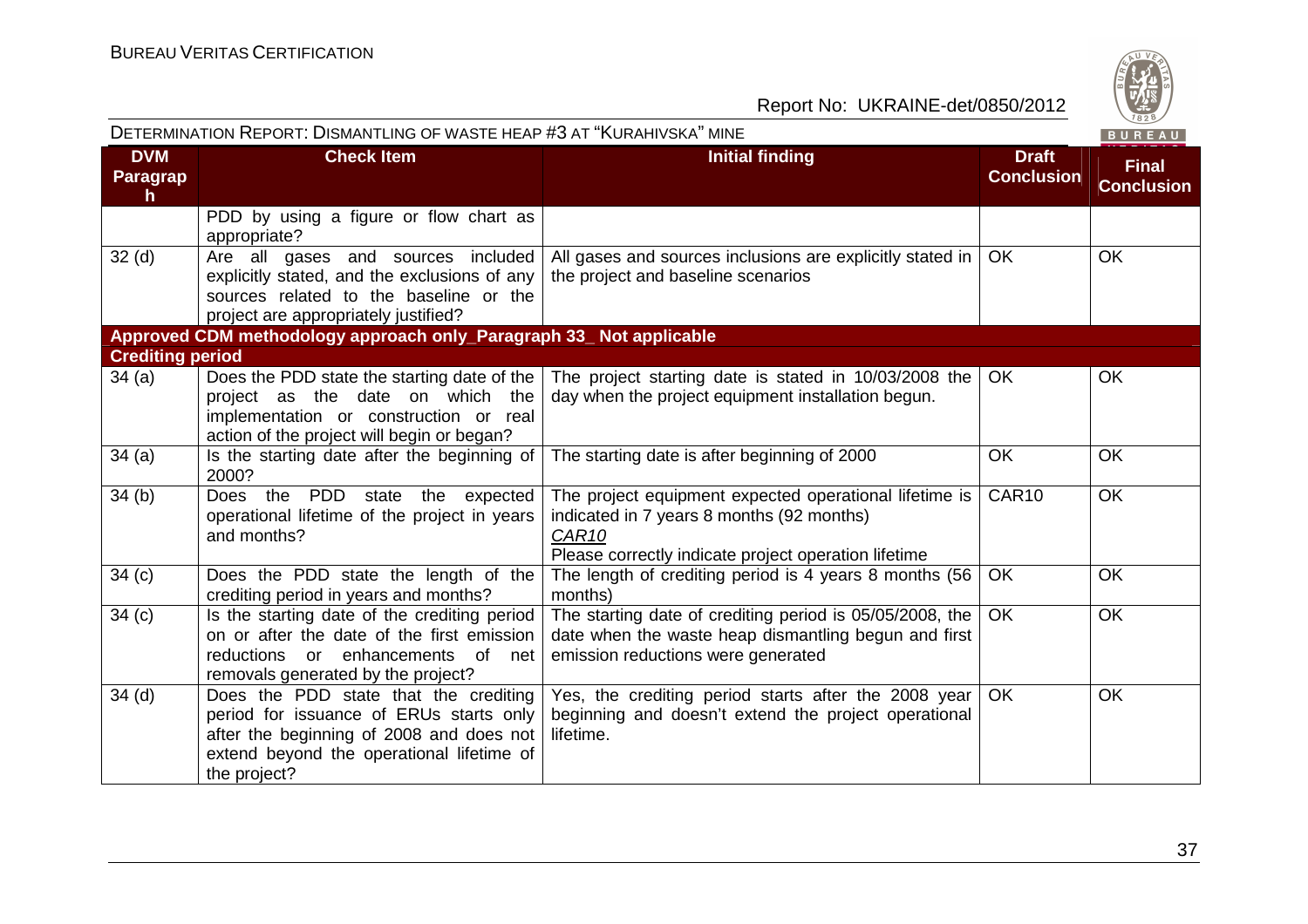| DETERMINATION REPORT: DISMANTLING OF WASTE HEAP #3 AT "KURAHIVSKA" MINE |                                                                                                                                                                                                                                                                                         |                                                                                                                                                                                                                                                                                                                                                                                                                                                                | BUREAU                            |                                   |
|-------------------------------------------------------------------------|-----------------------------------------------------------------------------------------------------------------------------------------------------------------------------------------------------------------------------------------------------------------------------------------|----------------------------------------------------------------------------------------------------------------------------------------------------------------------------------------------------------------------------------------------------------------------------------------------------------------------------------------------------------------------------------------------------------------------------------------------------------------|-----------------------------------|-----------------------------------|
| <b>DVM</b><br><b>Paragrap</b><br>h.                                     | <b>Check Item</b>                                                                                                                                                                                                                                                                       | <b>Initial finding</b>                                                                                                                                                                                                                                                                                                                                                                                                                                         | <b>Draft</b><br><b>Conclusion</b> | <b>Final</b><br><b>Conclusion</b> |
| 34 <sub>(d)</sub>                                                       | If the crediting period extends beyond<br>2012, does the PDD state that the<br>extension is subject to the host Party<br>approval?<br>Are the estimates of emission reductions or<br>enhancements of net removals presented<br>separately for those until 2012 and those<br>after 2012? | The crediting period extends beyond 2012 in case of<br><b>Host Party Approval</b>                                                                                                                                                                                                                                                                                                                                                                              | <b>OK</b>                         | OK                                |
| <b>Monitoring plan</b>                                                  |                                                                                                                                                                                                                                                                                         |                                                                                                                                                                                                                                                                                                                                                                                                                                                                |                                   |                                   |
| 35                                                                      | the following approaches is used?<br>- JI specific approach<br>- Approved CDM methodology approach                                                                                                                                                                                      | Does the PDD explicitly indicate which of The JI specific approach was used for monitoring plan<br>identification                                                                                                                                                                                                                                                                                                                                              | OK.                               | OK                                |
|                                                                         | JI specific approach only                                                                                                                                                                                                                                                               |                                                                                                                                                                                                                                                                                                                                                                                                                                                                |                                   |                                   |
| 36(a)                                                                   | Does the monitoring plan describe:<br>All<br>relevant<br>factors<br>key<br>and<br>characteristics that will be monitored?<br>The period in which they will be<br>monitored?<br>- All decisive factors for the control and<br>reporting of project performance?                          | The monitoring plan describes all relevant factors and<br>key characteristics that will be monitored, such as:<br>electricity and fuel consumed in project activity;<br>value of extracted coal concentrate, its ash<br>content and moisture.<br>The period in which they will be monitored are<br>indicated, frequency of measuring procedures is<br>identified<br>All decisive factors for the control and reporting of<br>project performance are described | <b>OK</b>                         | <b>OK</b>                         |
| 36 <sub>(b)</sub>                                                       | Does the monitoring plan specify the<br>indicators, constants and variables used<br>reliable, valid<br>that are<br>and<br>provide<br>emission<br>transparent picture<br>of<br>the<br>reductions<br>or enhancements<br>of net                                                            | The monitoring plan specify the indicators, constants<br>and variables used, that are reliable, valid and provide<br>transparent picture of the emission reductions to be<br>monitored<br>CAR11                                                                                                                                                                                                                                                                | CAR11                             | OK                                |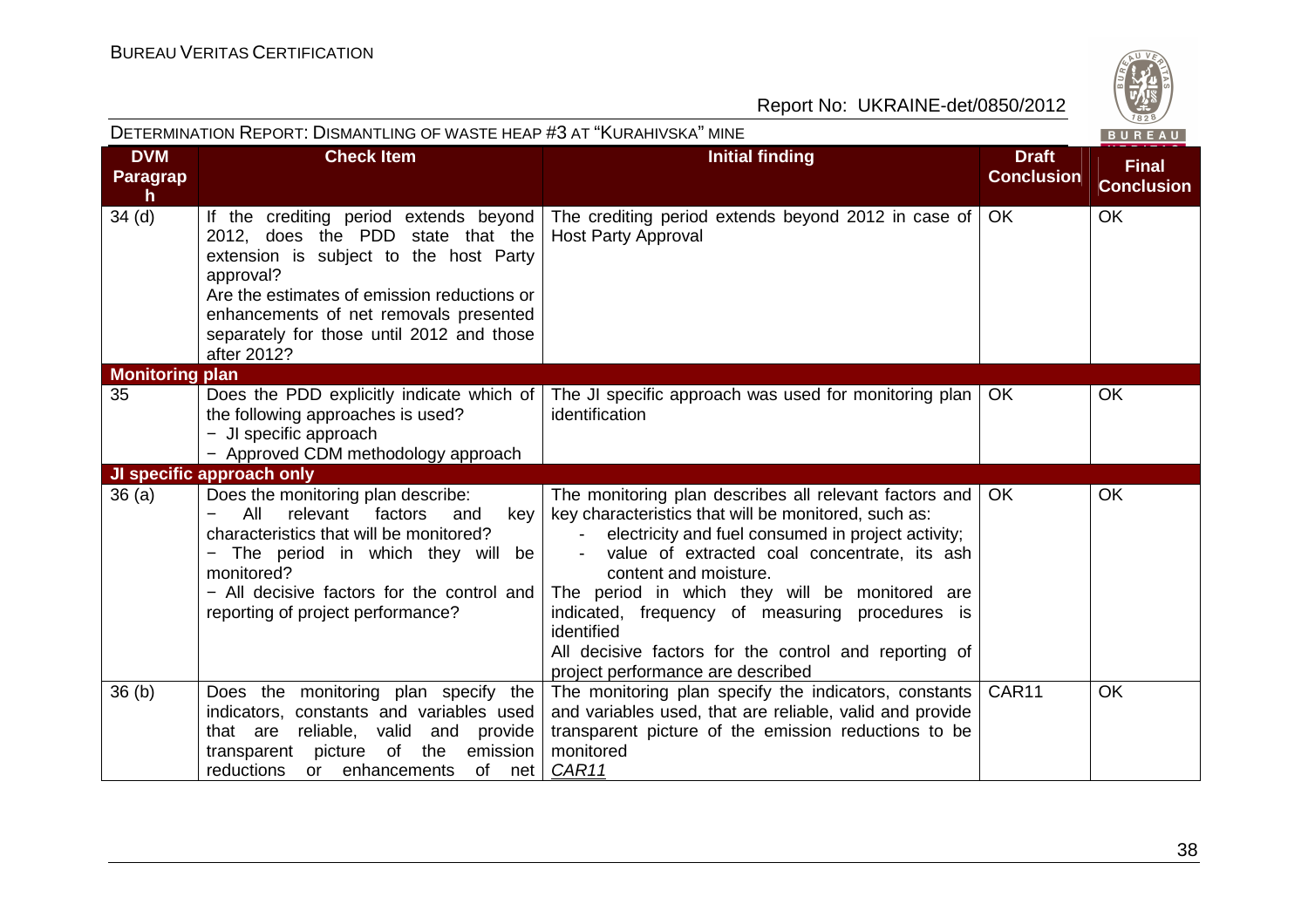

|                                        | DETERMINATION REPORT: DISMANTLING OF WASTE HEAP #3 AT "KURAHIVSKA" MINE<br>BUREAU                                                                                                                                                                                                                                                                       |                                                                                                                                                                                                                                                                                                                                                                                                                                     |                                   |                                   |
|----------------------------------------|---------------------------------------------------------------------------------------------------------------------------------------------------------------------------------------------------------------------------------------------------------------------------------------------------------------------------------------------------------|-------------------------------------------------------------------------------------------------------------------------------------------------------------------------------------------------------------------------------------------------------------------------------------------------------------------------------------------------------------------------------------------------------------------------------------|-----------------------------------|-----------------------------------|
| <b>DVM</b><br>Paragrap<br>$\mathsf{h}$ | <b>Check Item</b>                                                                                                                                                                                                                                                                                                                                       | <b>Initial finding</b>                                                                                                                                                                                                                                                                                                                                                                                                              | <b>Draft</b><br><b>Conclusion</b> | <b>Final</b><br><b>Conclusion</b> |
|                                        | removals to be monitored?                                                                                                                                                                                                                                                                                                                               | Please provide to AIE documents, that describe project<br>key parameters, such as<br>sale invoices on delivered coal concentrate<br>invoices on consumed diesel fuel<br>monthly acts on electric energy consumptions                                                                                                                                                                                                                |                                   |                                   |
| 36(b)                                  | If default values are used:<br>Are accuracy and reasonableness<br>carefully balanced in their selection?<br>- Do the default values originate from<br>recognized sources?<br>- Are the default values supported by<br>statistical analyses providing reasonable<br>confidence levels?<br>- Are the default values presented in a<br>transparent manner? | The default values, such as:<br>global warming potential of methane<br>$\blacksquare$<br>methane density in standard conditions<br>carbon<br>emission<br>electricity<br>factors<br>for<br>consumption<br>carbon oxidation factors for coal and diesel fuel<br>carbon content of diesel fuel and coal, etc<br>these default values is in line within National GHG<br>inventory Report developed and approved by Ukraine<br>DFP(SEIA) | OK                                | <b>OK</b>                         |
| 36 (b) (i)                             | For those values that are to be provided by<br>project participants,<br>does the<br>the<br>monitoring plan clearly indicate how the<br>values are to be selected and justified?                                                                                                                                                                         | For monitored data provided by the project participants<br>monitoring plan identify selection and justification                                                                                                                                                                                                                                                                                                                     | <b>OK</b>                         | OK                                |
| 36 (b) (ii)                            | For other values,<br>- Does the monitoring plan clearly indicate<br>the precise references from which these<br>values are taken?<br>- Is the conservativeness of the values<br>provided justified?                                                                                                                                                      | References on values obtained from sources another<br>from indicated above is provided. Conservativeness of<br>this value is justified                                                                                                                                                                                                                                                                                              | <b>OK</b>                         | OK                                |
| 36 (b) (iii)                           | For all data sources, does the monitoring<br>plan specify the procedures to be followed<br>if expected data are unavailable?                                                                                                                                                                                                                            | The procedures following if expected<br>data is<br>unavailable are described in the section D.1 of the PDD                                                                                                                                                                                                                                                                                                                          | OK                                | OK                                |
| 36 (b) (iv)                            |                                                                                                                                                                                                                                                                                                                                                         | Are International System Unit (SI units) Some units from International System Unit are used                                                                                                                                                                                                                                                                                                                                         | <b>OK</b>                         | OK                                |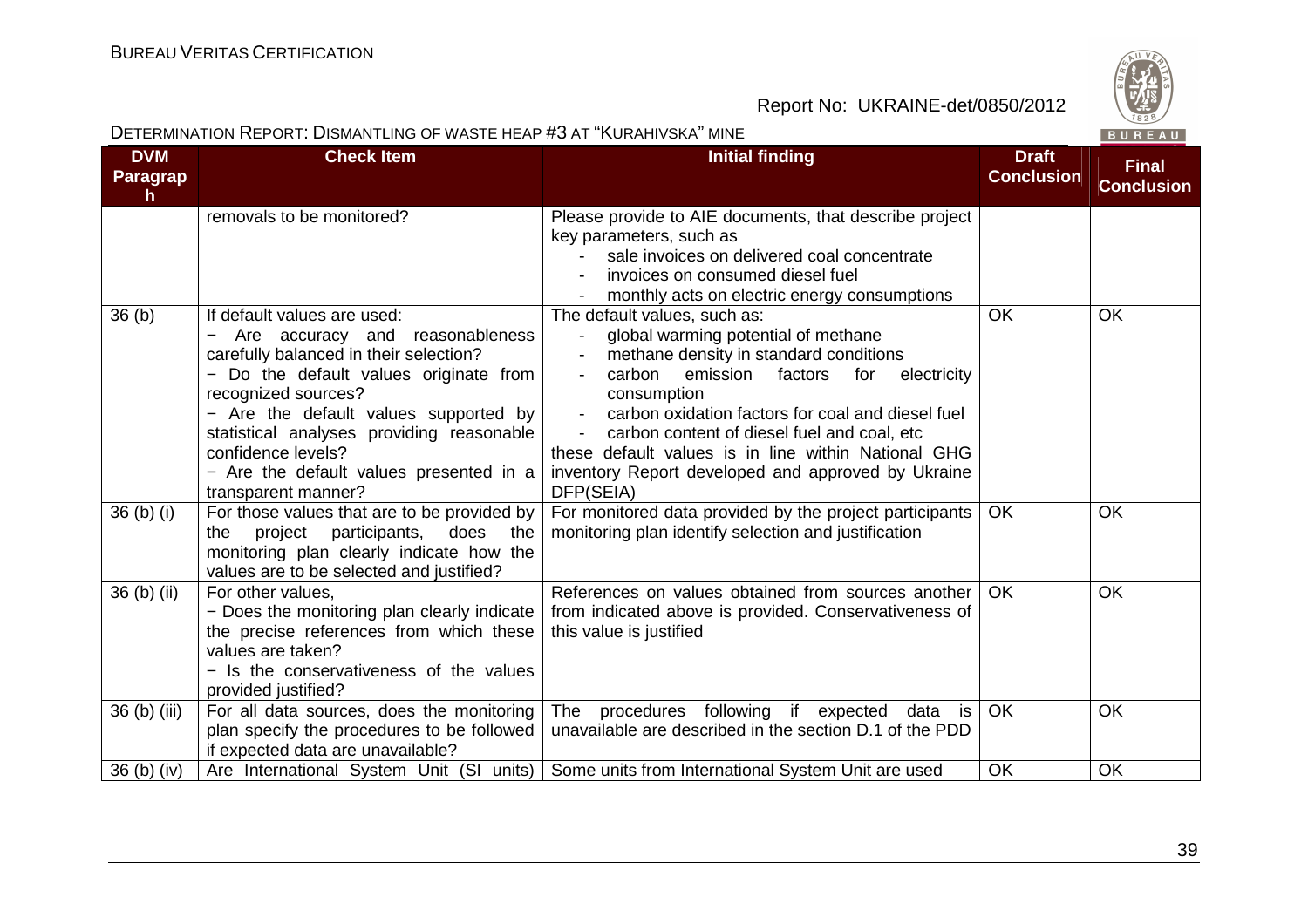

| DETERMINATION REPORT: DISMANTLING OF WASTE HEAP #3 AT "KURAHIVSKA" MINE |                                                                                                                                                                                                                                                                                                                          |                                                                                                                                                                                                                                                                                                                                                                                                                                                                                                                                |                                   | BUREAU                            |
|-------------------------------------------------------------------------|--------------------------------------------------------------------------------------------------------------------------------------------------------------------------------------------------------------------------------------------------------------------------------------------------------------------------|--------------------------------------------------------------------------------------------------------------------------------------------------------------------------------------------------------------------------------------------------------------------------------------------------------------------------------------------------------------------------------------------------------------------------------------------------------------------------------------------------------------------------------|-----------------------------------|-----------------------------------|
| <b>DVM</b><br>Paragrap<br>$\mathsf{h}$                                  | <b>Check Item</b>                                                                                                                                                                                                                                                                                                        | <b>Initial finding</b>                                                                                                                                                                                                                                                                                                                                                                                                                                                                                                         | <b>Draft</b><br><b>Conclusion</b> | <b>Final</b><br><b>Conclusion</b> |
|                                                                         | used?                                                                                                                                                                                                                                                                                                                    |                                                                                                                                                                                                                                                                                                                                                                                                                                                                                                                                |                                   |                                   |
| 36 <sub>(b)</sub> <sub>(v)</sub>                                        | Does the monitoring plan note any<br>parameters, coefficients, variables, etc.<br>that are used to calculate baseline<br>emissions or net removals but are obtained<br>through monitoring?                                                                                                                               | The monitoring plan clearly indicate next parameters<br>that obtained through monitoring but used for baseline<br>calculations:<br>amount of coal that has been mined in the<br>baseline scenario and combusted for energy<br>use, equivalent to the amount of coal extracted<br>from the waste heap because of the project<br>activity<br>net Calorific Value of coal<br>carbon Oxidation factor of coal<br>carbon content of coal<br>the average ash content of sorted fractions<br>the average humidity of sorted fractions | OK.                               | <b>OK</b>                         |
| 36 <sub>(b)</sub> <sub>(v)</sub>                                        | Is the use of parameters, coefficients,<br>variables, etc. consistent between the<br>baseline and monitoring plan?                                                                                                                                                                                                       | The use of parameters, coefficients, variables is<br>consistent between the baseline and the monitoring<br>plan                                                                                                                                                                                                                                                                                                                                                                                                                | OK                                | <b>OK</b>                         |
| 36 <sub>(c)</sub>                                                       | Does the monitoring plan draw on the list<br>of standard variables<br>contained<br>in.<br>appendix B of "Guidance on criteria for<br>baseline setting and monitoring"?                                                                                                                                                   | The monitoring plan was drawn in accordance with the<br>list of standard variables contained in appendix B of<br>"Guidance on criteria for baseline setting and<br>monitoring"                                                                                                                                                                                                                                                                                                                                                 | OK                                | OK                                |
| 36 <sub>(d)</sub>                                                       | Does the monitoring plan explicitly and<br>clearly distinguish:<br>Data and parameters that are not<br>(i)<br>monitored throughout the crediting period,<br>but are determined only once (and thus<br>remain fixed throughout the crediting<br>period), and that are available already at<br>the stage of determination? | The monitoring plan explicitly and clearly distinguish:<br>Data and parameters that are not monitored<br>(i)<br>throughout the crediting period, but are determined<br>only once (and thus remain fixed throughout the<br>crediting period), and that are available already at the<br>stage of determination?<br>(ii) Data and parameters that are not monitored<br>throughout the crediting period, but are determined                                                                                                        | <b>OK</b>                         | OK                                |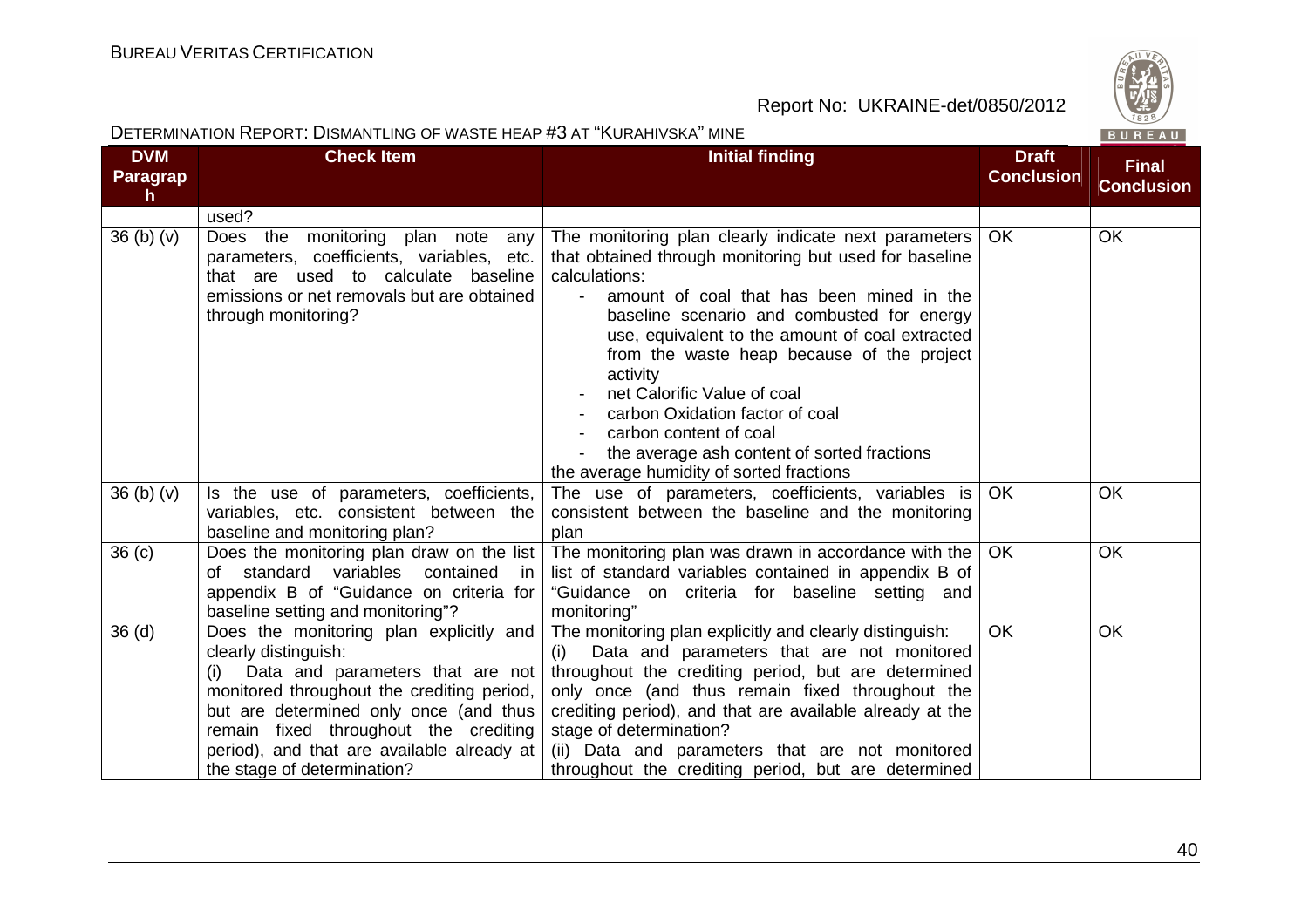

| DETERMINATION REPORT: DISMANTLING OF WASTE HEAP #3 AT "KURAHIVSKA" MINE<br>BUREAU |                                                                                                                                                                                                                                                                                                                                             |                                                                                                                                                                                                                                                                                                                                                                                                                    |                                   |                                   |
|-----------------------------------------------------------------------------------|---------------------------------------------------------------------------------------------------------------------------------------------------------------------------------------------------------------------------------------------------------------------------------------------------------------------------------------------|--------------------------------------------------------------------------------------------------------------------------------------------------------------------------------------------------------------------------------------------------------------------------------------------------------------------------------------------------------------------------------------------------------------------|-----------------------------------|-----------------------------------|
| <b>DVM</b><br>Paragrap<br>h                                                       | <b>Check Item</b>                                                                                                                                                                                                                                                                                                                           | <b>Initial finding</b>                                                                                                                                                                                                                                                                                                                                                                                             | <b>Draft</b><br><b>Conclusion</b> | <b>Final</b><br><b>Conclusion</b> |
|                                                                                   | (ii) Data and parameters that are not<br>monitored throughout the crediting period,<br>but are determined only once (and thus<br>remain fixed throughout the crediting<br>period), but that are not already available<br>at the stage of determination?<br>(iii) Data and parameters that are<br>monitored throughout the crediting period? | only once (and thus remain fixed throughout the<br>crediting period), but that are not already available at<br>the stage of determination?<br>(iii) Data and parameters that are monitored throughout<br>the crediting period.                                                                                                                                                                                     |                                   |                                   |
| 36(e)                                                                             | Does the monitoring plan describe the<br>methods employed for data monitoring<br>(including its frequency) and recording?                                                                                                                                                                                                                   | The monitoring plan clearly describes the methods<br>employed for data monitored, such as direct measuring<br>with metering devices and laboratory samples, account<br>from bookkeeper invoices; frequency of monitoring<br>procedures and recording.<br>CAR <sub>12</sub><br>Please add in the section D.1 sub-section Measuring<br>devices reference on Annex 3 contained data on<br>project measuring equipment | CAR12                             | OK                                |
| 36(f)                                                                             | Does the monitoring plan elaborate all<br>algorithms and formulae used for the<br>estimation/calculation<br>0f<br>baseline<br>emissions/removals<br>project<br>and<br>emissions/removals or direct monitoring of<br>emission reductions from the project,<br>leakage, as appropriate?                                                       | The monitoring plan elaborates all formulae required to<br>baseline and project emissions adjusted by leakages<br>calculation                                                                                                                                                                                                                                                                                      | <b>OK</b>                         | OK                                |
| 36 (f) (i)                                                                        | underlying<br>the<br>rationale<br>for<br>Is the<br>algorithms/formulae explained?                                                                                                                                                                                                                                                           | The underlying rationale for the formulae is explained                                                                                                                                                                                                                                                                                                                                                             | OK                                | <b>OK</b>                         |
| 36 (f) (ii)                                                                       | Are consistent variables, equation formats,<br>subscripts etc. used?                                                                                                                                                                                                                                                                        | All variables, equation formats, subscripts are used in<br>consistent way                                                                                                                                                                                                                                                                                                                                          | <b>OK</b>                         | <b>OK</b>                         |
| 36 (f) (iii)                                                                      | Are all equations numbered?                                                                                                                                                                                                                                                                                                                 | All equations are numbered                                                                                                                                                                                                                                                                                                                                                                                         | OK                                | OK                                |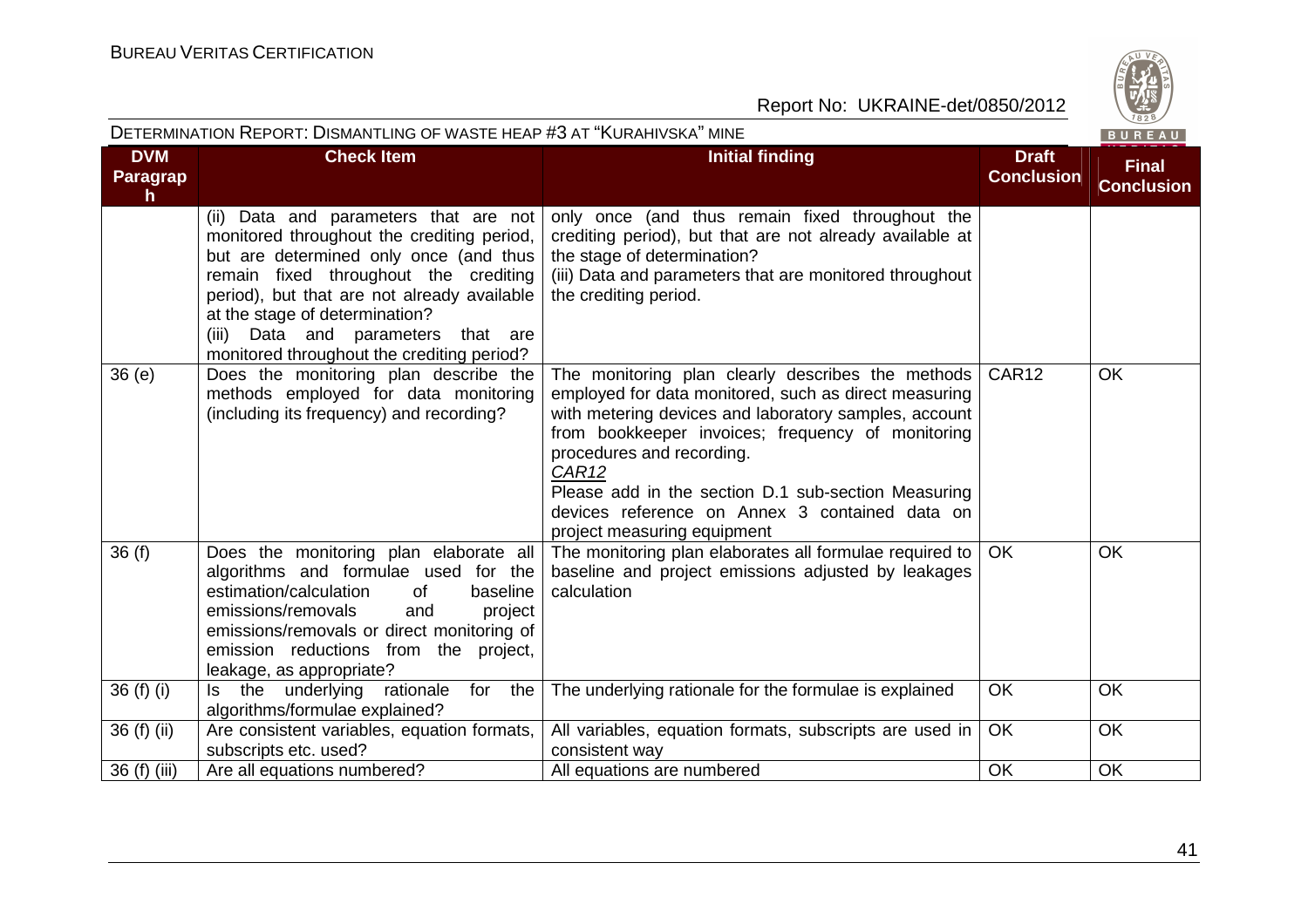

| DETERMINATION REPORT: DISMANTLING OF WASTE HEAP #3 AT "KURAHIVSKA" MINE<br>BUREAU |                                                                                                                                                                      |                                                                                                                                                                                                                                                              |                                   |                                   |
|-----------------------------------------------------------------------------------|----------------------------------------------------------------------------------------------------------------------------------------------------------------------|--------------------------------------------------------------------------------------------------------------------------------------------------------------------------------------------------------------------------------------------------------------|-----------------------------------|-----------------------------------|
| <b>DVM</b><br>Paragrap<br>h.                                                      | <b>Check Item</b>                                                                                                                                                    | <b>Initial finding</b>                                                                                                                                                                                                                                       | <b>Draft</b><br><b>Conclusion</b> | <b>Final</b><br><b>Conclusion</b> |
| 36 (f) (iv)                                                                       | Are all variables, with units indicated<br>defined?                                                                                                                  | All variables with units are indentified                                                                                                                                                                                                                     | OK                                | <b>OK</b>                         |
| 36(f)(v)                                                                          | conservativeness<br><b>of</b><br>the<br>ls.<br>the<br>algorithms/procedures justified?                                                                               | CAR13<br>Please add information how values of coal concentrate<br>will be crosschecked                                                                                                                                                                       | CAR13                             | <b>OK</b>                         |
| 36(f)(v)                                                                          | To the extent possible, are methods to<br>quantitatively account for uncertainty in key<br>parameters included?                                                      | Uncertainty level of Key parameters is indicated as low<br>in the section D.2 of the PDD. Only uncertainty level of<br>probability of waste heap self-ignition is indicated as<br>medium                                                                     | <b>OK</b>                         | <b>OK</b>                         |
| 36 (f) (vi)                                                                       | Is consistency between the elaboration of<br>the<br>baseline scenario and the procedure for<br>calculating the emissions or net removals<br>of the baseline ensured? | The consistency between the elaboration of the<br>baseline scenario and the procedure for calculating the<br>emissions or net removals of the baseline is ensured                                                                                            | <b>OK</b>                         | <b>OK</b>                         |
| 36 (f) (vii)                                                                      | Are any parts of the algorithms or formulae<br>that are not self-evident explained?                                                                                  | The monitoring plan contains detailed explanation of<br>each part of formulae                                                                                                                                                                                | OK                                | OK                                |
| 36 (f) (vii)                                                                      | Is it justified that the procedure is<br>with<br>standard<br>consistent<br>technical<br>procedures in the relevant sector?                                           | The proposed monitoring plan is similar with monitoring<br>plans of JI projects implemented at SIA "Antracit", SIA<br>"Monolit", "Temp" LLC etc, determined by Global<br>Carbon B.V.                                                                         | <b>OK</b>                         | OK.                               |
| 36 (f) (vii)                                                                      | Are references provided as necessary?                                                                                                                                | The references are provided in relevant points                                                                                                                                                                                                               | <b>OK</b>                         | <b>OK</b>                         |
| 36 (f) (vii)                                                                      | Are implicit and explicit key assumptions<br>explained in a transparent manner?                                                                                      | The explicit and implicit key assumptions are explained<br>in transparent manner                                                                                                                                                                             | OK                                | OK                                |
| 36 (f) (vii)                                                                      | Is it clearly stated which assumptions and<br>procedures have significant uncertainty<br>associated with them, and how such<br>uncertainty is to be addressed?       | The project participants describe uncertainty level of<br>key factors as low. Key project parameters monitoring<br>equipment is calibrated/verified in accordance with<br>state rules and approved methodologies of quality<br>control and quality assurance | <b>OK</b>                         | OK                                |
| 36 (f) (vii)                                                                      | Is the uncertainty of key parameters                                                                                                                                 | The uncertainty level of parameters monitored is                                                                                                                                                                                                             | OK                                | OK                                |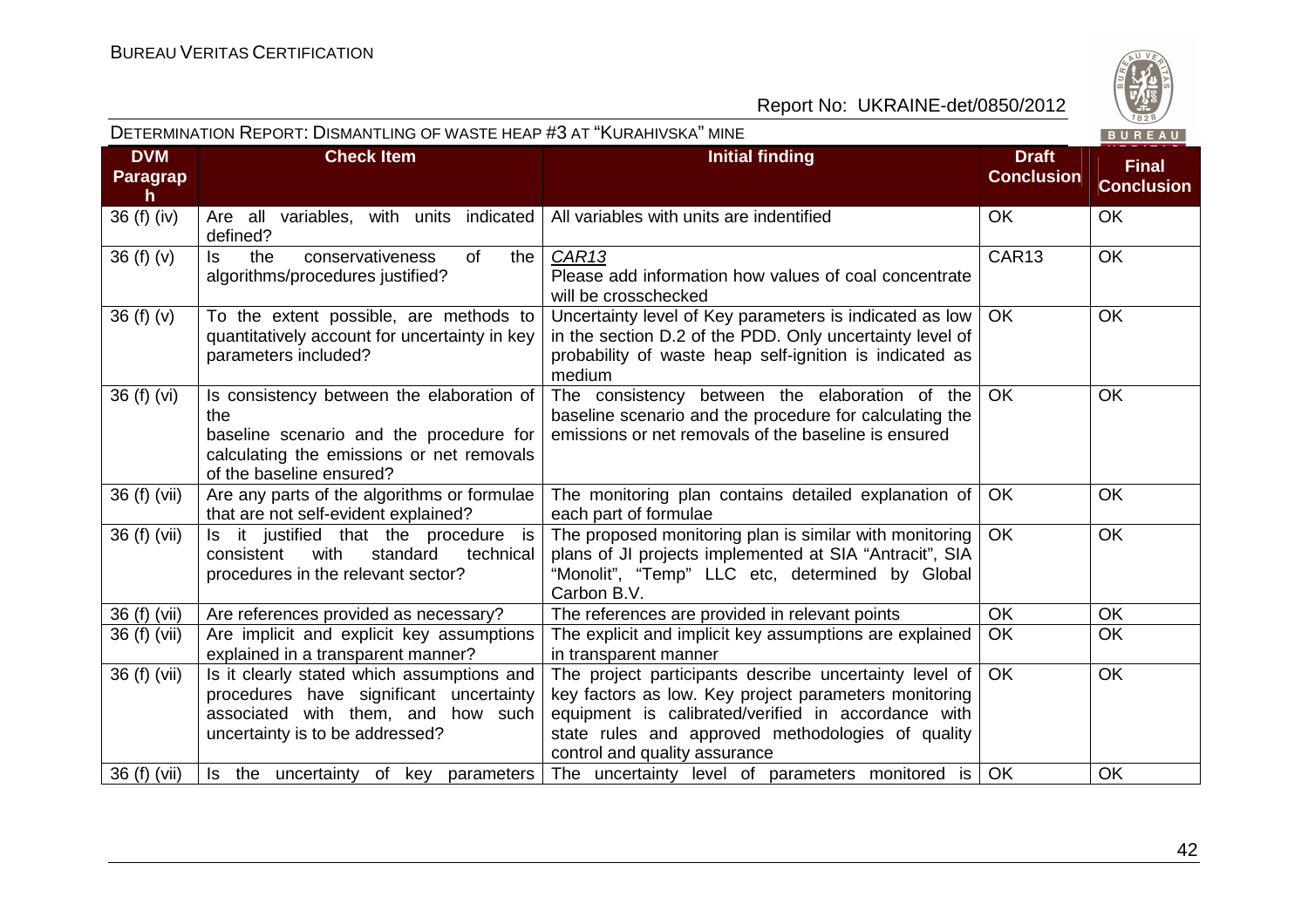

|                                    | DETERMINATION REPORT: DISMANTLING OF WASTE HEAP #3 AT "KURAHIVSKA" MINE<br>BUREAU                                                                                                                                                                                                                 |                                                                                                                                                                                                                                                                         |                                   |                                   |
|------------------------------------|---------------------------------------------------------------------------------------------------------------------------------------------------------------------------------------------------------------------------------------------------------------------------------------------------|-------------------------------------------------------------------------------------------------------------------------------------------------------------------------------------------------------------------------------------------------------------------------|-----------------------------------|-----------------------------------|
| <b>DVM</b><br><b>Paragrap</b><br>h | <b>Check Item</b>                                                                                                                                                                                                                                                                                 | <b>Initial finding</b>                                                                                                                                                                                                                                                  | <b>Draft</b><br><b>Conclusion</b> | <b>Final</b><br><b>Conclusion</b> |
|                                    | described and, where possible, is an<br>uncertainty range at 95% confidence level<br>for key parameters for the calculation of<br>emission reductions or enhancements of<br>net removals provided?                                                                                                | indicated in the section D.2, quality control and quality<br>assurance procedures. The uncertainty level of<br>parameters monitored is indicated as low, only<br>Probability of waste heap burning is indicated as<br>medium                                            |                                   |                                   |
| 36(9)                              | Does the monitoring plan identify a national<br>or international monitoring standard if such<br>standard has to be and/or is applied to<br>certain aspects of the project?<br>Does the monitoring plan provide a<br>reference as to where a detailed<br>description of the standard can be found? | The monitoring plan identifies next state ruling<br>documents:<br>GOST 11022-95 and GOST 11014-2001 for<br>(a)<br>sampling analysis process<br>GOST 305-82 on diesel fuel parameters<br>(b)<br>References on detailed description of mentioned<br>standard are provided | <b>OK</b>                         | <b>OK</b>                         |
| 36(h)                              | Does the monitoring plan document<br>techniques,<br>if<br>statistical<br>used<br>for<br>monitoring, and that they are used in a<br>conservative manner?                                                                                                                                           | The monitoring plan uses some statistical data sources<br>such as researches of waste heap self-ignition<br>probability from Scientific Centre "Respirator", data<br>from Ukrainian State Statistic Service                                                             | <b>OK</b>                         | <b>OK</b>                         |
| 36 (i)                             | Does the monitoring plan present the<br>quality assurance and control procedures<br>for the monitoring process, including, as<br>appropriate, information on calibration and<br>on how records on data and/or method<br>validity and accuracy are kept and made<br>available upon request?        | The quality control and quality assurance procedures of   OK<br>monitoring process are presented. Information on<br>project measuring devices calibration is provided                                                                                                   |                                   | <b>OK</b>                         |
| 36(j)                              | Does the monitoring plan clearly identify<br>the responsibilities and the authority<br>regarding the monitoring activities?                                                                                                                                                                       | The<br>identifies<br>monitoring<br>clearly<br>plan<br>the<br>responsibilities and the authorities regarding<br>the<br>monitoring activities, see please figure 9, section D.3 of<br>the PDD                                                                             | OK                                | <b>OK</b>                         |
| 36(k)                              | Does the monitoring plan, on the whole,<br>reflect<br>monitoring<br>good<br>practices                                                                                                                                                                                                             | The monitoring plan is identical to monitoring plans in<br>JI projects implemented at SIA "Antracit", SIA "Monolit",                                                                                                                                                    | <b>OK</b>                         | OK                                |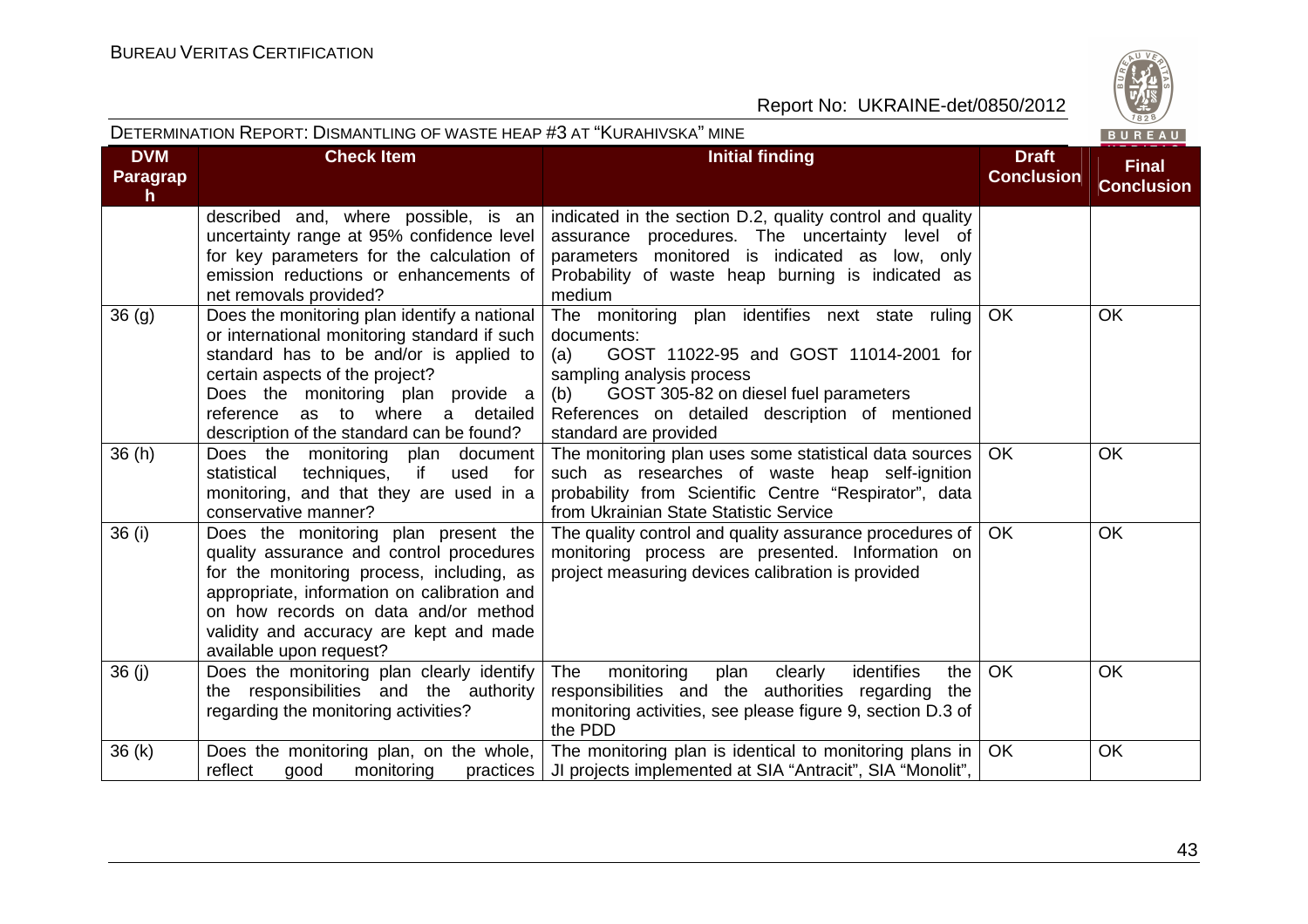

| DETERMINATION REPORT: DISMANTLING OF WASTE HEAP #3 AT "KURAHIVSKA" MINE |                                                                                                                                                                                                                                                                                                                                        |                                                                                                                                                                                                                                                                                                                |                                   | BUREAU                            |
|-------------------------------------------------------------------------|----------------------------------------------------------------------------------------------------------------------------------------------------------------------------------------------------------------------------------------------------------------------------------------------------------------------------------------|----------------------------------------------------------------------------------------------------------------------------------------------------------------------------------------------------------------------------------------------------------------------------------------------------------------|-----------------------------------|-----------------------------------|
| <b>DVM</b><br><b>Paragrap</b><br>h                                      | <b>Check Item</b>                                                                                                                                                                                                                                                                                                                      | <b>Initial finding</b>                                                                                                                                                                                                                                                                                         | <b>Draft</b><br><b>Conclusion</b> | <b>Final</b><br><b>Conclusion</b> |
|                                                                         | appropriate to the project type?<br>If it is a JI LULUCF project, is the good<br>practice guidance developed by IPCC<br>applied?                                                                                                                                                                                                       | "Temp" LLC etc, determined by Global Carbon B.V.                                                                                                                                                                                                                                                               |                                   |                                   |
| $36$ (l)                                                                | Does the monitoring plan provide, in<br>tabular form, a complete compilation of the<br>data that need to be collected for its<br>application, including<br>data that are<br>measured or sampled and data that are<br>collected from other sources but not<br>including data that are calculated with<br>equations?                     | The monitoring plan provides in tabular form a<br>complete compilation of the data collected and required<br>for emission reduction calculation, including data that<br>are measured or sampled and data that are collected<br>from other sources but not including data that are<br>calculated with equations | <b>OK</b>                         | <b>OK</b>                         |
| 36(m)                                                                   | Does the monitoring plan indicate that the<br>data monitored and required for verification<br>are to be kept for two years after the last<br>transfer of ERUs for the project?                                                                                                                                                         | The monitoring plan indicates that data monitored and   CAR14<br>required for ERUs calculation will be kept two years<br>after the last ERUs transfer<br>CAR14<br>Please add reference on relevant order describing data<br>collecting and keeping procedures                                                  |                                   | <b>OK</b>                         |
| 37                                                                      | If selected elements or combinations of<br><b>CDM</b><br>methodologies<br>approved<br>or<br>methodological<br>tools<br>are<br>used<br>for<br>establishing the monitoring plan, are the<br>selected elements or combination, together<br>with elements supplementary developed by<br>the project participants in line with 36<br>above? | Selected<br><b>CDM</b><br>elements<br>of<br>methodology<br>ACM0009, Version 4.0.0 was used<br>for leakages<br>estimations in line within the section 36 above                                                                                                                                                  | <b>OK</b>                         | OK                                |
|                                                                         | Approved CDM methodology approach only_Paragraphs 38(a) - 38(d)_Not applicable                                                                                                                                                                                                                                                         |                                                                                                                                                                                                                                                                                                                |                                   |                                   |
|                                                                         |                                                                                                                                                                                                                                                                                                                                        | Applicable to both JI specific approach and approved CDM methodology approach_Paragraph 39_Not applicable                                                                                                                                                                                                      |                                   |                                   |
| Leakage                                                                 |                                                                                                                                                                                                                                                                                                                                        |                                                                                                                                                                                                                                                                                                                |                                   |                                   |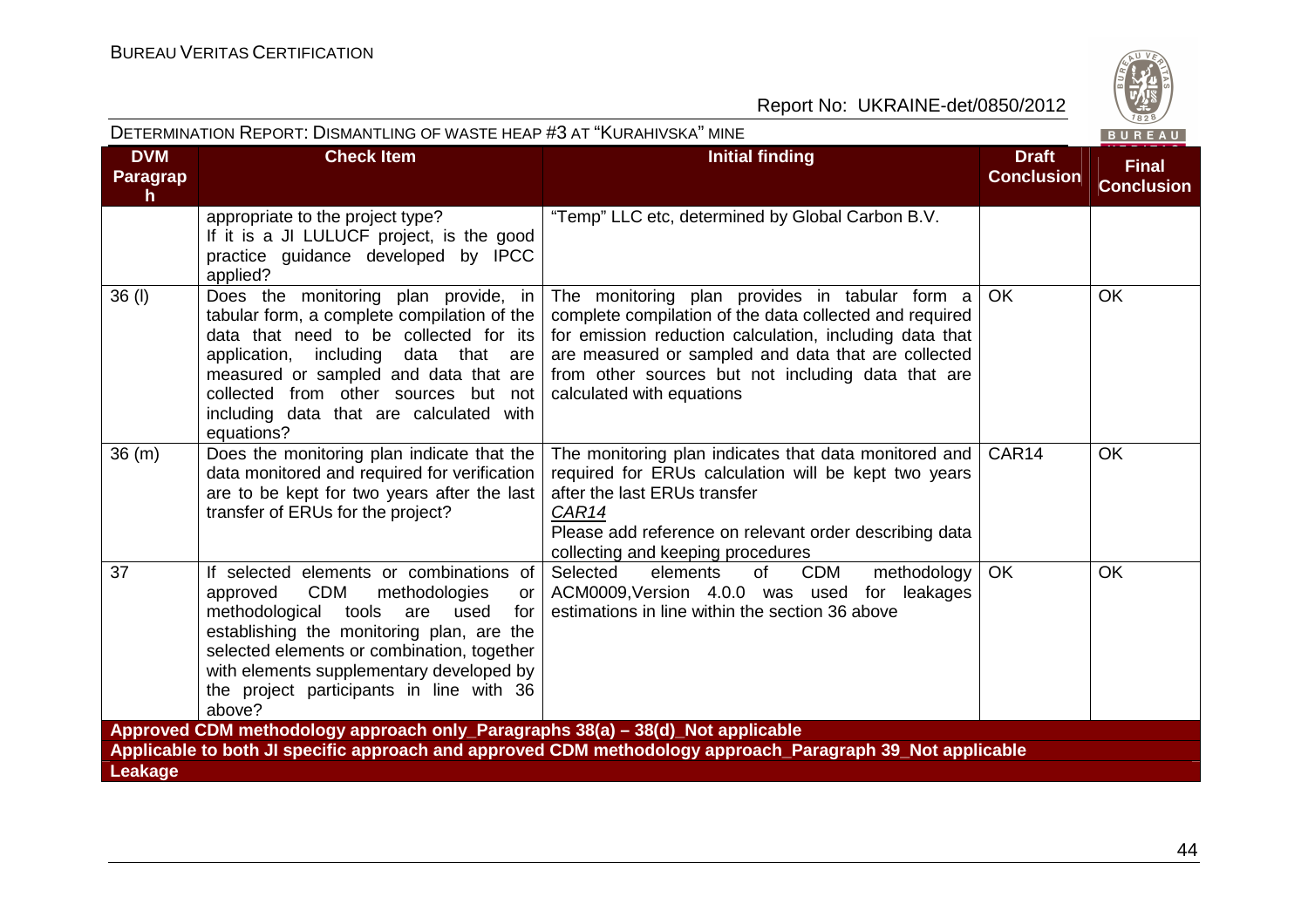

| DETERMINATION REPORT: DISMANTLING OF WASTE HEAP #3 AT "KURAHIVSKA" MINE<br>BUREAU |                                                                                                                                                                                                                                                                                                                                                                                                        |                                                                                                                                                                                                                                                                                                                                                                                                                                                                                                                                |                                   |                                   |
|-----------------------------------------------------------------------------------|--------------------------------------------------------------------------------------------------------------------------------------------------------------------------------------------------------------------------------------------------------------------------------------------------------------------------------------------------------------------------------------------------------|--------------------------------------------------------------------------------------------------------------------------------------------------------------------------------------------------------------------------------------------------------------------------------------------------------------------------------------------------------------------------------------------------------------------------------------------------------------------------------------------------------------------------------|-----------------------------------|-----------------------------------|
| <b>DVM</b><br>Paragrap<br>h                                                       | <b>Check Item</b>                                                                                                                                                                                                                                                                                                                                                                                      | <b>Initial finding</b>                                                                                                                                                                                                                                                                                                                                                                                                                                                                                                         | <b>Draft</b><br><b>Conclusion</b> | <b>Final</b><br><b>Conclusion</b> |
|                                                                                   | JI specific approach only                                                                                                                                                                                                                                                                                                                                                                              |                                                                                                                                                                                                                                                                                                                                                                                                                                                                                                                                |                                   |                                   |
| 40 (a)                                                                            | Does the PDD appropriately describe an<br>assessment of the potential leakage of the<br>project and appropriately explain which<br>sources of leakage are to be calculated<br>and which can be neglected?                                                                                                                                                                                              | The PDD appropriately describe an assessment of<br>project leakages and explain which sources of leakage<br>are to be calculated or to be neglected                                                                                                                                                                                                                                                                                                                                                                            | OK.                               | <b>OK</b>                         |
| 40 (b)                                                                            | Does the PDD provide a procedure for an $\vert$<br>ex ante estimate of leakage?                                                                                                                                                                                                                                                                                                                        | The procedure of ex ante leakages estimates are<br>provided in the PDD                                                                                                                                                                                                                                                                                                                                                                                                                                                         | <b>OK</b>                         | <b>OK</b>                         |
|                                                                                   | Approved CDM methodology approach only_Paragraph 41_Not applicable                                                                                                                                                                                                                                                                                                                                     |                                                                                                                                                                                                                                                                                                                                                                                                                                                                                                                                |                                   |                                   |
|                                                                                   | Estimation of emission reductions or enhancements of net removals                                                                                                                                                                                                                                                                                                                                      |                                                                                                                                                                                                                                                                                                                                                                                                                                                                                                                                |                                   |                                   |
| 42                                                                                | Does the PDD indicate which of the<br>following approaches it chooses?<br>(a) Assessment of emissions or net<br>removals in the baseline scenario and in<br>the project scenario<br>Direct assessment of emission<br>(b)<br>reductions                                                                                                                                                                 | The PDD indicates that assessment of emissions in the<br>baseline scenario and in the project scenario was<br>chosen                                                                                                                                                                                                                                                                                                                                                                                                           | <b>OK</b>                         | <b>OK</b>                         |
| 43                                                                                | If the approach (a) in 42 is chosen, does<br>the PDD provide ex ante estimates of:<br>(a) Emissions or net removals for the<br>project scenario (within the<br>project<br>boundary)?<br>(b) Leakage, as applicable?<br>(c) Emissions or net removals for the<br>baseline scenario (within the project<br>boundary)?<br>(d) Emission reductions or enhancements<br>of net removals adjusted by leakage? | The PDD provides ex ante estimates for period<br>(a) Emissions for the project scenario within the<br>project boundary which is 82 663 tonnes of<br>CO2 equivalent for 05/05/2008-31/12/2012 and<br>52 845 tonnes of CO2 equivalent for<br>01/01/2013-31/12/2015<br>(b) Leakages which is - 659 710 tonnes of CO2<br>equivalent for 05/05/2008-31/12/2012 and -401<br>475 tonnes of CO2 equivalent for 01/01/2013-<br>31/12/2015<br>(c) Emissions for the baseline scenario which is<br>2 409 147 tonnes of CO2 equivalent for | CAR15                             | OK                                |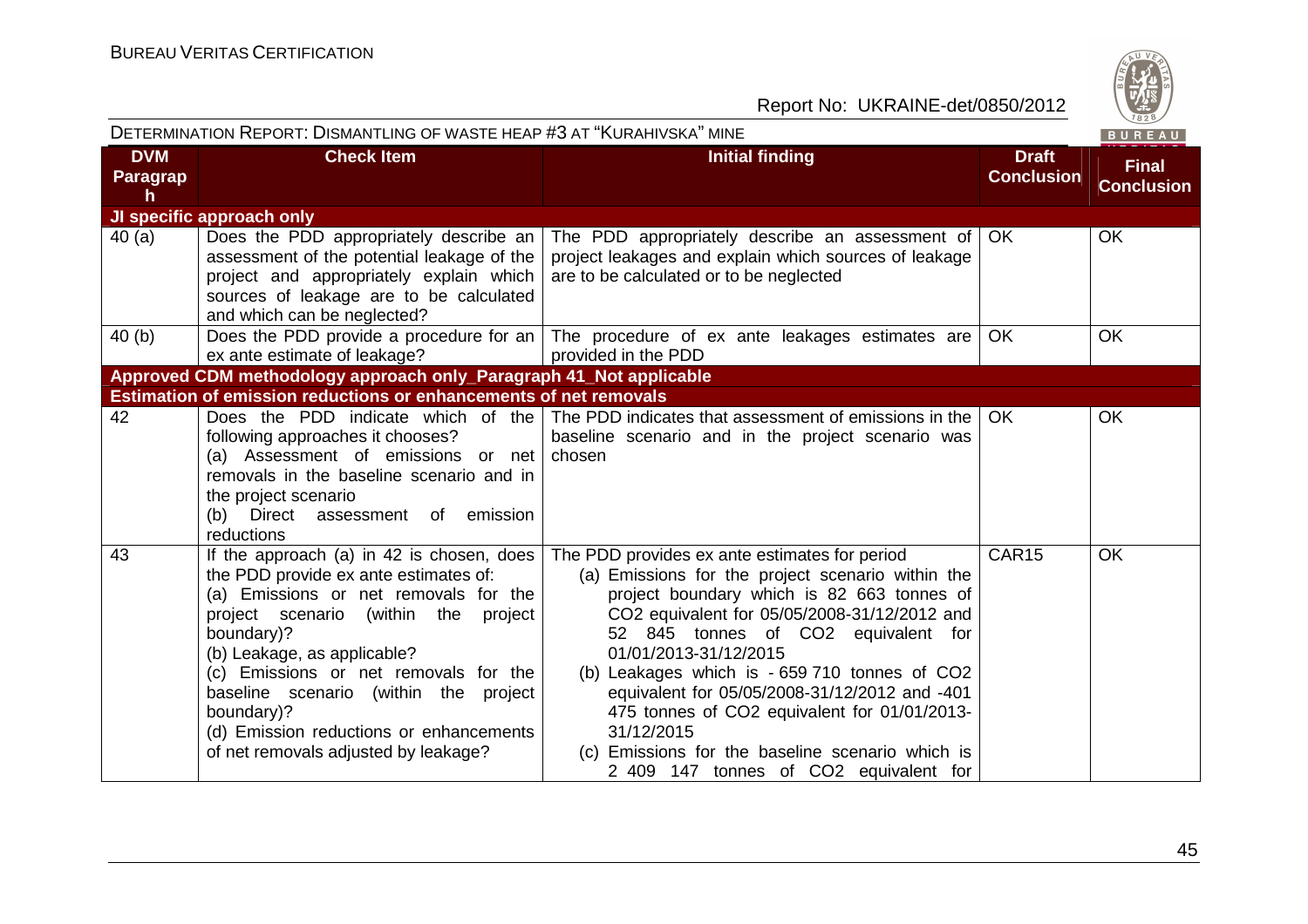| DETERMINATION REPORT: DISMANTLING OF WASTE HEAP #3 AT "KURAHIVSKA" MINE |                                                                                                                                                                                                                                                                                                                                                                                      |                                                                                                                                                                                                                                                                                                                                                                                                                                           |                                   | $\vee$ 828/<br>BUREAU             |
|-------------------------------------------------------------------------|--------------------------------------------------------------------------------------------------------------------------------------------------------------------------------------------------------------------------------------------------------------------------------------------------------------------------------------------------------------------------------------|-------------------------------------------------------------------------------------------------------------------------------------------------------------------------------------------------------------------------------------------------------------------------------------------------------------------------------------------------------------------------------------------------------------------------------------------|-----------------------------------|-----------------------------------|
| <b>DVM</b><br><b>Paragrap</b><br>h                                      | <b>Check Item</b>                                                                                                                                                                                                                                                                                                                                                                    | <b>Initial finding</b>                                                                                                                                                                                                                                                                                                                                                                                                                    | <b>Draft</b><br><b>Conclusion</b> | <b>Final</b><br><b>Conclusion</b> |
| 44                                                                      |                                                                                                                                                                                                                                                                                                                                                                                      | 05/05/2008-31/12/2012 and 1 479 201 tonnes<br>of CO2 equivalent for 01/01/2013-31/12/2015<br>(d) Emission reductions adjusted by leakages<br>which is 2 986 194 tonnes of CO2 equivalent<br>for 05/05/2008-31/12/2012 and 1 827 831<br>tonnes of CO2 equivalent for 01/01/2013-<br>31/12/2015<br>CAR <sub>15</sub><br>Please correctly indicates value of leakages in 2013-<br>2015 years                                                 | <b>OK</b>                         |                                   |
|                                                                         | If the approach (b) in 42 is chosen, does<br>the PDD provide ex ante estimates of:<br>(a) Emission reductions or enhancements<br>of net removals (within the project<br>boundary)?<br>(b) Leakage, as applicable?<br>(c) Emission reductions or enhancements<br>of net removals adjusted by leakage?                                                                                 | The approach 42(a) was chosen                                                                                                                                                                                                                                                                                                                                                                                                             |                                   | OK                                |
| 45                                                                      | For both approaches in 42<br>(a) Are the estimates in 43 or 44 given:<br>(i) On a periodic basis?<br>(ii) At least from the beginning until the<br>end of the crediting period?<br>(iii) On a source-by-source/sink-by-sink<br>basis?<br>(iv) For each GHG?<br>(v) In tones of CO2 equivalent, using<br>global warming potentials defined by<br>decision $2/CP.3$ or as subsequently | a) The estimates are given on<br>(i) on a yearly basis<br>(ii) from 05/05/2008 till 31/12/2015<br>(iii) On a source-by-source/sink-by-sink basis<br>- for each GHG, which are CH4 and CO2<br>- in tonnes of CO2 equivalent<br>- using global warming potentials defined by decision<br>2/CP.3<br>(b) The formula used for calculating in 43 is consistent<br>throughout the PDD<br>(c) The key factors influencing the baseline emissions | <b>OK</b>                         | OK                                |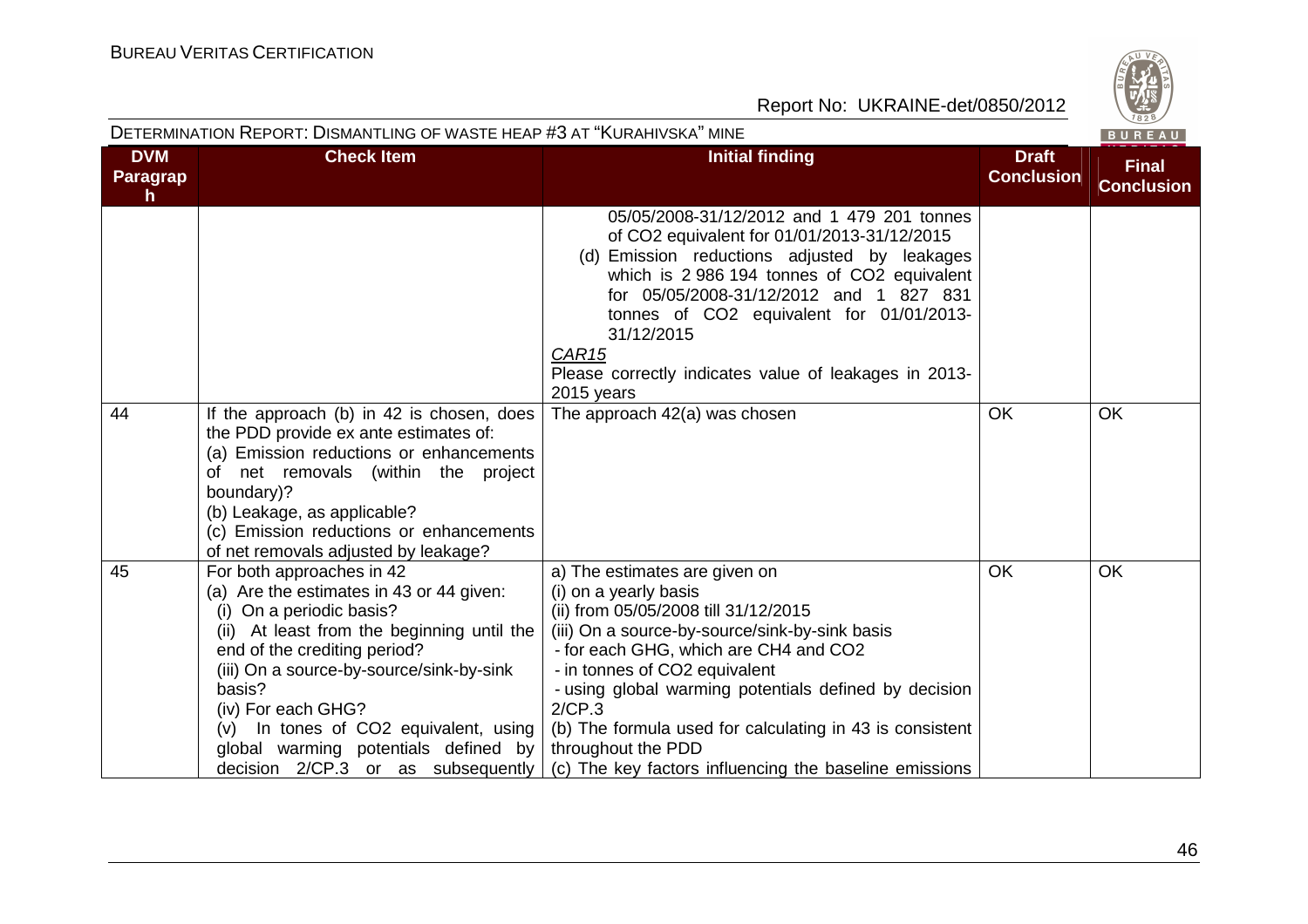

|                                        | DETERMINATION REPORT: DISMANTLING OF WASTE HEAP #3 AT "KURAHIVSKA" MINE                                                                                                                                                                                                                                                                                                                                                                                                                                                                                                                                                                                                                                                                                                                                                                                                                                                                                                                                                                                                                                                                                                                |                                                                                                                                                                                                                                                                                                                                                                                                                                                                                                                                                                                                                                                                                                                                                                                                                                                                                                                             |                                   | BUREAU                            |
|----------------------------------------|----------------------------------------------------------------------------------------------------------------------------------------------------------------------------------------------------------------------------------------------------------------------------------------------------------------------------------------------------------------------------------------------------------------------------------------------------------------------------------------------------------------------------------------------------------------------------------------------------------------------------------------------------------------------------------------------------------------------------------------------------------------------------------------------------------------------------------------------------------------------------------------------------------------------------------------------------------------------------------------------------------------------------------------------------------------------------------------------------------------------------------------------------------------------------------------|-----------------------------------------------------------------------------------------------------------------------------------------------------------------------------------------------------------------------------------------------------------------------------------------------------------------------------------------------------------------------------------------------------------------------------------------------------------------------------------------------------------------------------------------------------------------------------------------------------------------------------------------------------------------------------------------------------------------------------------------------------------------------------------------------------------------------------------------------------------------------------------------------------------------------------|-----------------------------------|-----------------------------------|
| <b>DVM</b><br>Paragrap<br>$\mathsf{h}$ | <b>Check Item</b>                                                                                                                                                                                                                                                                                                                                                                                                                                                                                                                                                                                                                                                                                                                                                                                                                                                                                                                                                                                                                                                                                                                                                                      | <b>Initial finding</b>                                                                                                                                                                                                                                                                                                                                                                                                                                                                                                                                                                                                                                                                                                                                                                                                                                                                                                      | <b>Draft</b><br><b>Conclusion</b> | <b>Final</b><br><b>Conclusion</b> |
|                                        | revised in accordance with Article 5 of the<br>Kyoto Protocol?<br>(b) Are the formula used for calculating the<br>estimates in 43 or 44 consistent throughout<br>the PDD?<br>(c) For calculating estimates in 43 or 44,<br>are key factors influencing the baseline<br>emissions or removals and the activity<br>level of the project and the emissions or<br>net removals as well as risks associated<br>with the project taken into account, as<br>appropriate?<br>(d) Are data sources used for calculating<br>the estimates in 43 or 44 clearly identified,<br>reliable and transparent?<br>(e) Are emission factors (including default<br>emission factors) if used for calculating the<br>estimates in 43 or 44 selected by carefully<br>balancing accuracy and reasonableness,<br>and appropriately justified of the choice?<br>(f) Is the estimation in 43 or 44 based on<br>conservative assumptions and the most<br>plausible scenarios in a transparent<br>manner?<br>Are the estimates in 43 or 44<br>(q)<br>consistent throughout the PDD?<br>(h) Is the annual average of estimated<br>emission reductions or enhancements of<br>net removals calculated by dividing the | and the activity level of the project and the emissions<br>as well as risks associated with the project were taken<br>into account for calculating estimates in 43<br>(d) The data sources used for calculating the estimates<br>in 43 are clearly identified, reliable and transparent.<br>(e) emission factors used for calculations in 43 are in<br>line with National GHG Inventory Report approved by<br><b>Ukrainian DFP</b><br>(f) The estimations in 43 are based on conservative<br>assumptions and the most plausible scenarios in a<br>transparent manner<br>(g) the estimates in 43 are consistent throughout the<br><b>PDD</b><br>(h) the annual average value of estimated emission<br>reductions is calculated by dividing the total estimated<br>emission reductions or enhancements of net removals<br>over the crediting period by the total months of the<br>crediting period and multiplying by twelve. |                                   |                                   |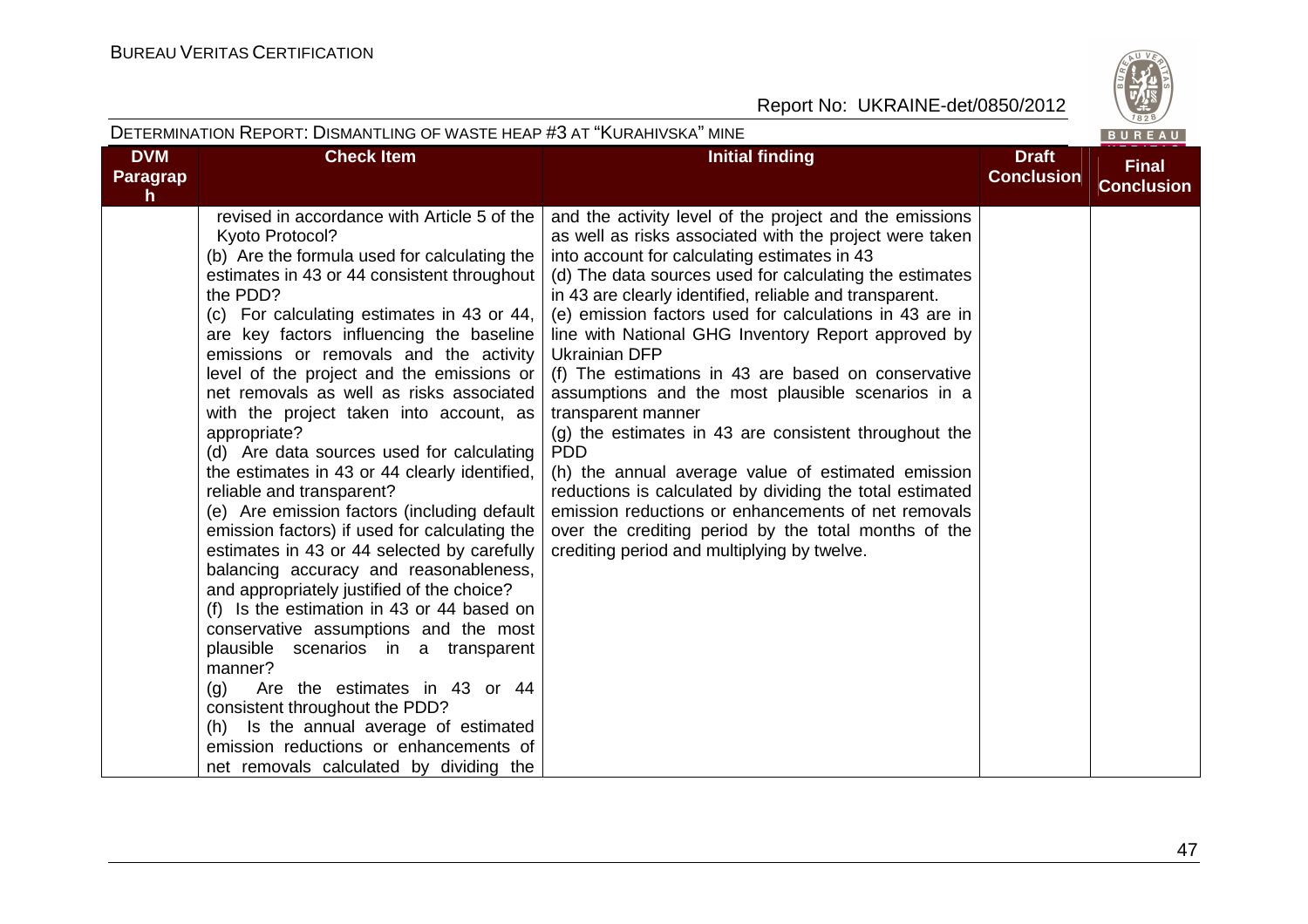| DETERMINATION REPORT: DISMANTLING OF WASTE HEAP #3 AT "KURAHIVSKA" MINE<br>BUREAU |                                                                                                                                                                                                                                                                                                                                                                       |                                                                                                                                                                                                    |                                   |                                   |  |  |
|-----------------------------------------------------------------------------------|-----------------------------------------------------------------------------------------------------------------------------------------------------------------------------------------------------------------------------------------------------------------------------------------------------------------------------------------------------------------------|----------------------------------------------------------------------------------------------------------------------------------------------------------------------------------------------------|-----------------------------------|-----------------------------------|--|--|
| <b>DVM</b><br>Paragrap<br>h.                                                      | <b>Check Item</b>                                                                                                                                                                                                                                                                                                                                                     | <b>Initial finding</b>                                                                                                                                                                             | <b>Draft</b><br><b>Conclusion</b> | <b>Final</b><br><b>Conclusion</b> |  |  |
|                                                                                   | total estimated emission reductions or<br>enhancements of net removals over the<br>crediting period by the total months of the<br>crediting period and multiplying by twelve?                                                                                                                                                                                         |                                                                                                                                                                                                    |                                   |                                   |  |  |
| 46                                                                                | If the calculation of the baseline emissions<br>or<br>net removals is to be performed ex post,<br>does the PDD include an illustrative ex<br>removals<br>ante<br>emissions<br>net<br><b>or</b><br>calculation?                                                                                                                                                        | PDD contains ex-post calculations for 2008-2011<br>years. Ex-ante calculations is provided for 2012 year                                                                                           | <b>OK</b>                         | OK                                |  |  |
|                                                                                   | Approved CDM methodology approach only_Paragraphs 47(a) - 47(b)_Not applicable                                                                                                                                                                                                                                                                                        |                                                                                                                                                                                                    |                                   |                                   |  |  |
|                                                                                   | <b>Environmental impacts</b>                                                                                                                                                                                                                                                                                                                                          |                                                                                                                                                                                                    |                                   |                                   |  |  |
| 48 (a)                                                                            | <b>Does</b><br><b>PDD</b><br>the<br>list<br>attach  <br>and<br>documentation on the analysis<br>of the<br>environmental impacts of the project,<br>transboundary<br>impacts,<br>including<br>in in<br>accordance with procedures as determined<br>by the host Party?                                                                                                  | The PDD<br>lists<br>documentation<br>on the<br>project<br>environmental impact analysis in accordance with<br>actual Ukrainian legislation.                                                        | <b>OK</b>                         | OK                                |  |  |
| 48 (b)                                                                            | If the analysis in 48 (a) indicates that the<br>environmental impacts are considered<br>significant by the project participants or the<br>host Party, does the PDD provide<br>conclusion and all references to supporting<br>documentation of an environmental impact<br>assessment undertaken in accordance with<br>the procedures as required by the host<br>Party? | The analysis mentioned in 48(a) indicates that impact<br>on air is significant. Assessment of impact on the<br>environment under the laws of Ukraine was held for the<br>proposed project in 2008. | OK.                               | <b>OK</b>                         |  |  |
|                                                                                   | <b>Stakeholder consultation</b>                                                                                                                                                                                                                                                                                                                                       |                                                                                                                                                                                                    |                                   |                                   |  |  |
| 49                                                                                |                                                                                                                                                                                                                                                                                                                                                                       | If stakeholder consultation was undertaken   Actual Ukraine legislation doesn't require public                                                                                                     | OK                                | OK                                |  |  |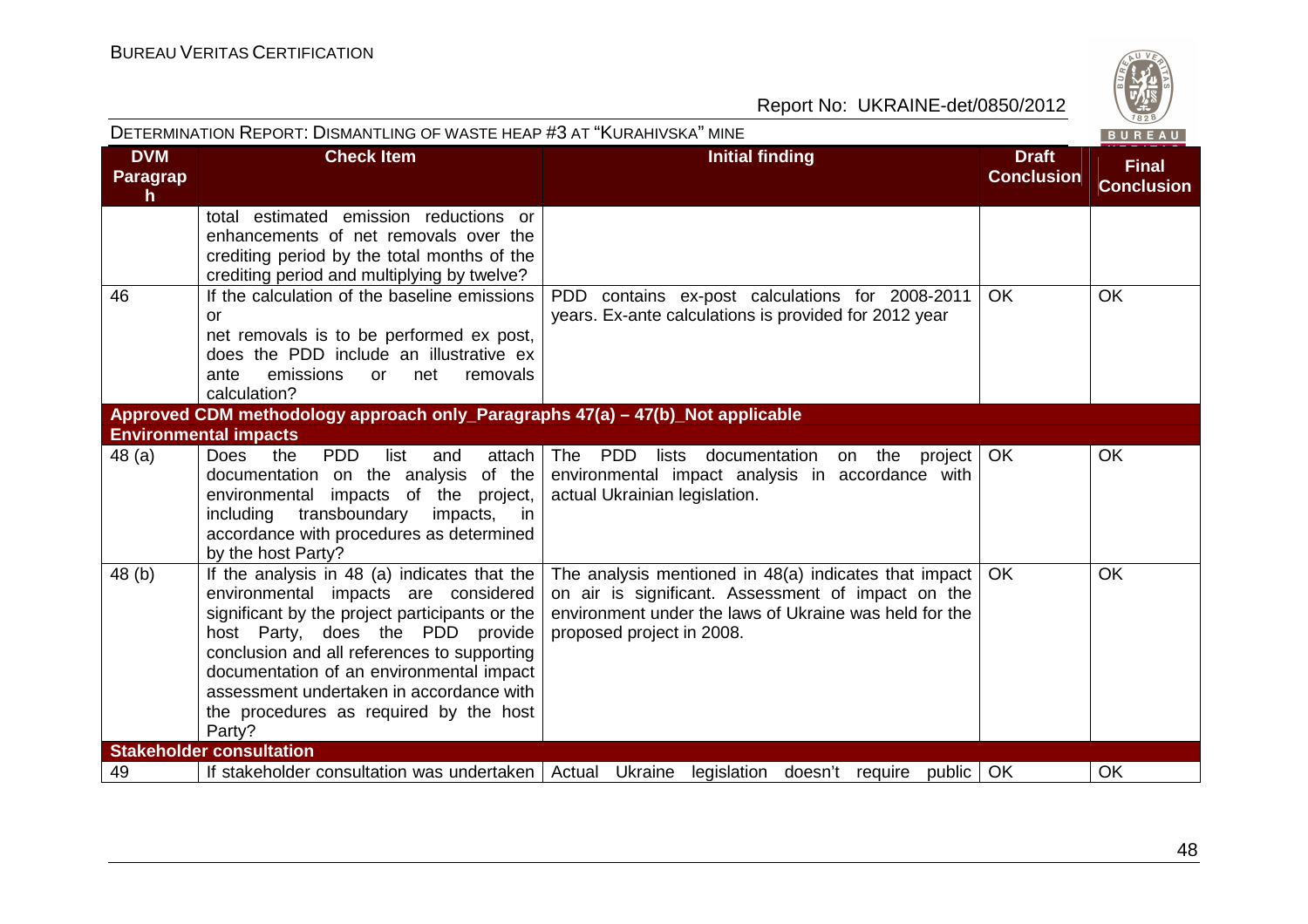| DETERMINATION REPORT: DISMANTLING OF WASTE HEAP #3 AT "KURAHIVSKA" MINE                                                                                                                                                                                                                                                    |                                                                                                                                                                                                                                                                                                                          |                                                                                                                                            |                                   |                                   |  |  |  |
|----------------------------------------------------------------------------------------------------------------------------------------------------------------------------------------------------------------------------------------------------------------------------------------------------------------------------|--------------------------------------------------------------------------------------------------------------------------------------------------------------------------------------------------------------------------------------------------------------------------------------------------------------------------|--------------------------------------------------------------------------------------------------------------------------------------------|-----------------------------------|-----------------------------------|--|--|--|
| <b>DVM</b><br>Paragrap<br>h.                                                                                                                                                                                                                                                                                               | <b>Check Item</b>                                                                                                                                                                                                                                                                                                        | Initial finding                                                                                                                            | <b>Draft</b><br><b>Conclusion</b> | <b>Final</b><br><b>Conclusion</b> |  |  |  |
|                                                                                                                                                                                                                                                                                                                            | <i>in</i><br>accordance with the procedure as required<br>by the host Party, does the PDD provide:<br>A list of stakeholders from whom<br>(a)<br>comments on the projects have been<br>received, if any?<br>(b) The nature of the comments?<br>(c) A description on whether and how the<br>comments have been addressed? | information for JI project. Any comments from local<br>stakeholders are obtained. Comments will be collect<br>during determination process |                                   |                                   |  |  |  |
| Determination regarding small-scale projects (additional elements for assessment)_Paragraphs 50 - 57_Not applicable<br>Determination regarding land use, land-use change and forestry projects _Paragraphs 58 – 64(d) Not applicable<br>Determination regarding programmes of activities_Paragraphs 66 - 73_Not applicable |                                                                                                                                                                                                                                                                                                                          |                                                                                                                                            |                                   |                                   |  |  |  |

#### **Table 2 Resolution of Corrective Action and Clarification Requests**

| clarifications and<br><b>Draft</b><br>corrective  <br>report<br>action requests by validation team                                         | Ref. to<br>checklist<br>question<br>in table 1 | <b>Summary</b><br>response                                                                                                                                                                                                       | Οf | project | participant | <b>Determination team conclusion</b> |
|--------------------------------------------------------------------------------------------------------------------------------------------|------------------------------------------------|----------------------------------------------------------------------------------------------------------------------------------------------------------------------------------------------------------------------------------|----|---------|-------------|--------------------------------------|
| CAR01<br>Please<br>add<br>data<br>subcontractors<br>∩f<br>on.<br>"Krasnoperekopsky glass factory" Ltd involved to<br>the project activity. |                                                | "Stulnevskyy Granite Quarry" Ltd. is the<br>contractor of waste heap sorting and<br>dismantling. Contract for work #83<br>from 10/03/08 between "Stulnevskyy"<br>Granite Quarry" Ltd and<br>"Krasnoperekopsky glass factory" Ltd |    |         |             | The issue is closed                  |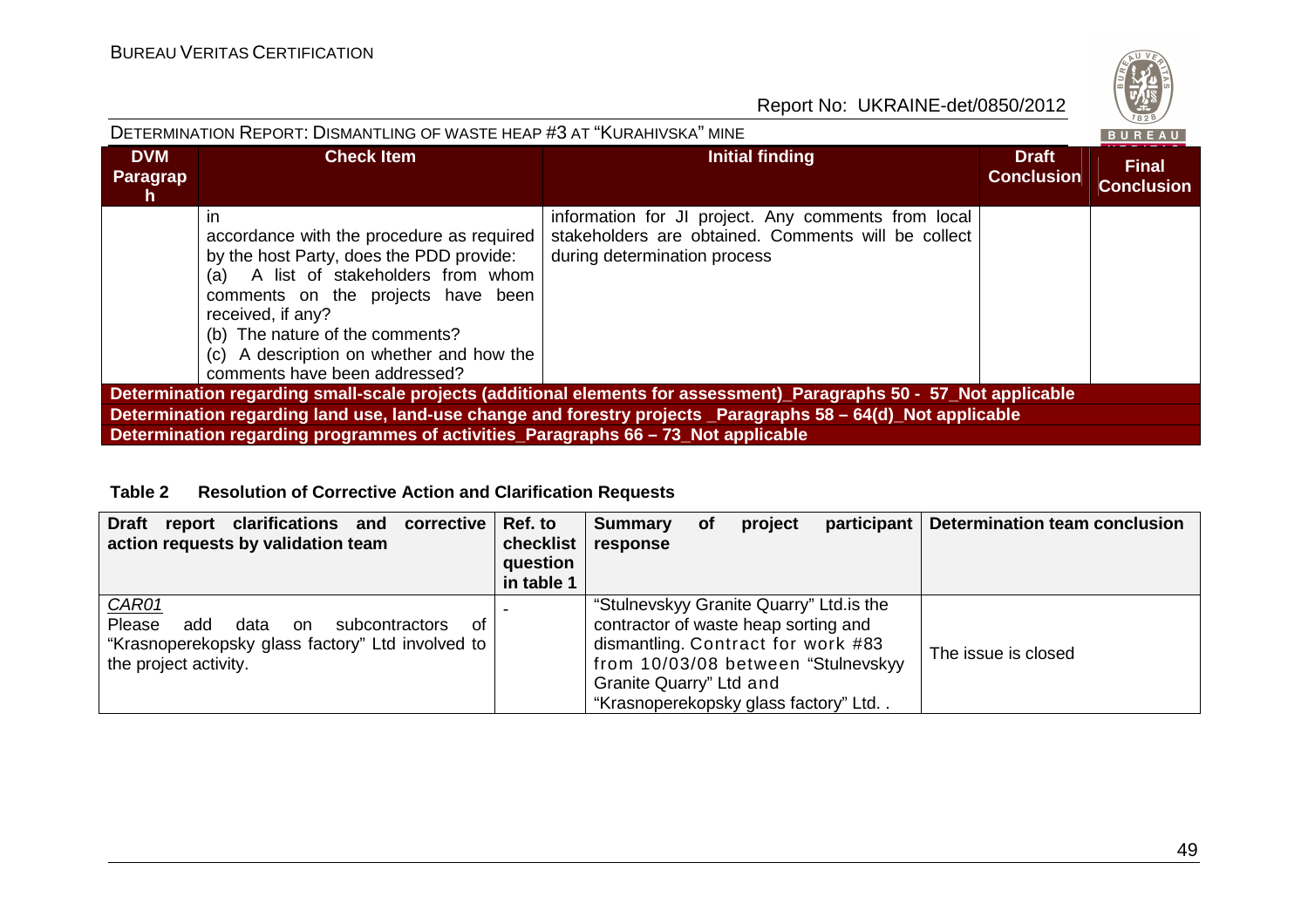

| DETERMINATION REPORT: DISMANTLING OF WASTE HEAP #3 AT "KURAHIVSKA" MINE                                                                                                                                                                                                                                                                                                                                                                                                      |    |                                                                                                                                                                                                                                                                                                                                                                                                   |                     |         |
|------------------------------------------------------------------------------------------------------------------------------------------------------------------------------------------------------------------------------------------------------------------------------------------------------------------------------------------------------------------------------------------------------------------------------------------------------------------------------|----|---------------------------------------------------------------------------------------------------------------------------------------------------------------------------------------------------------------------------------------------------------------------------------------------------------------------------------------------------------------------------------------------------|---------------------|---------|
| <b>CAR02</b><br>Please add history of waste heaps dismantled in<br>project frames. According to "Моделювання<br>температурного поля згасаючих териконів,<br>В.В. Попович, А.Д. Кузик, канд. фіз.-мат. наук,<br>доцент, О.О. Карабин, канд. фіз.-мат. наук,<br>доцент, О.Ю. Чмир, канд. фіз.-мат. наук<br>(Львівський державний університет безпеки<br><i>життедіяльності)</i> " time of waste heap burning<br>is about 15-20 years after finishing of waste heap<br>mantling |    | The beginning of waste heap dumping -<br>1947 year, the end - 1979. Concerning<br>duration of burning waste heaps, it is still<br>controversial subject. In the literature<br>there are numbers from 5 to 50 years. In<br>terms of the project, an important matter<br>is the time of waste heap ignition.<br>However, in this project waste heaps that<br>are being dismantled were not burning. | The issue is closed | VERIIAS |
| <b>CAR03</b><br>Please correct location district of proposed project                                                                                                                                                                                                                                                                                                                                                                                                         |    | The location of the proposed project is<br>provided in PDD.                                                                                                                                                                                                                                                                                                                                       | The issue is closed |         |
| CAR04<br>Please clarify source of project geographical data                                                                                                                                                                                                                                                                                                                                                                                                                  |    | Source of geographic coordinates -<br>program Google - Earth, version 6.0.                                                                                                                                                                                                                                                                                                                        | The issue is closed |         |
| CAR05<br>Please provide written project approvals from the<br>both Parties Involved                                                                                                                                                                                                                                                                                                                                                                                          | 19 | Project approvals will be provided to the<br>AIE after the submission of Determination<br>Report to both Parties Involved DFPs                                                                                                                                                                                                                                                                    | Pending             |         |
| <b>CAR06</b><br>Please provide more detailed description of<br>barriers for scenario 3. Wastes of coal production<br>uses for concrete production.                                                                                                                                                                                                                                                                                                                           | 23 | An additional obstacle to the use of this<br>waste heap as building materials is that it<br>has high carbon content, therefore it<br>leads to lower quality of products. In<br>addition, the technology of building<br>materials requires fine grinding, therefore<br>results in additional energy costs.                                                                                         | The issue is closed |         |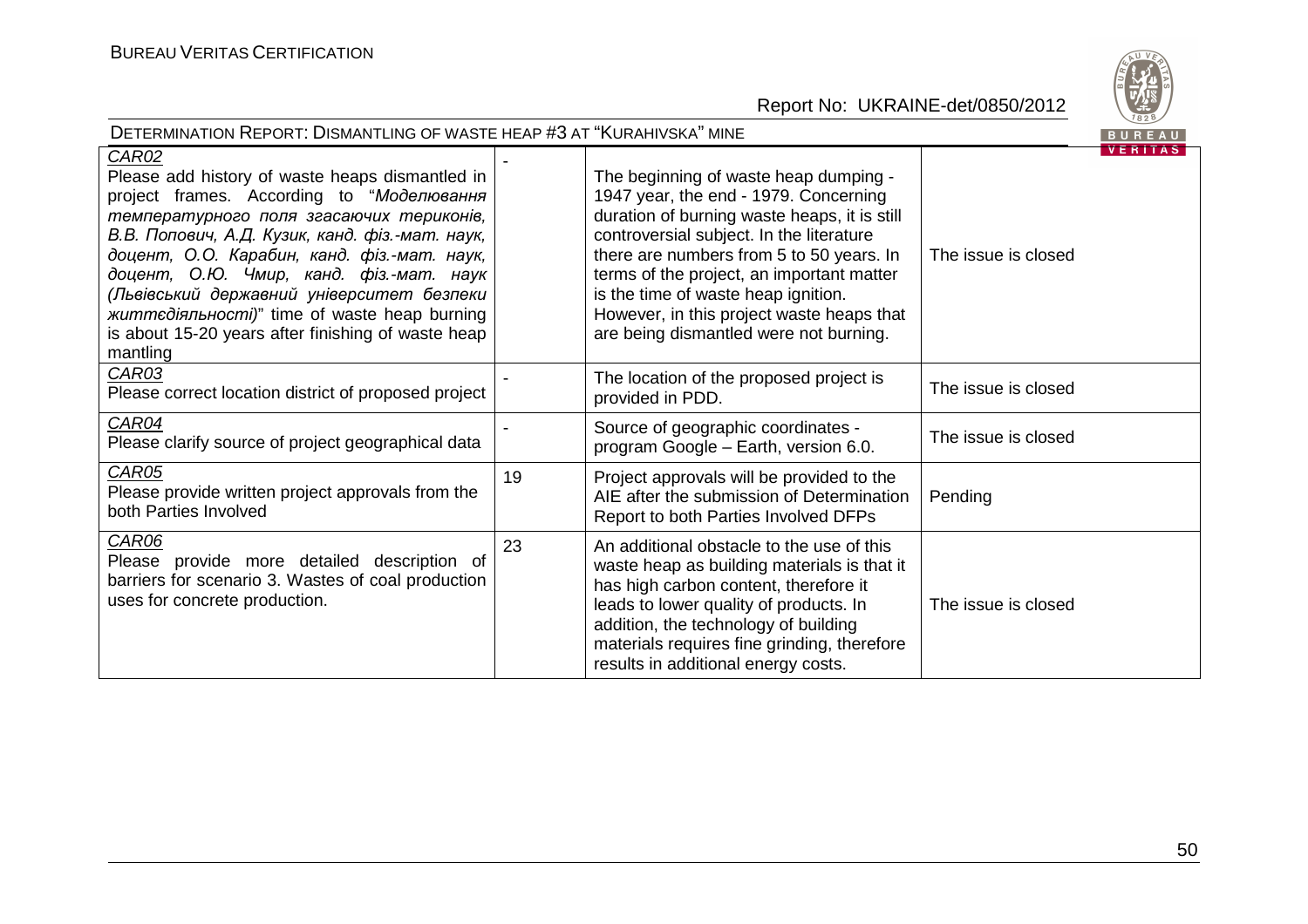

| DETERMINATION REPORT: DISMANTLING OF WASTE HEAP #3 AT "KURAHIVSKA" MINE                                                                                                                                              |       |                                                                                                                                                                                                                                                                                                                                                                           |                     |                |
|----------------------------------------------------------------------------------------------------------------------------------------------------------------------------------------------------------------------|-------|---------------------------------------------------------------------------------------------------------------------------------------------------------------------------------------------------------------------------------------------------------------------------------------------------------------------------------------------------------------------------|---------------------|----------------|
| CAR07<br>Please provide analysis of the two next scenarios:<br>(c) process of empty rock mass dumping to<br>empty mines' caves<br>forestation of waste heap with usage of green<br>mass as source of CO2 enhancement | 23    | Concerning these two proposed<br>scenarios can say the following:                                                                                                                                                                                                                                                                                                         |                     | <b>VERITAS</b> |
|                                                                                                                                                                                                                      |       | -inverse filling rock in the mine is<br>progressive, but highly expensive method<br>compared to dumping rocks into piles.                                                                                                                                                                                                                                                 |                     |                |
|                                                                                                                                                                                                                      |       | -afforestation is possible only under<br>complete burnup of coal in waste heaps.<br>The probability of waste heaps ignition in<br>Donetsk region is very high (0.83%<br>according to the research of the<br>Respirator Institute).As the result, we can<br>not consider the afforestation on burning<br>heaps, which are considered in the<br>project, as an alternative. | The issue is closed |                |
| <b>CAR08</b><br>Please correctly indicate name and the latest<br>version of CDM methodology ACM0009 ver.<br>4.0.0, which elements are used for leakages<br>estimation                                                | 24    | Reference number is correctly indicated:<br>methodology ACM0009 version 4.0.0                                                                                                                                                                                                                                                                                             | The issue is closed |                |
| CAR09<br>Please correct baseline scenario in the section<br>B.3 (under the table 14)                                                                                                                                 | 32(a) | Baseline scenario was corrected                                                                                                                                                                                                                                                                                                                                           | The issue is closed |                |
| <b>CAR10</b><br>Please correctly indicate project operation lifetime                                                                                                                                                 | 34(b) | Section C.2 "Expected operational lifetime<br>of the project": The life cycle of the project<br>will last from 05/05/2008 to 31/12/2015.<br>Thus, the project life cycle is 8 years 8<br>months (or 104 months).                                                                                                                                                          | The issue is closed |                |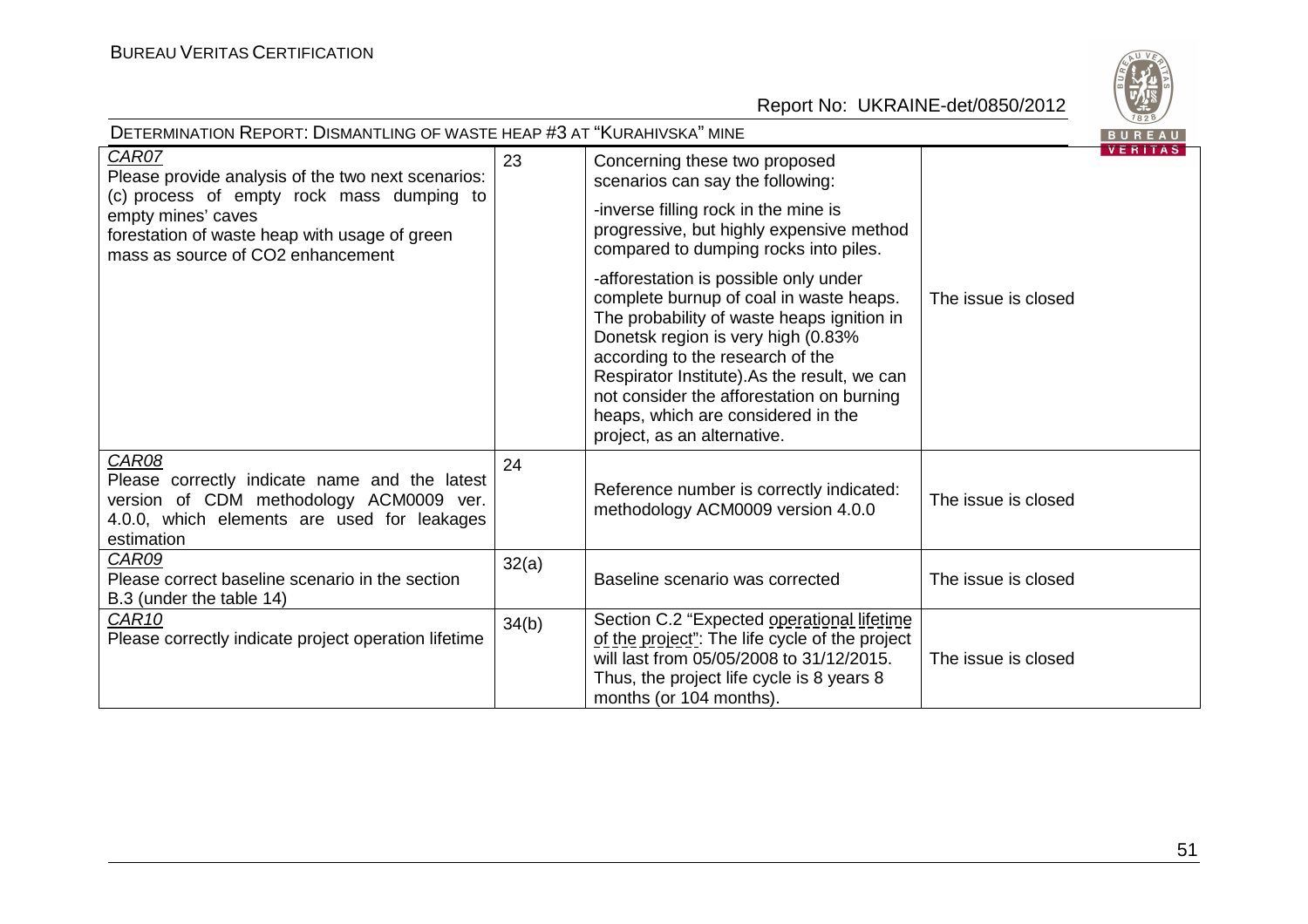

| DETERMINATION REPORT: DISMANTLING OF WASTE HEAP #3 AT "KURAHIVSKA" MINE<br>BUREAU                                                                                                                                                                                                                                      |                   |                                                                                                                                                                                                                                                                                                                                                                                                                                                                                                                                                                           |                     |                |  |
|------------------------------------------------------------------------------------------------------------------------------------------------------------------------------------------------------------------------------------------------------------------------------------------------------------------------|-------------------|---------------------------------------------------------------------------------------------------------------------------------------------------------------------------------------------------------------------------------------------------------------------------------------------------------------------------------------------------------------------------------------------------------------------------------------------------------------------------------------------------------------------------------------------------------------------------|---------------------|----------------|--|
| CAR11<br>Please provide to AIE documents, that describe<br>project key parameters, such as<br>sale invoices<br>consumed<br>on<br>coal<br>containing rock mass<br>invoices<br>delivered<br>sale<br><b>on</b><br>coal<br>concentrate<br>invoices on consumed diesel fuel<br>monthly acts on electric energy consumptions | 36 <sub>(b)</sub> | Appropriate documents will be provided to<br><b>AIE</b>                                                                                                                                                                                                                                                                                                                                                                                                                                                                                                                   | The issue is closed | <b>VERITAS</b> |  |
| <u>CAR12</u><br>Please add in the section D.1 sub-section<br>Measuring devices reference on Annex 3<br>contained data on project measuring equipment                                                                                                                                                                   | 36(e)             | Reference on Annex 3 «Monitoring plan»<br>contains data on project measuring<br>equipment.                                                                                                                                                                                                                                                                                                                                                                                                                                                                                | The issue is closed |                |  |
| CAR <sub>13</sub><br>Please add information how values of coal<br>concentrate will be crosschecked                                                                                                                                                                                                                     | 36(f)(v)          | Information how values of coal<br>concentrate will be crosschecked is<br>described in Section D.1.: To determine<br>this parameter the commercial data of<br>company are used. To confirm the<br>amount of coal checks and documents<br>from customers are used. Taken into<br>account and refers to the project activity<br>only product which delivered to the<br>customer. Weighing takes place on site<br>using certified scales. Regular cross-<br>inspections with customers are executed.<br>Information of summarized reports is<br>based on these delivery data. | The issue is closed |                |  |